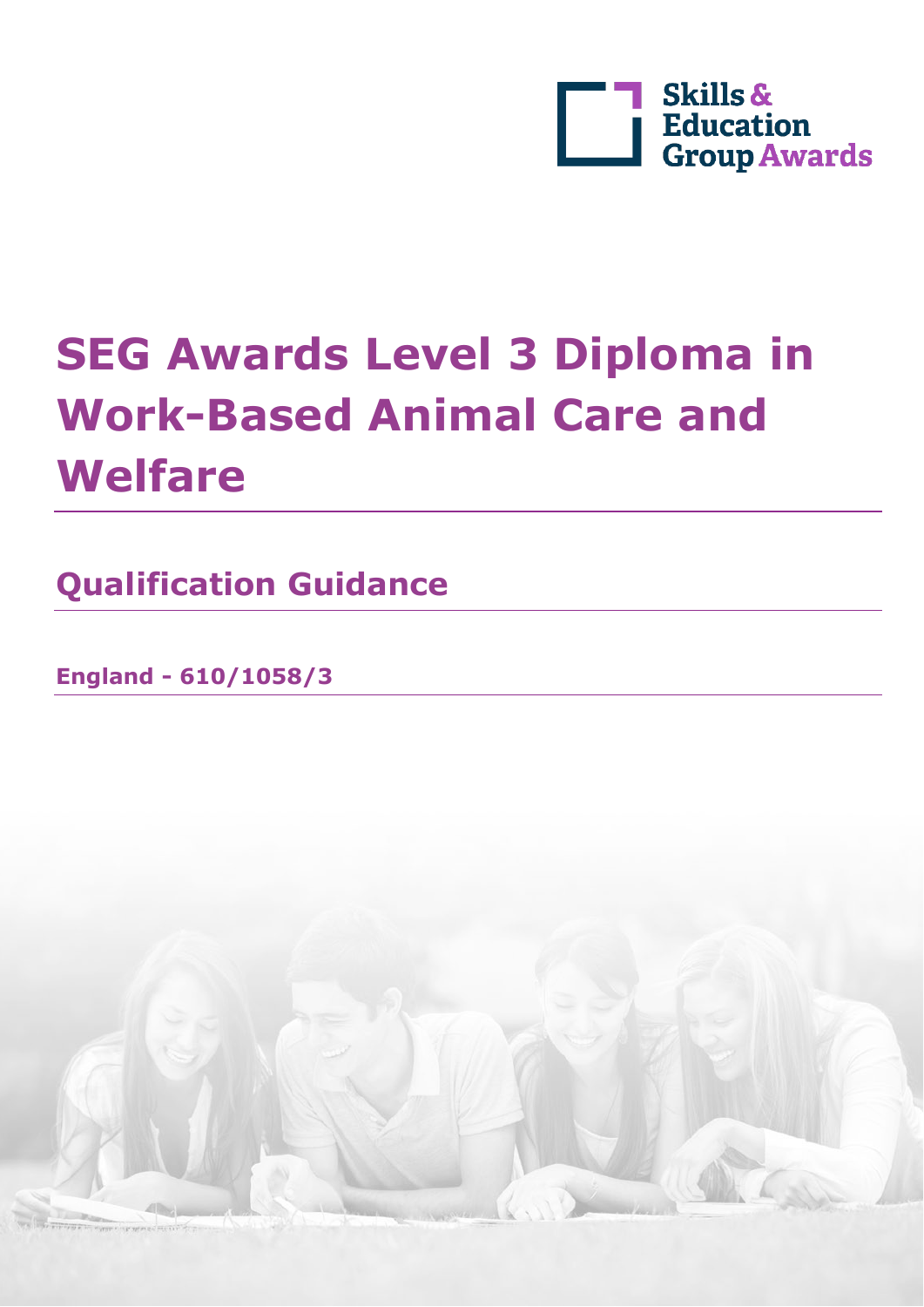#### <span id="page-1-0"></span>**About Us**

At the Skills and Education Group Awards we continually invest in high quality qualifications, assessments and services for our chosen sectors. As a UK leading sector specialist we continue to support employers and skills providers to enable individuals to achieve the skills and knowledge needed to raise professional standards across our sectors.

Skills and Education Group Awards has an on-line registration system to help customers register learners on its qualifications, units and exams. In addition it provides features to view exam results, invoices, mark sheets and other information about learners already registered.

The system is accessed via a web browser by connecting to our secure website using a username and password: [Skills and Education Group Awards Secure Login](https://ors.skillsandeducationgroupawards.co.uk/)

#### **Sources of Additional Information**

Skills and Education Group Awards website www.skillsandeducationgroupawards.co.uk provides access to a wide variety of information.

#### **Copyright**

All rights reserved. No part of this publication may be reproduced, stored in a retrieval system, or transmitted in any form or by any means, electronic, mechanical, photocopying, recording or otherwise, without the prior permission of the publishers.

This document may be copied by approved centres for the purpose of assessing learners. It may also be copied by learners for their own use.

#### **Specification Code, Date and Issue Number**

The specification code is D9239-03.

| Version Date |            | Details of change       |  |
|--------------|------------|-------------------------|--|
| 1.0          | 01/09/2022 | New qualification guide |  |
|              |            |                         |  |

This guide should be read in conjunction with the Indicative Content document **version 1.0** which is available on our secure website using the link above.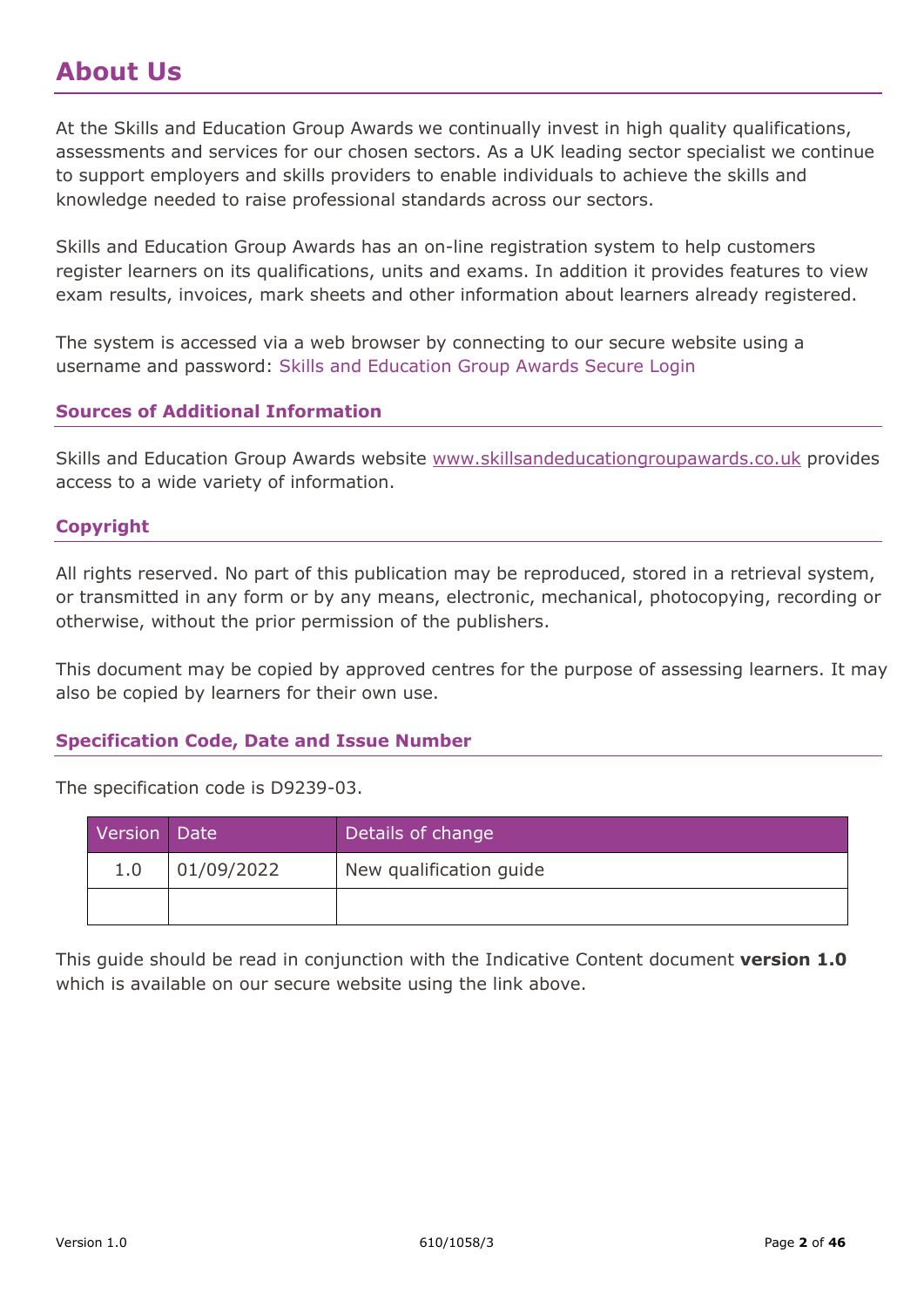### <span id="page-2-0"></span>**Contents**

| Advise Prospective Keepers on the Choice and Care of Animals 32                        |
|----------------------------------------------------------------------------------------|
| Plan the Establishment and Management of Wild Animal Populations  34                   |
|                                                                                        |
|                                                                                        |
| Prepare Interpretive Entertainment and Educational Animal Activities  42               |
| Recognition of Prior Learning (RPL), Exemptions, Credit Transfers and Equivalencies 44 |
|                                                                                        |
|                                                                                        |
|                                                                                        |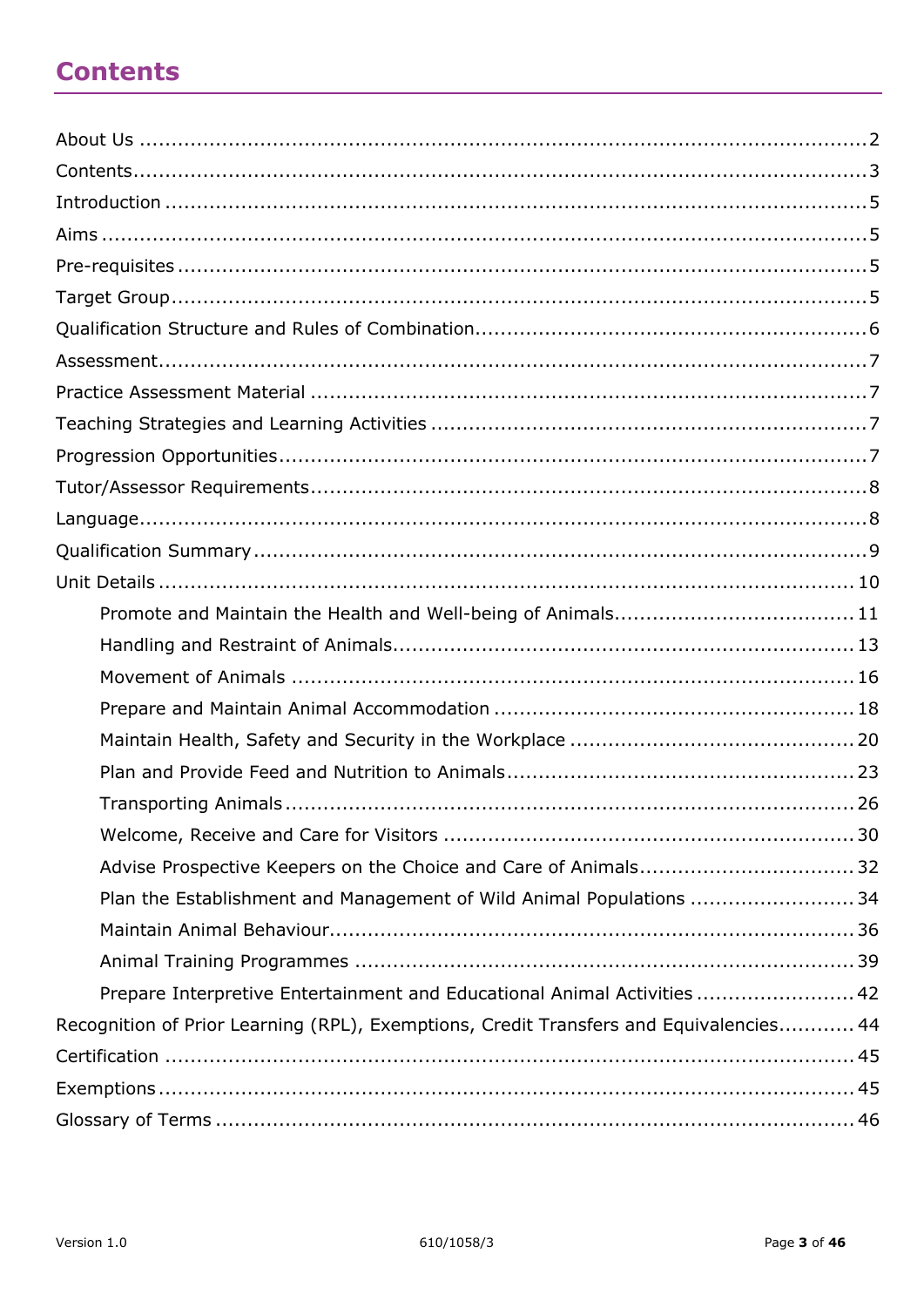This is a live document and as such will be updated when required. It is the responsibility of the approved centre to ensure the most up-to-date version of the Qualification Guide is in use. Any amendments will be published on our website and centres are encouraged to check this site regularly.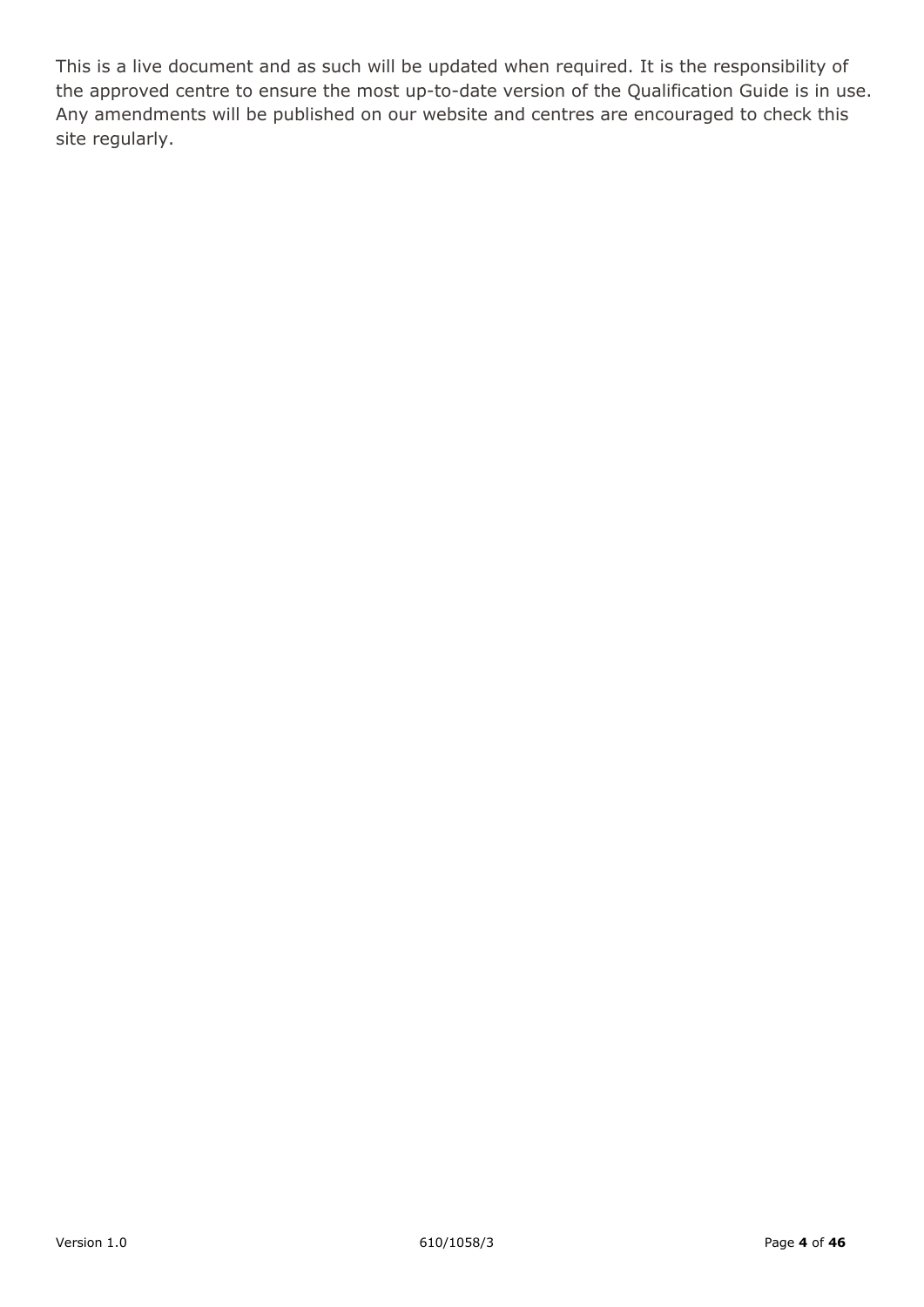#### <span id="page-4-0"></span>**Introduction**

The SEG Awards Level 3 Diploma in Work-Based Animal Care and Welfare replaces the SEG Awards Level 3 Diploma in Work-Based Animal Care (Animal Care and Welfare). The qualification promotes sound working practices that are fully in accordance with Animal Welfare requirements, and fosters effective communication skills, team-working, and customer satisfaction.

## <span id="page-4-1"></span>**Aims**

The SEG Awards Level 3 Diploma in Work-Based Animal Care and Welfare aims to meet the needs of learners who work or want to work in the animal care sector by:

- providing knowledge and understanding that will support effective and efficient working practices that are fully in accordance with Animal Welfare requirements
- promoting and encouraging good working practices in relation to safety, bio security, transport, handling and restraint of animals and to customer transactions
- encouraging a pragmatic and structured approach to achieving the required standard of work in a way that, where possible, is enjoyed by the animal and the animal care operative
- fostering good habits of observation and awareness of the characteristics, behaviour, overall state and health of the animal throughout care operation
- cultivating team-working practices and effective communication skills with the animal, its owner and colleagues

## <span id="page-4-2"></span>**Pre-requisites**

There are no specific qualification requirements for entry onto the SEG Awards Level 3 Diploma in Work-based Animal Care and Welfare. However, it would be advisable to have completed a Level 2 or another Level 3 qualification in Animal Care, for instance:

- Level 2 Certificate in Practical Animal Care Skills
- Level 2 Diploma in Work-based Animal Care
- Level 3 Award in Practical Animal Care Skills
- Level 3 Certificate in Practical Animal Care Skills

Skills and Education Group Awards expects approved centres to recruit with integrity on the basis of a learner's ability to contribute to and successfully complete all the requirements of a unit(s) or the full qualification.

#### <span id="page-4-3"></span>**Target Group**

This qualification is a work-related, competence-based qualification and is designed for someone (16+) who is in work or who wishes to progress into work dealing with caring for animals.

If you are a mature, semi-experienced employee you can opt to complete this as a standalone qualification, ensuring recognition of your industrial experience and competency skills at Level 3.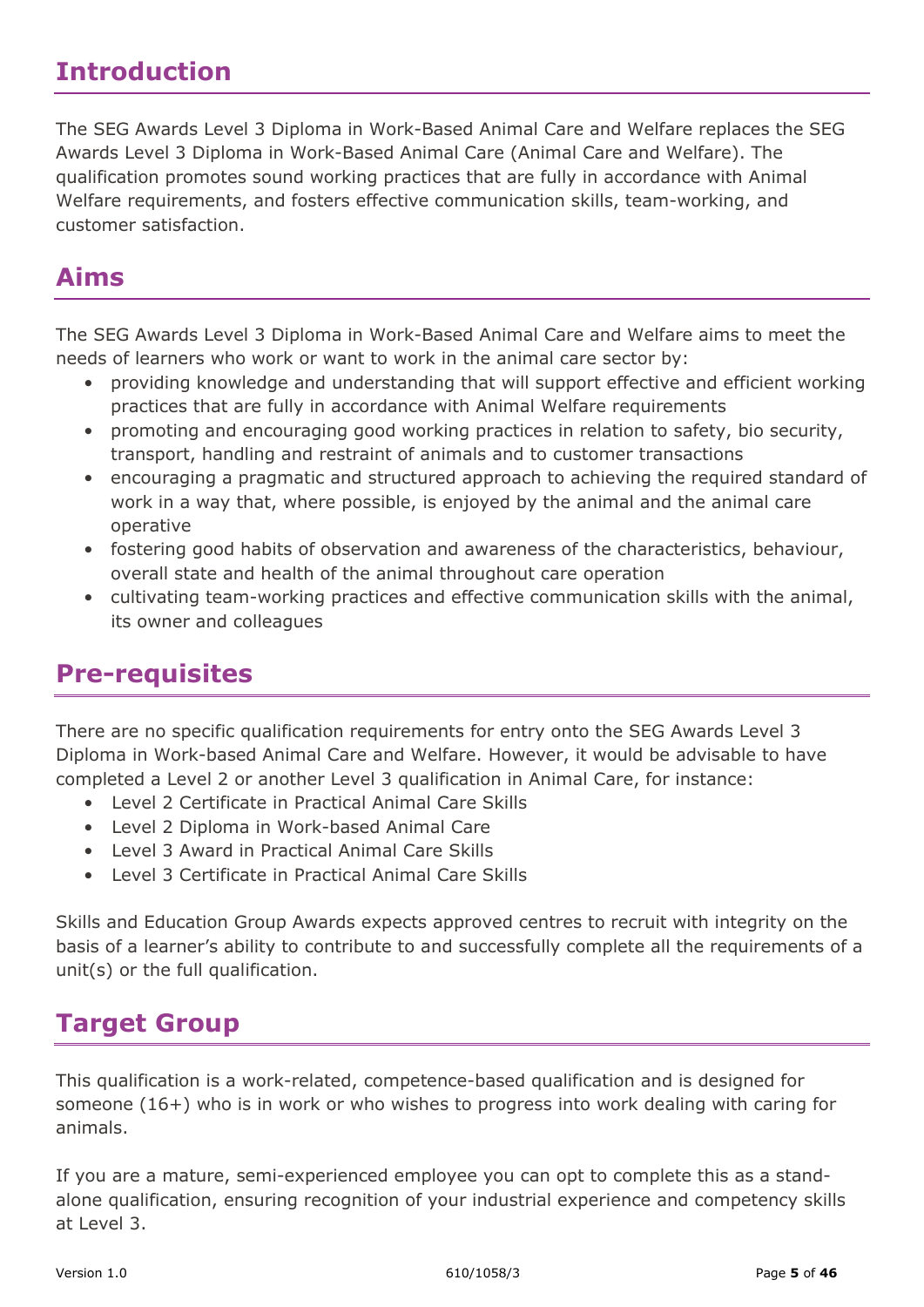### <span id="page-5-0"></span>**Qualification Structure and Rules of Combination**

#### **Rules of Combination: Level 3 Diploma in Work-Based Animal Care and Welfare**

Learners must achieve a minimum of 49 credits. This must include 29 credits from the mandatory units plus 20 credits from the optional units.

| <b>Unit</b>                                                                | <b>Unit Number</b> | <b>Level</b>   | <b>Credit Value</b> | <b>GL</b> |
|----------------------------------------------------------------------------|--------------------|----------------|---------------------|-----------|
| <b>Mandatory Units</b>                                                     |                    |                |                     |           |
| Promote and maintain the health<br>and well-being of animals               | K/650/3016         | 3              | 5                   | 30        |
| Handling and restraint of animals                                          | L/650/3017         | 3              | 5                   | 35        |
| Movement of animals                                                        | M/650/3018         | 3              | $\overline{4}$      | 25        |
| Prepare and maintain animal<br>accommodation                               | R/650/3019         | 3              | 3                   | 25        |
| Maintain health, safety and<br>security in the workplace                   | A/650/3020         | 3              | 5                   | 35        |
| Plan and provide feed and<br>nutrition to animals                          | D/650/3021         | 3              | $\overline{7}$      | 50        |
| <b>Optional Units</b>                                                      |                    |                |                     |           |
| <b>Transporting animals</b>                                                | F/650/3022         | 3              | 6                   | 40        |
| Welcome, receive and care for<br>visitors                                  | J/650/3006         | $\overline{2}$ | $\overline{4}$      | 25        |
| Advise prospective keepers on<br>the choice and care of animals            | H/650/3023         | 3              | 6                   | 45        |
| Plan the establishment and<br>management of wild animal<br>populations     | J/650/3024         | 3              | 5                   | 35        |
| Maintain animal behaviour                                                  | K/650/3025         | 3              | 6                   | 40        |
| Animal training programmes                                                 | L/650/3026         | 3              | 5                   | 35        |
| Prepare interpretive<br>entertainment and educational<br>animal activities | M/650/3027         | 3              | 3                   | 25        |

If learners achieve credits from units of the same title (or linked titles) at more than one level, they cannot count credits achieved from both units towards the credit target of a qualification.

There are no mandatory minimum placement hours required as part of this qualification. We recommend that each learner completes 150 hours of practical tasks or assessments for this Level 3 qualification, to ensure sufficient opportunity for the learner to achieve the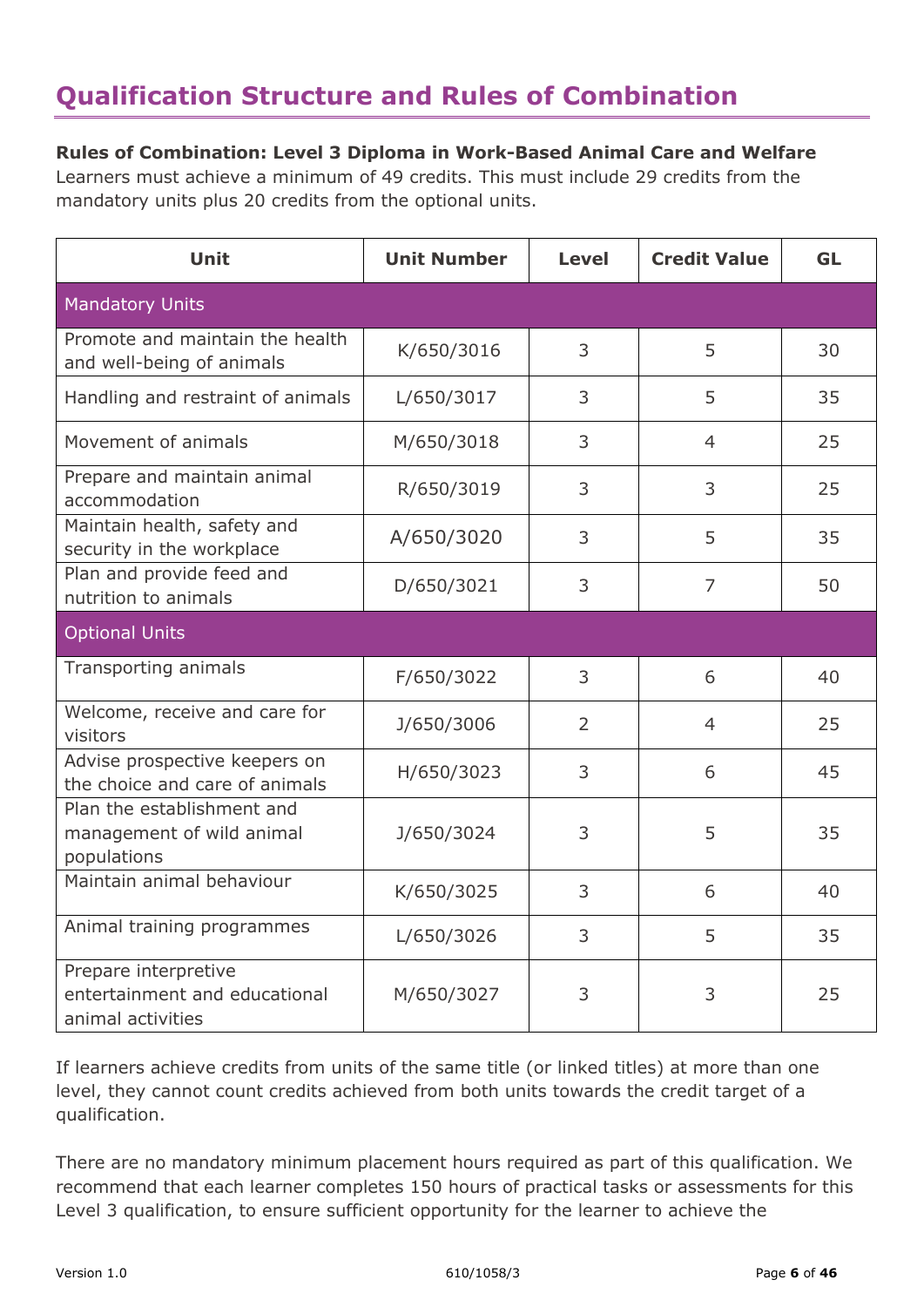assessment criteria. This can be counted towards the total guided learning hours. The practical hours can be completed either at a workplace or in a working environment.

### <span id="page-6-0"></span>**Assessment**

Internal assessment, internal and external moderation. Specific requirements and restrictions may apply to individual units within qualifications. Please check unit and qualification details for specific information.

For the mandatory units, 'Promote and maintain the health and well-being of animals' and 'Maintain health, safety and security in the workplace', Skills and Education Group Awards have developed Independent, Externally Set Mandatory Knowledge questions. This can be accessed via the link in the about us section of this qualification guide.

Centres must take all reasonable steps to avoid any part of the assessment of a learner (including any internal quality assurance and invigilation) being undertaken by any person who has a personal interest in the result of the assessment.

## <span id="page-6-1"></span>**Practice Assessment Material**

Skills and Education Group Awards confirm that there is no practice assessment material for this qualification.

#### <span id="page-6-2"></span>**Teaching Strategies and Learning Activities**

Centres should adopt a delivery approach which supports the development of all individuals. The aims and aspirations of all the learners, including those with identified special needs or learning difficulties/disabilities, should be considered and appropriate support mechanisms put in place.

## <span id="page-6-3"></span>**Progression Opportunities**

For those successfully achieving the SEG Awards Level 3 Diploma in Work-based Animal Care and Welfare the qualification will help learners work in roles such as:

- Dog Groomer
- Animal Technician
- Dog Handler
- Animal/Dog Trainer
- Dog Warden
- Pet Shop Assistant
- Zoo Keeper
- Animal Management Technician

By completing the SEG Awards Level 3 Diploma in Work-based Animal Care and Welfare, learners are able to progress in a chosen career or follow further studies such as higher level programmes of learning e.g. Foundation Degrees, Higher National Diplomas / Certificates, BA Honours Degrees and related professional courses. Examples of progression could be: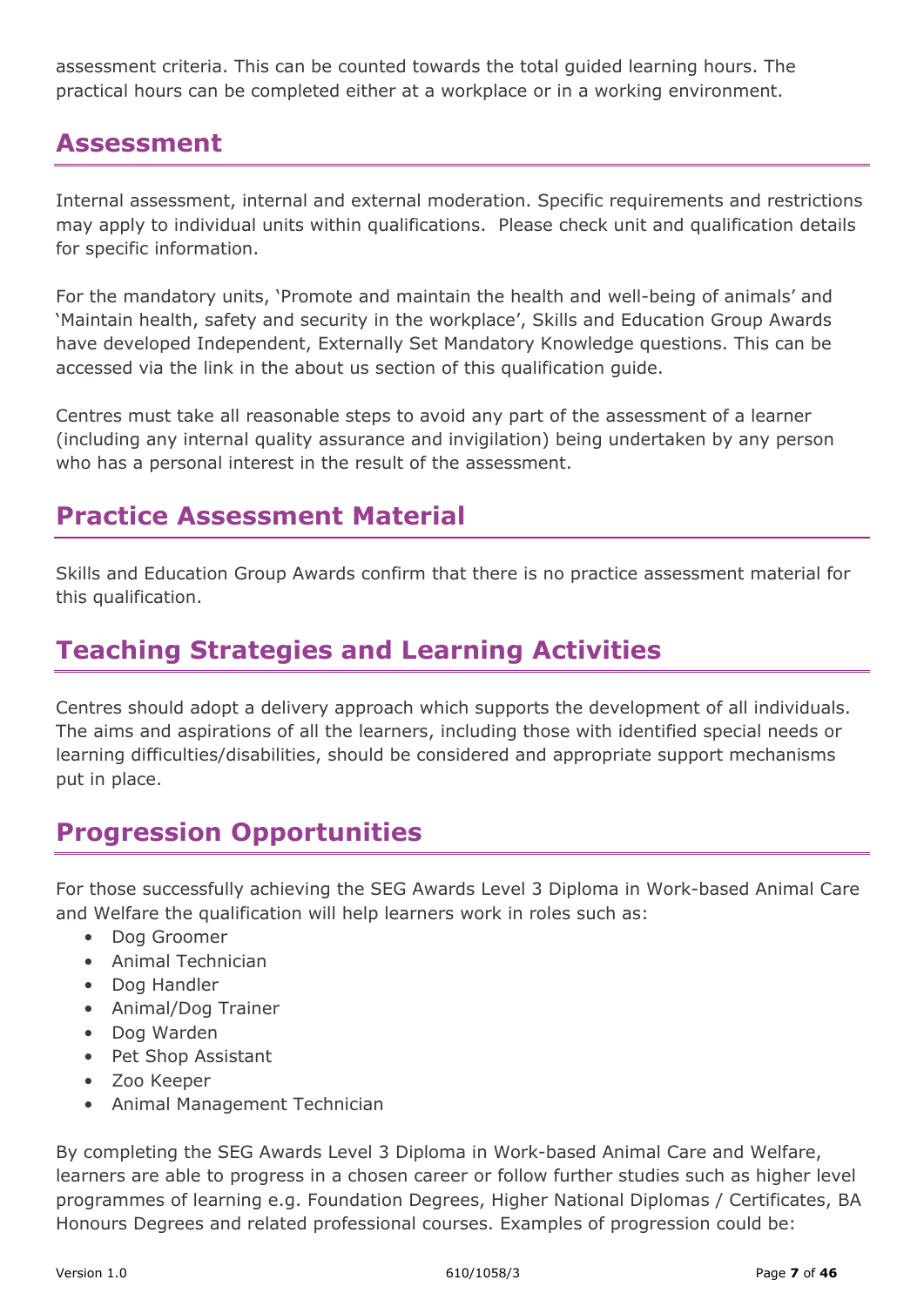- BSc Hons in Animal Science
- FdSc in Animal Behaviour and Welfare
- HNC/D Animal Care
- BSc Animal Welfare
- BSc Animal Biology

In addition, achievement of this qualification should provide a solid foundation of supervisory and management skills supporting progression to higher levels of responsibility and opening up the possibility of entrepreneurial activities such as starting one's own business.

Centres should be aware that Reasonable Adjustments which may be permitted for assessment may in some instances limit a learner's progression into the sector. Centres must, therefore, inform learners of any limits their learning difficulty may impose on future progression.

#### <span id="page-7-0"></span>**Tutor/Assessor Requirements**

Skills and Education Group Awards require those involved in the assessment process to be suitably experienced and/or qualified. In general terms, this usually means that the Assessor must be knowledgeable of the subject/occupational area to at least the level they are delivering at.

Those responsible for Internal Quality Assurance (IQA) must be knowledgeable of the subject/occupational area to a suitable level to carry out accurate quality assurance practices and processes.

#### <span id="page-7-1"></span>**Language**

These specifications and associated assessment materials are in English only.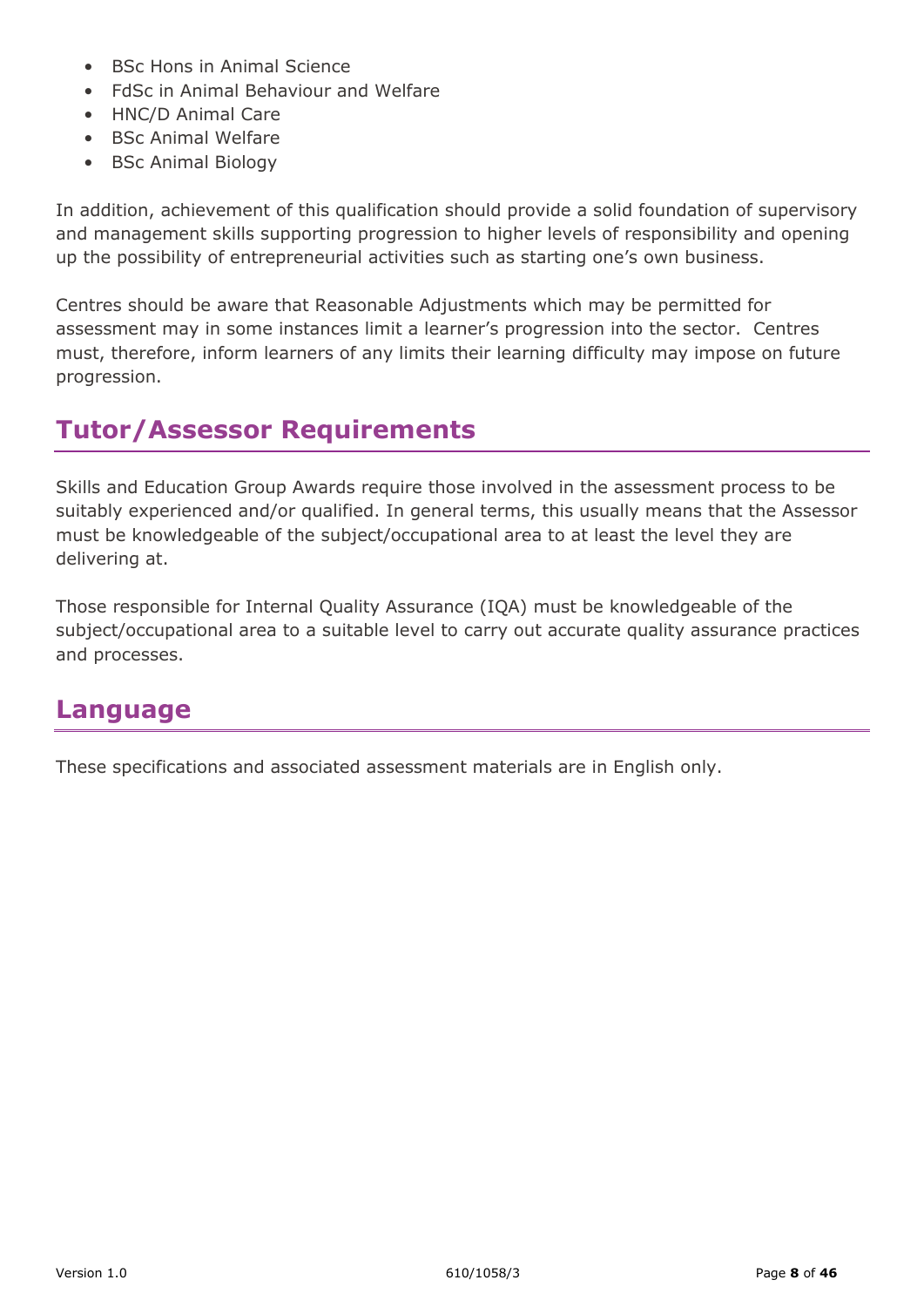# <span id="page-8-0"></span>**Qualification Summary**

#### **Qualification**

SEG Awards Level 3 Diploma in Work-Based Animal Care and Welfare - 610/1058/3

| <b>Qualification Purpose</b>                              | Confirm occupational competence and/or 'licence to<br>practice'                                           |                                                |              |       |  |       |              |
|-----------------------------------------------------------|-----------------------------------------------------------------------------------------------------------|------------------------------------------------|--------------|-------|--|-------|--------------|
| <b>Age Range</b>                                          | <b>Pre 16</b>                                                                                             | $16 - 18$                                      | $\checkmark$ | $18+$ |  | $19+$ | $\checkmark$ |
| <b>Regulation</b>                                         | The qualification identified above is regulated by<br>Ofqual                                              |                                                |              |       |  |       |              |
| <b>Assessment</b>                                         | Internal assessment<br>Internal and external moderation                                                   |                                                |              |       |  |       |              |
| <b>Type of Funding Available</b>                          |                                                                                                           | See FaLA (Find a Learning Aim)                 |              |       |  |       |              |
| <b>Qualification/Unit Fee</b>                             | See Skills and Education Group Awards web site for<br>current fees and charges                            |                                                |              |       |  |       |              |
| Grading                                                   | Pass<br>To achieve a Pass, learners must complete all units as<br>stated in the rule of combination (RoC) |                                                |              |       |  |       |              |
| <b>Operational Start Date</b>                             | 01/09/2022                                                                                                |                                                |              |       |  |       |              |
| <b>Review Date</b>                                        | 31/08/2025                                                                                                |                                                |              |       |  |       |              |
| <b>Operational End Date</b>                               |                                                                                                           |                                                |              |       |  |       |              |
| <b>Certification End Date</b>                             |                                                                                                           |                                                |              |       |  |       |              |
| <b>Guided Learning (GL)</b>                               | 350 hours                                                                                                 |                                                |              |       |  |       |              |
| <b>Total Qualification Time (TQT)</b>                     | 490 hours                                                                                                 |                                                |              |       |  |       |              |
| <b>Credit Value</b>                                       | 49                                                                                                        |                                                |              |       |  |       |              |
| <b>Skills and Education Group</b><br><b>Awards Sector</b> | <b>Animal Care</b>                                                                                        |                                                |              |       |  |       |              |
| <b>Ofqual SSA Sector</b>                                  | 3.3 Animal Care and Veterinary Science                                                                    |                                                |              |       |  |       |              |
| <b>Support from Trade</b><br><b>Associations</b>          |                                                                                                           |                                                |              |       |  |       |              |
| <b>Administering Office</b>                               |                                                                                                           | See Skills and Education Group Awards web site |              |       |  |       |              |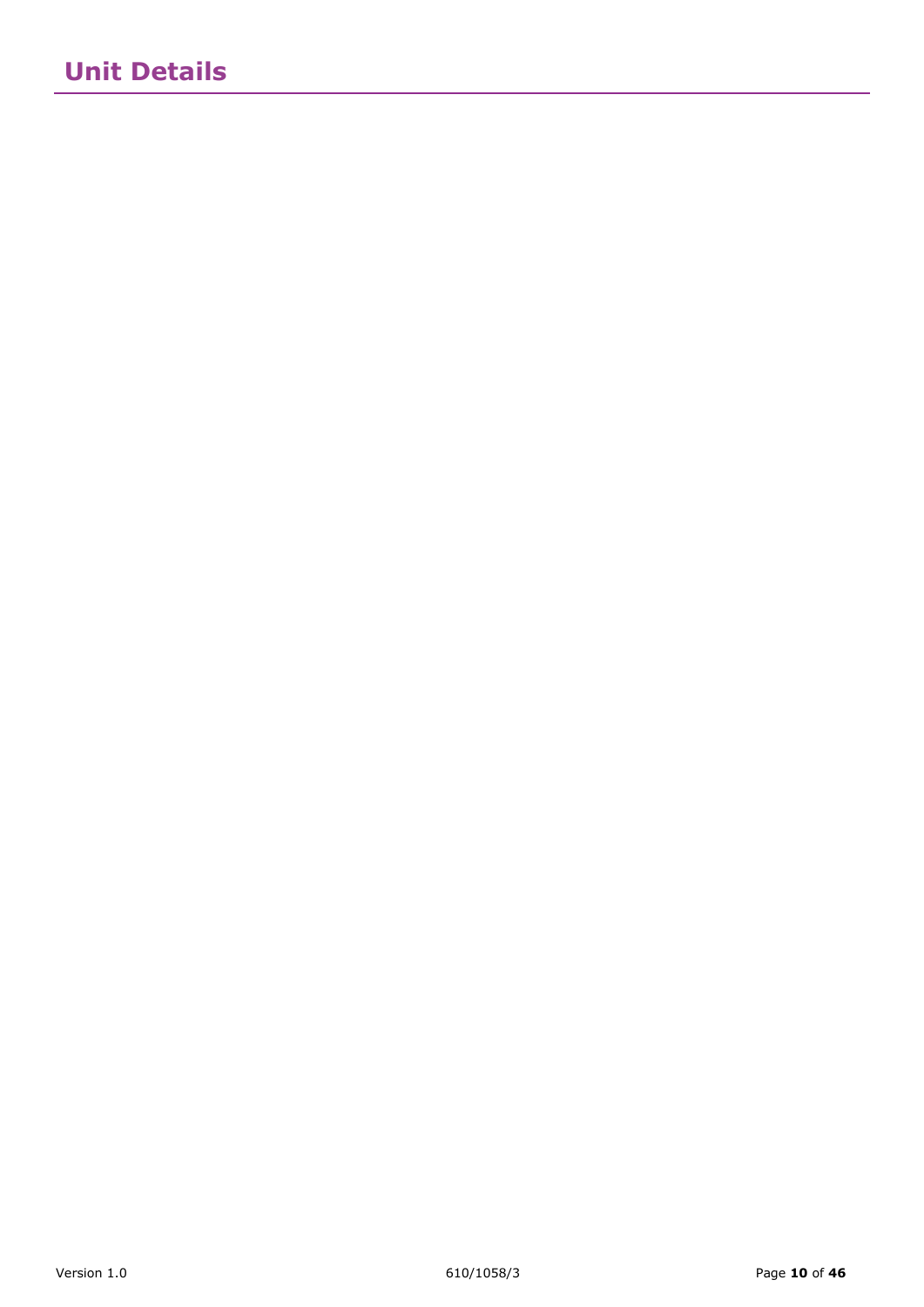### <span id="page-10-0"></span>**Promote and Maintain the Health and Well-being of Animals**

| <b>Unit Reference</b>                                                                                    | K/650/3016                                                                                                                                                                                                                                                                                                                                                                                                                                                                                                                                                                         |  |  |  |
|----------------------------------------------------------------------------------------------------------|------------------------------------------------------------------------------------------------------------------------------------------------------------------------------------------------------------------------------------------------------------------------------------------------------------------------------------------------------------------------------------------------------------------------------------------------------------------------------------------------------------------------------------------------------------------------------------|--|--|--|
| <b>Level</b>                                                                                             | 3                                                                                                                                                                                                                                                                                                                                                                                                                                                                                                                                                                                  |  |  |  |
| <b>Credit Value</b>                                                                                      | 5                                                                                                                                                                                                                                                                                                                                                                                                                                                                                                                                                                                  |  |  |  |
| <b>Guided Learning</b>                                                                                   | <b>30 hours</b>                                                                                                                                                                                                                                                                                                                                                                                                                                                                                                                                                                    |  |  |  |
| <b>Unit Summary</b>                                                                                      | The aim of this unit is to provide the learner with the<br>knowledge, understanding and skills required to<br>implement, monitor and evaluate plans for the health and<br>welfare of animals in a broad sense.<br>It involves the implementation of plans to maintain<br>animal health and welfare in relation to health promotion<br>measures, feeding, maintenance of living conditions and<br>exercise and promoting health and safety.                                                                                                                                         |  |  |  |
| <b>Learning Outcomes</b><br>(1 to 6)<br><b>The learner will</b>                                          | <b>Assessment Criteria</b><br>(1.1 to 6.4)<br>The learner can                                                                                                                                                                                                                                                                                                                                                                                                                                                                                                                      |  |  |  |
| 1. Know the relevant legislation<br>and codes of practice to<br>maintain animal health and<br>well-being | 1.1. Summarise current health and safety, animal<br>health and welfare legislation, codes of practice<br>and any additional requirements                                                                                                                                                                                                                                                                                                                                                                                                                                           |  |  |  |
| 2. Understand how to<br>implement plans to maintain<br>animal health and well-being                      | 2.1.<br>Explain how to establish an effective plan to<br>maintain animal health and well-being<br>Explain how the relevant resources can be<br>2.2.<br>obtained<br>2.3. Explain how relevant legislation and codes of<br>practice relate to the development of plans<br>Explain the reporting and recording arrangements<br>2.4.<br>which are necessary under legislation and codes of<br>practice<br>Explain how to present plans in a form which is<br>2.5.<br>appropriate to those who implement them<br>2.6. State the importance of including arrangements to<br>review plans |  |  |  |
| 3. Understand how to review<br>plans for the maintenance of<br>animal health and well-being              | 3.1.<br>Describe potential variations from plans and the<br>appropriate actions required<br>Explain how to monitor the effectiveness of plans<br>3.2.<br>to maintain animal health and well-being                                                                                                                                                                                                                                                                                                                                                                                  |  |  |  |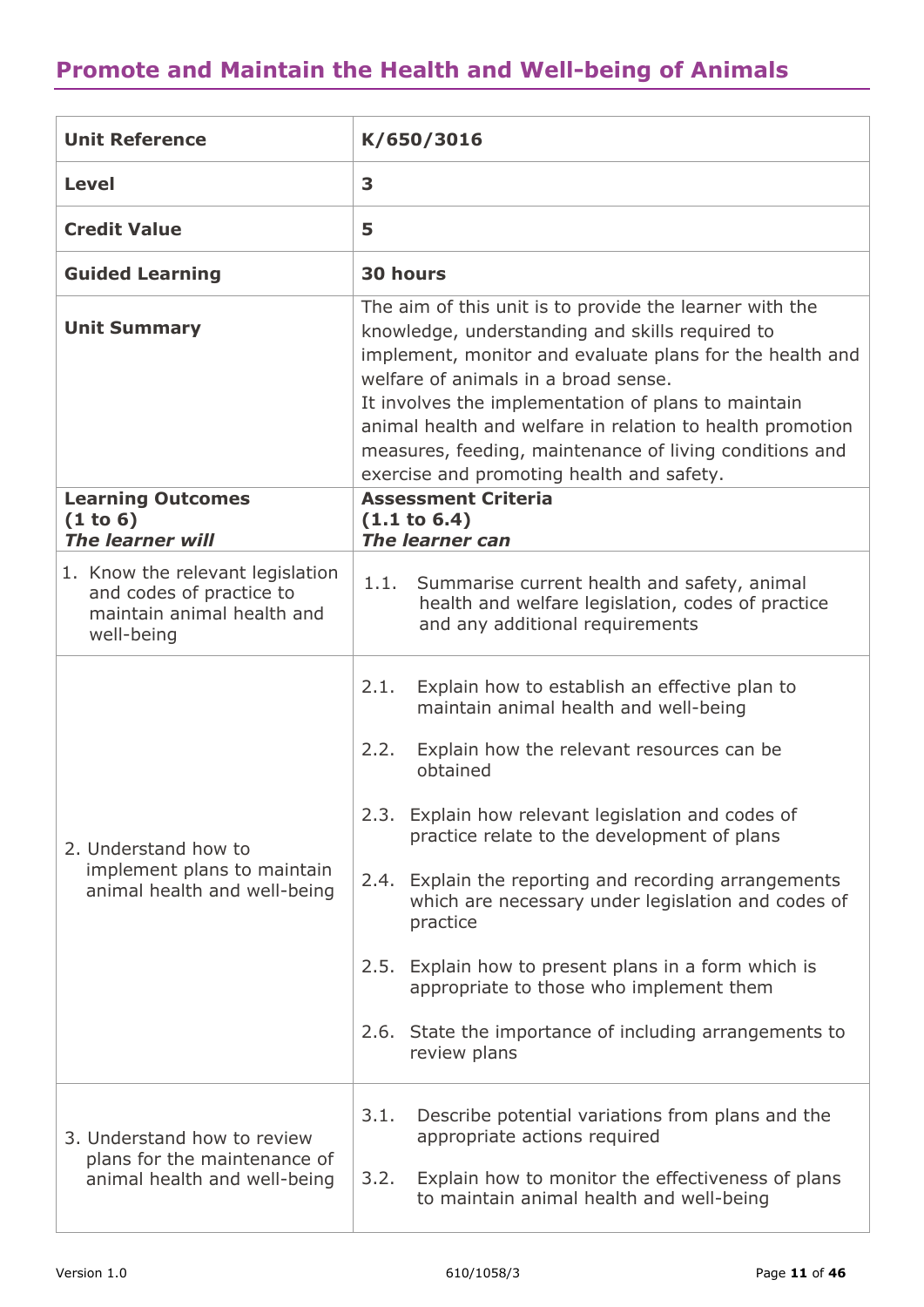|                                                                               | 3.3. Outline the procedure for recommending<br>modifications to the plan                                                                    |
|-------------------------------------------------------------------------------|---------------------------------------------------------------------------------------------------------------------------------------------|
|                                                                               | 3.4. State the importance of keeping accurate records                                                                                       |
|                                                                               | 3.5. Explain the value of effective communication                                                                                           |
|                                                                               | 4.1. Establish routines which allow for the effective<br>implementation of plans                                                            |
|                                                                               | 4.2. Implement the necessary recording and reporting<br>arrangements and prepare required forms                                             |
| 4. Be able to implement plans                                                 | 4.3. Obtain the essential resources to meet<br>requirements specified within the plan                                                       |
| to maintain animal health<br>and well-being                                   | 4.4. Present requirements of a plan suitable for those<br>involved in implementation                                                        |
|                                                                               | 4.5. Organise personnel requirements to support<br>routines and schedules                                                                   |
|                                                                               | 4.6. Establish a schedule for reviewing the plan                                                                                            |
|                                                                               | 4.7. Implement plans as required                                                                                                            |
| 5. Be able to promote health<br>and safety and environmental<br>good practice | 5.1. Work in a way which promotes health and safety,<br>animal welfare and is consistent with relevant<br>legislation and codes of practice |
|                                                                               | 6.1. Monitor and evaluate the implementation of the<br>plan against specified criteria                                                      |
| 6. Be able to review plans for<br>the maintenance of animal                   | 6.2. Recommend and carry out modifications where<br>appropriate                                                                             |
| health and well-being                                                         | 6.3. Maintain records in accordance with organisational<br>requirements                                                                     |
|                                                                               | 6.4. Maintain effective communication to facilitate the<br>effective running of the plan                                                    |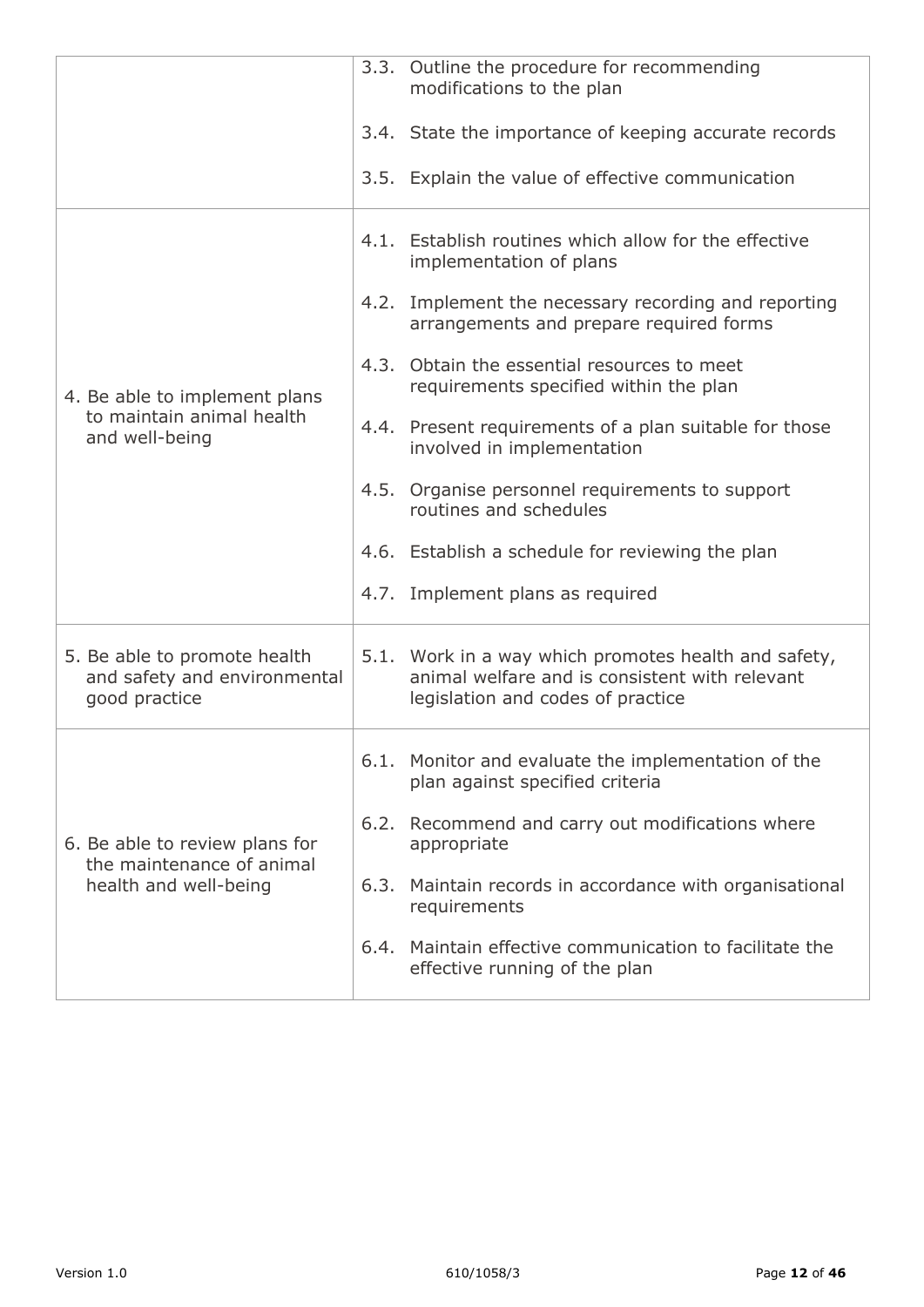<span id="page-12-0"></span>

| <b>Unit Reference</b>                                                                                         | L/650/3017                                                                                                                                                                                                                                                                                                                                                                                                                                                                                                                                                                                                                                                                                                                                                                                                                   |  |  |  |
|---------------------------------------------------------------------------------------------------------------|------------------------------------------------------------------------------------------------------------------------------------------------------------------------------------------------------------------------------------------------------------------------------------------------------------------------------------------------------------------------------------------------------------------------------------------------------------------------------------------------------------------------------------------------------------------------------------------------------------------------------------------------------------------------------------------------------------------------------------------------------------------------------------------------------------------------------|--|--|--|
| Level                                                                                                         | 3                                                                                                                                                                                                                                                                                                                                                                                                                                                                                                                                                                                                                                                                                                                                                                                                                            |  |  |  |
| <b>Credit Value</b>                                                                                           | 5                                                                                                                                                                                                                                                                                                                                                                                                                                                                                                                                                                                                                                                                                                                                                                                                                            |  |  |  |
| <b>Guided Learning</b>                                                                                        | 35 hours                                                                                                                                                                                                                                                                                                                                                                                                                                                                                                                                                                                                                                                                                                                                                                                                                     |  |  |  |
| <b>Unit Summary</b>                                                                                           | The aim of this unit is to provide the learner with<br>knowledge, understanding and skills to handle and<br>restrain animals. The learner will assess the risks<br>involved and identify appropriate methods of restraint.<br>The unit also requires the learner to supervise others<br>handling animals.                                                                                                                                                                                                                                                                                                                                                                                                                                                                                                                    |  |  |  |
| <b>Learning Outcomes</b><br>(1 to 6)<br><b>The learner will</b>                                               | <b>Assessment Criteria</b><br>$(1.1 \text{ to } 6.2)$<br><b>The learner can</b>                                                                                                                                                                                                                                                                                                                                                                                                                                                                                                                                                                                                                                                                                                                                              |  |  |  |
| 1. Understand relevant health<br>and safety legislation in<br>relation to handling and<br>restraining animals | 1.1. Summarise current health and safety, animal<br>health and welfare legislation, codes of practice<br>and any additional requirements<br>Describe the range of personal protective clothing<br>1.2.<br>which may be required and the reasons for its use                                                                                                                                                                                                                                                                                                                                                                                                                                                                                                                                                                  |  |  |  |
| 2. Understand how to handle<br>and restrain animals                                                           | 2.1.<br>Explain why animals require handling and restraint<br>2.2.<br>Describe different methods of handling and<br>restraining animals, including the relevant<br>equipment required<br>Explain what could affect the methods of handling<br>2.3.<br>and restraint<br>Explain how to identify the potential risks and<br>2.4.<br>hazards and how these can be minimised<br>2.5.<br>Explain how to approach animals to minimise<br>stress, promote animal welfare and maintain<br>health and safety<br>2.6.<br>Describe how to recognise and assess the signs of<br>stress and alarm in animals being handled and<br>restrained<br>2.7.<br>Explain the importance of working within an<br>individual's limitations and experience when<br>working with animals<br>2.8.<br>Explain how to identify situations where it is not |  |  |  |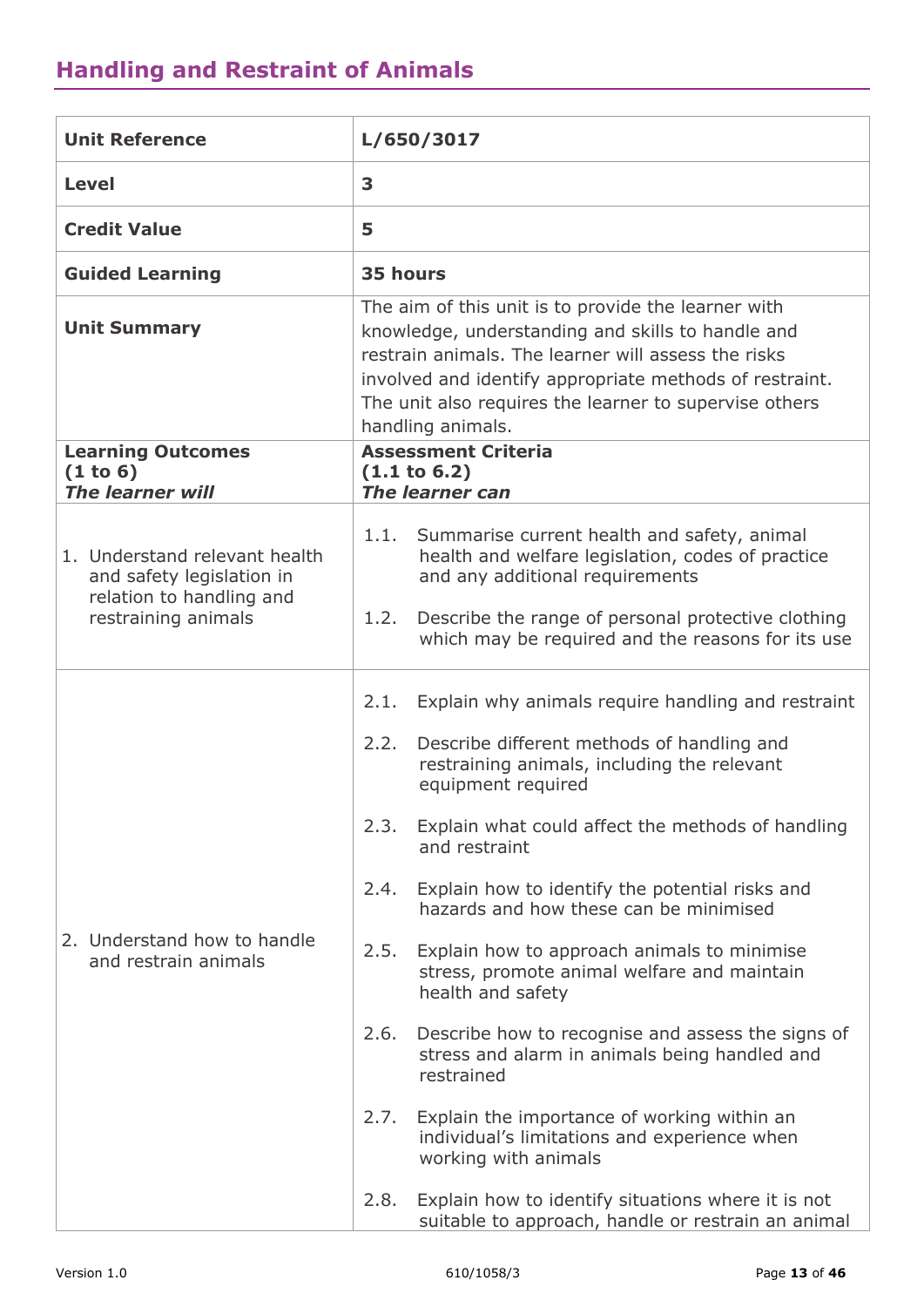|                                                                               |      | and the consequences of doing so                                                                                                                                            |
|-------------------------------------------------------------------------------|------|-----------------------------------------------------------------------------------------------------------------------------------------------------------------------------|
|                                                                               | 2.9. | Describe the types of conditions that may affect<br>the approach, handling and restraint of animals                                                                         |
|                                                                               |      | 2.10. Explain how to supervise others in the safe<br>handling and restraint of animals                                                                                      |
|                                                                               |      | 2.11. Describe how, and from whom, to obtain the<br>necessary authority for handling and restraining of<br>animals and when this may be necessary                           |
| 3. Understand how to plan the                                                 | 3.1. | Explain how to plan the handling and restraint of<br>animals                                                                                                                |
| handling and restraint of<br>animals                                          | 3.2. | Explain how to assess the risks that could occur<br>when restraining animals                                                                                                |
|                                                                               |      | 4.1. Prepare the environment to ensure that the risks to<br>animals, others and themselves are minimised                                                                    |
| 4. Be able to plan for the<br>handling and restraining of<br>animals          |      | 4.2. Ensure that authorisation has been obtained to<br>handle and restrain the animal                                                                                       |
|                                                                               |      | 4.3. Plan the handling and restraint of animals using<br>suitable methods and equipment                                                                                     |
|                                                                               |      | 5.1. Select a method of handling and restraint that is<br>appropriate and minimises risks to the animals, the<br>handler and others                                         |
|                                                                               |      | 5.2. Approach the animal in a manner which promotes<br>animal welfare and minimises stress to the animal                                                                    |
| 5. Be able to handle and                                                      |      | 5.3. Adapt the handling and restraint of the animal in<br>response to its reactions and behaviour                                                                           |
| restrain animals                                                              |      | 5.4. Assess the situation and seek assistance if there is<br>a risk to the animal, security or health and safety                                                            |
|                                                                               |      | 5.5. Supervise others in the handling and restraint<br>ensuring that animals welfare is promoted and<br>stress is minimised                                                 |
|                                                                               |      | 5.6. Record the handling and restraint of the animal<br>using the correct system                                                                                            |
| 6. Be able to promote health<br>and safety and environmental<br>good practice |      | 6.1. Work in a way which promotes health and safety,<br>animal welfare and is consistent with relevant<br>legislation, codes of practice and any additional<br>requirements |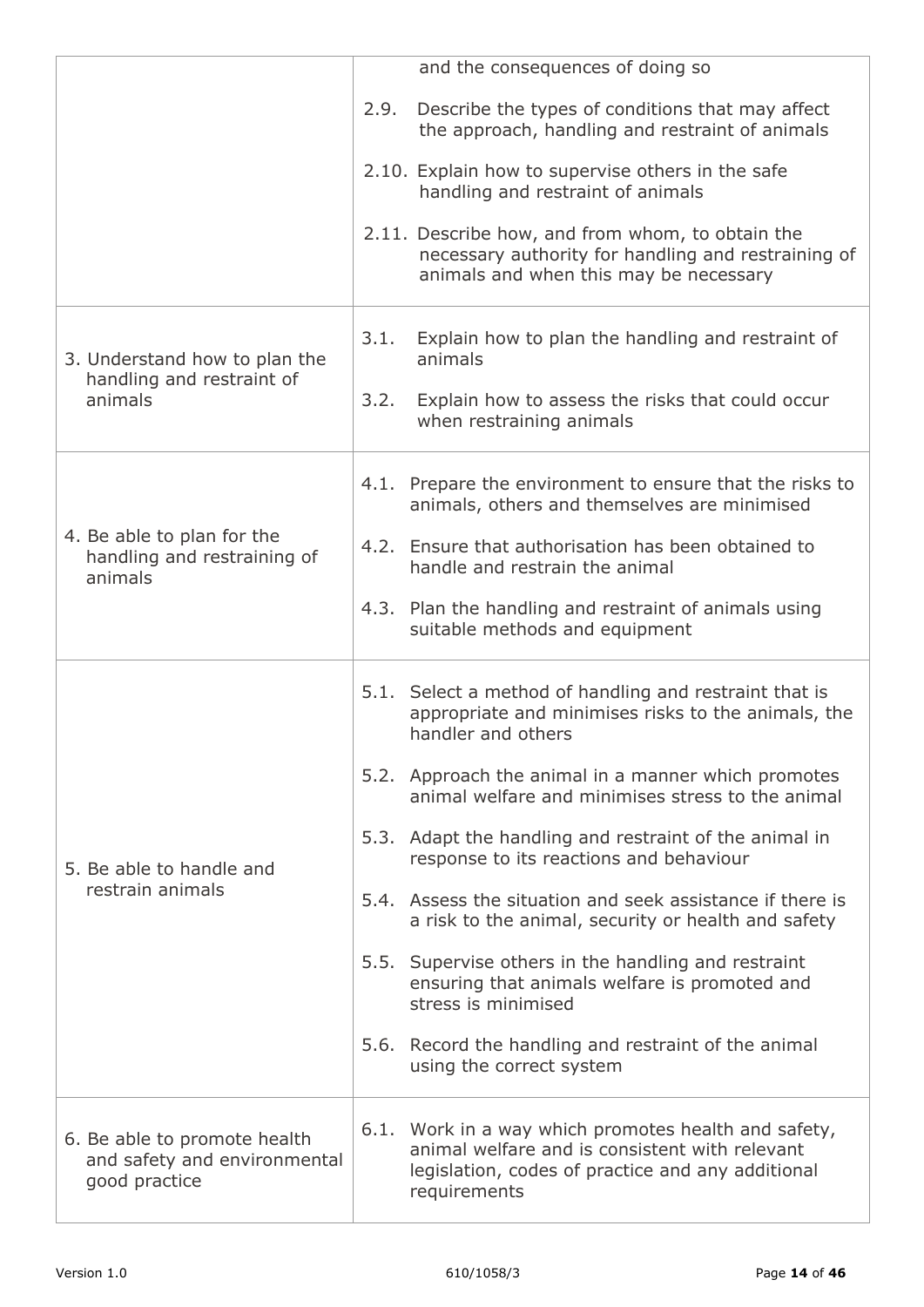|  | $\pm$ 6.2. Ensure the appropriate personal protective clothing<br>is worn correctly |
|--|-------------------------------------------------------------------------------------|
|--|-------------------------------------------------------------------------------------|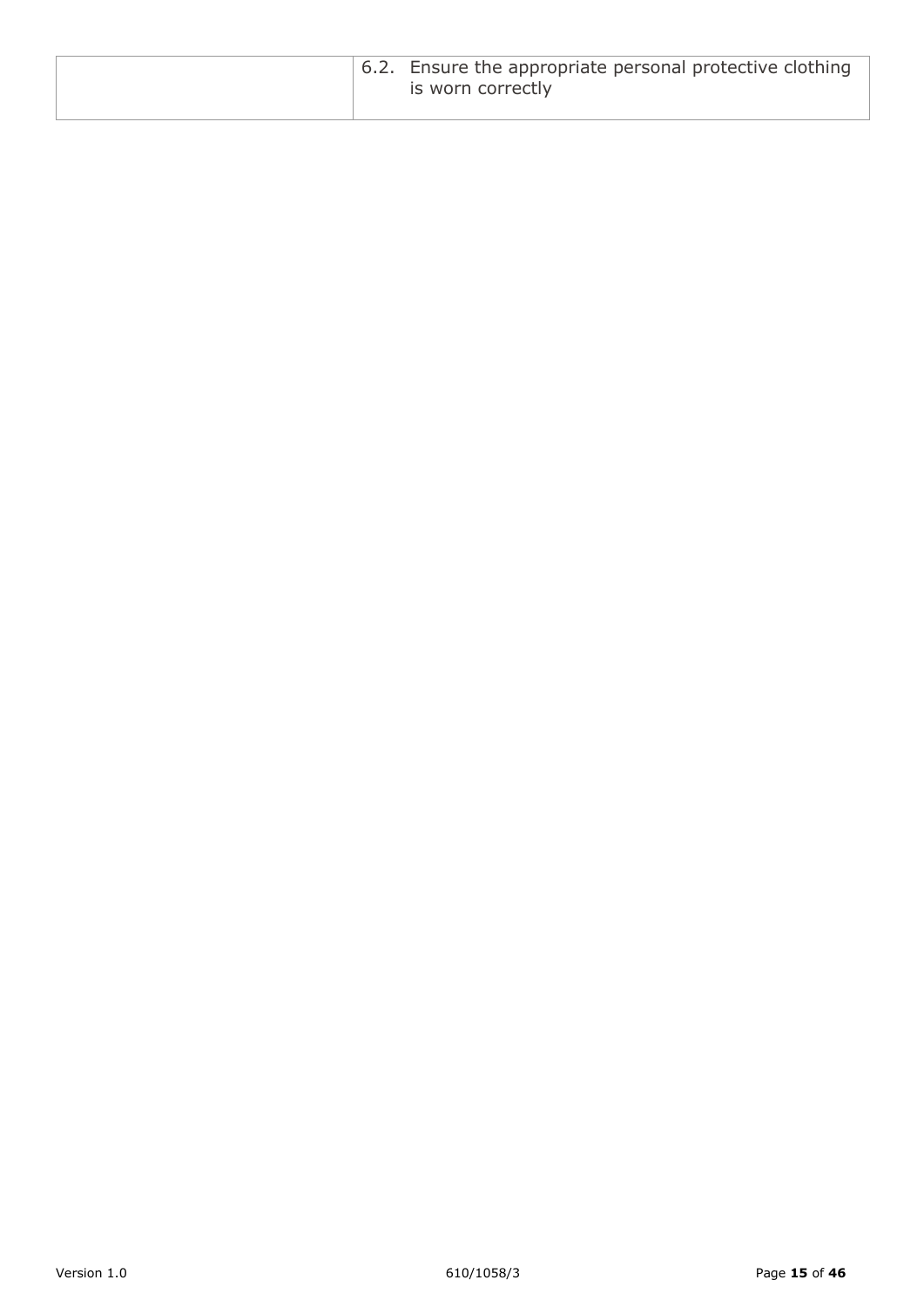<span id="page-15-0"></span>

| <b>Unit Reference</b>                                                                      | M/650/3018                                                                                                                                                                                                                                                                                   |  |  |  |
|--------------------------------------------------------------------------------------------|----------------------------------------------------------------------------------------------------------------------------------------------------------------------------------------------------------------------------------------------------------------------------------------------|--|--|--|
| <b>Level</b>                                                                               | 3                                                                                                                                                                                                                                                                                            |  |  |  |
| <b>Credit Value</b>                                                                        | 4                                                                                                                                                                                                                                                                                            |  |  |  |
| <b>Guided Learning</b>                                                                     | 25 hours                                                                                                                                                                                                                                                                                     |  |  |  |
| <b>Unit Summary</b>                                                                        | The aim of this unit is to provide the learner with the<br>skills, knowledge and understanding to plan, supervise<br>and control the movement of animals from one place to<br>another, taking into account condition of animals, health,<br>environmental conditions, welfare and behaviour. |  |  |  |
| <b>Learning Outcomes</b><br>(1 to 5)<br><b>The learner will</b>                            | <b>Assessment Criteria</b><br>$(1.1 \text{ to } 5.2)$<br>The learner can                                                                                                                                                                                                                     |  |  |  |
| 1. Understand relevant health<br>and safety legislation and<br>environmental good practice | 1.1.<br>Summarise current health and safety legislation,<br>animal welfare and codes of practice and any<br>additional requirements<br>1.2.<br>Describe the range of personal protective clothing<br>which may be required and the reasons for its use                                       |  |  |  |
|                                                                                            | Explain reasons for moving the animal and how<br>2.1.<br>these may affect the methods used<br>Describe different methods of identification for<br>2.2.                                                                                                                                       |  |  |  |
|                                                                                            | animals<br>Explain the range of handling and restraint<br>2.3.                                                                                                                                                                                                                               |  |  |  |
|                                                                                            | methods available<br>Describe conditions that may affect the movement<br>2.4.<br>of animals                                                                                                                                                                                                  |  |  |  |
| 2. Understand how to plan,<br>supervise and control the<br>movement of animals             | Explain how the pace of the animal affects the<br>2.5.<br>movement plan                                                                                                                                                                                                                      |  |  |  |
|                                                                                            | 2.6.<br>Explain how to assess the risks involved with<br>approaching and the movement of animals and<br>how to minimise them                                                                                                                                                                 |  |  |  |
|                                                                                            | Explain how to supervise others in the safe<br>2.7.<br>movement of animals                                                                                                                                                                                                                   |  |  |  |
|                                                                                            | 2.8.<br>Explain the information to be recorded when<br>animals are moved and the reasons for doing so                                                                                                                                                                                        |  |  |  |
|                                                                                            | Explain how to assess the suitability of a new<br>2.9.<br>location to meeting the animal's requirements                                                                                                                                                                                      |  |  |  |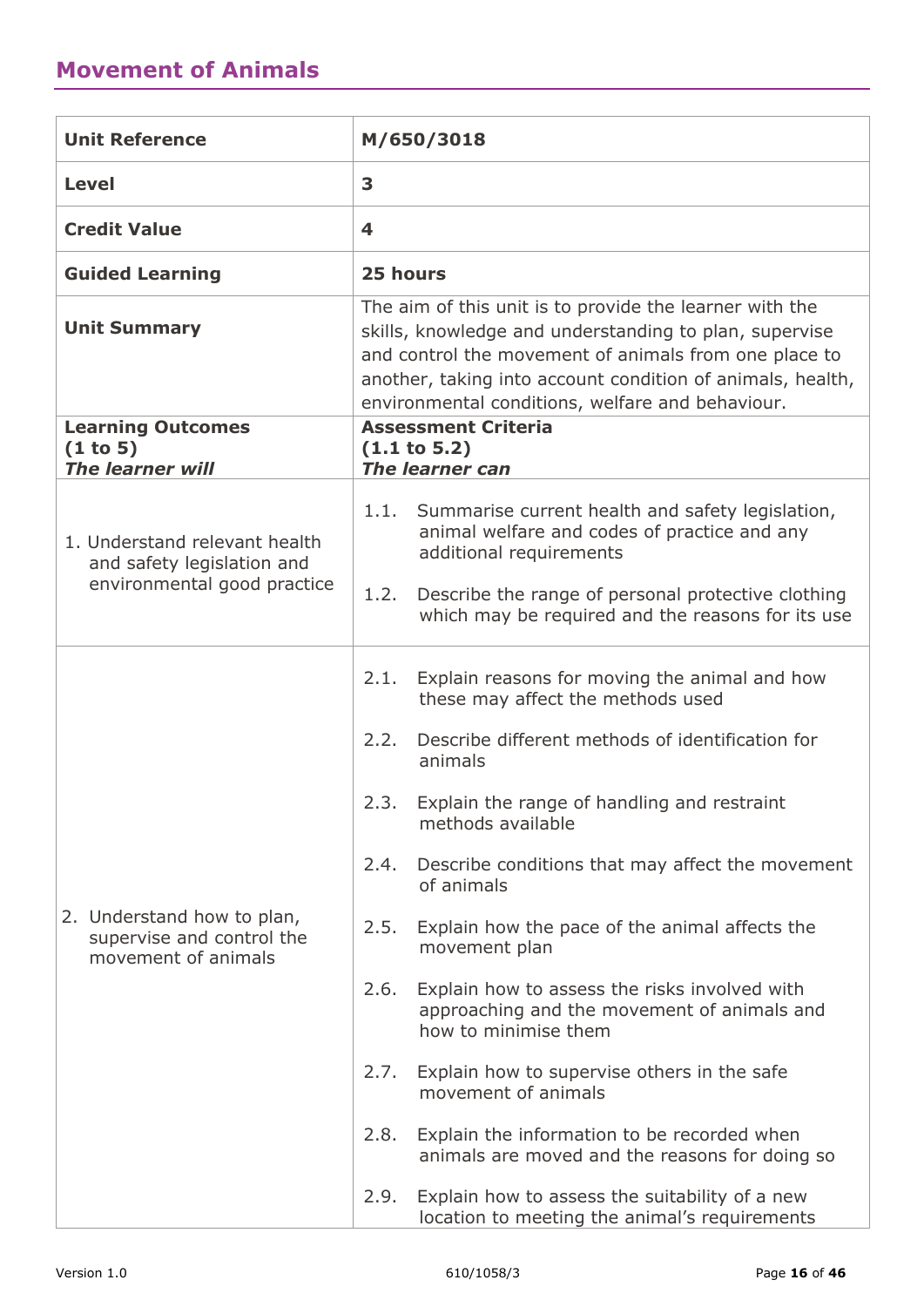|                                                              |      | 2.10. Explain how to identify a suitable route to meet the<br>animal's requirements                                                                                         |
|--------------------------------------------------------------|------|-----------------------------------------------------------------------------------------------------------------------------------------------------------------------------|
|                                                              | 3.1. | Plan the movement of animals with others to select<br>the method of movement and identify the risks<br>involved                                                             |
|                                                              | 3.2. | Identify the animal to be moved and assess their<br>suitability for movement                                                                                                |
| 3. Be able to plan the                                       | 3.3. | Assess the new location to ensure that it meets the<br>animal's requirements                                                                                                |
| movement of animals                                          | 3.4. | Identify the appropriate method for moving the<br>animal and prepare the necessary equipment                                                                                |
|                                                              | 3.5. | Communicate the movement plan to others to<br>ensure that the animal's welfare is maintained and<br>the risks to others are reduced                                         |
|                                                              | 3.6. | Ensure that authorisation has been obtained for<br>the animal to be moved, if necessary                                                                                     |
|                                                              |      | 4.1. Ensure others approach the animal in an<br>appropriate manner which minimises stress to the<br>animal and maintains health and safety                                  |
| 4. Be able to supervise the<br>movement of animals           |      | 4.2. Supervise others to move the animal to its new<br>location maintaining health and safety and welfare<br>of the animal or other animals in the vicinity                 |
|                                                              |      | 4.3. Record the movement of animals using the correct<br>method and documentation accurately                                                                                |
| 5. Be able to promote health<br>and safety and environmental |      | 5.1. Work in a way which promotes health and safety,<br>animal welfare and is consistent with relevant<br>legislation, codes of practice and any additional<br>requirements |
| good practice                                                |      | 5.2. Ensure the appropriate personal protective clothing<br>is worn correctly                                                                                               |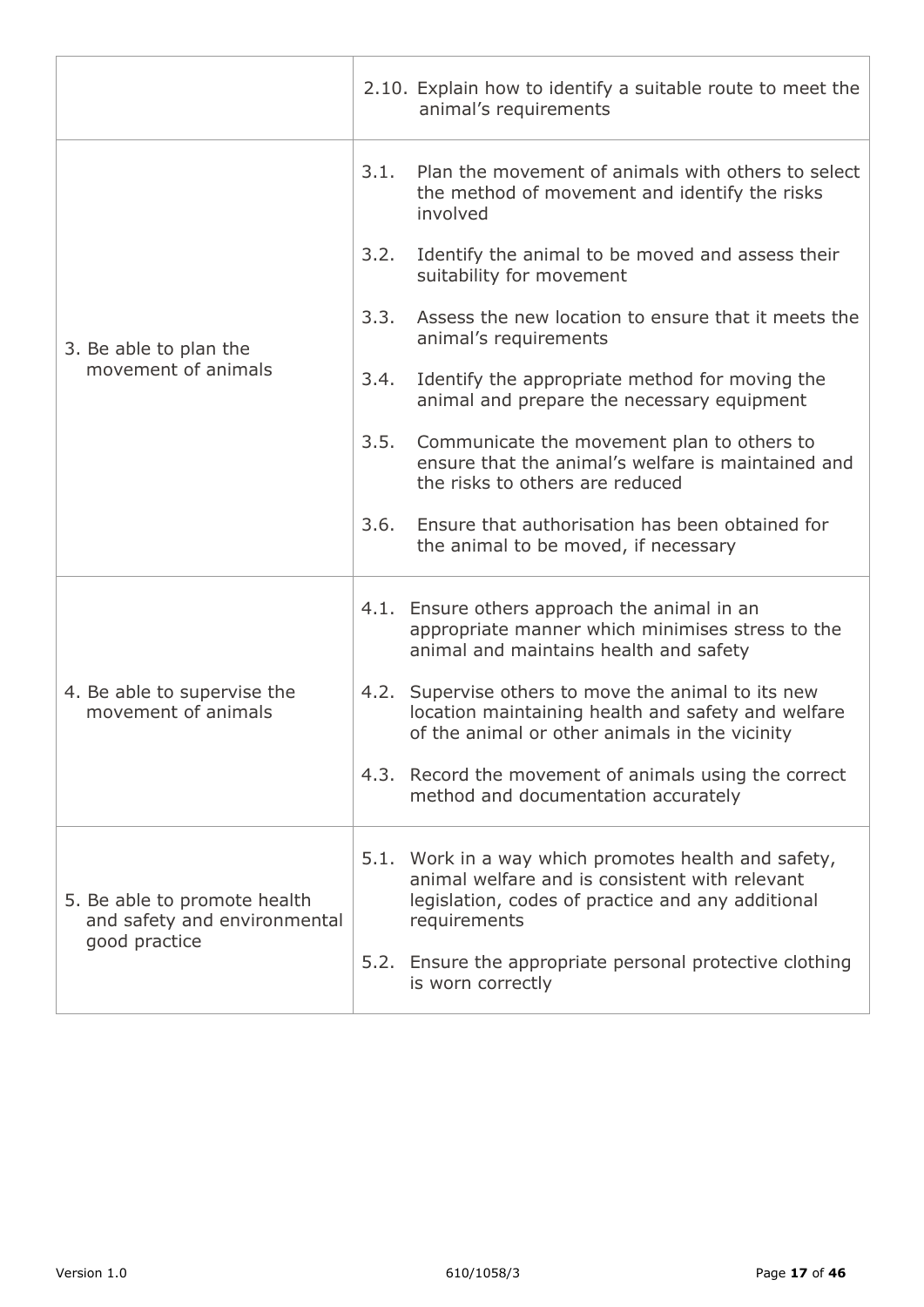# <span id="page-17-0"></span>**Prepare and Maintain Animal Accommodation**

| <b>Unit Reference</b>                                                                      | R/650/3019                                                                                                                                                                                                                                                                                                                                                                                                                                                                                                                                                                                                                                   |  |  |  |
|--------------------------------------------------------------------------------------------|----------------------------------------------------------------------------------------------------------------------------------------------------------------------------------------------------------------------------------------------------------------------------------------------------------------------------------------------------------------------------------------------------------------------------------------------------------------------------------------------------------------------------------------------------------------------------------------------------------------------------------------------|--|--|--|
| <b>Level</b>                                                                               | 3                                                                                                                                                                                                                                                                                                                                                                                                                                                                                                                                                                                                                                            |  |  |  |
| <b>Credit Value</b>                                                                        | 3                                                                                                                                                                                                                                                                                                                                                                                                                                                                                                                                                                                                                                            |  |  |  |
| <b>Guided Learning</b>                                                                     | 25 hours                                                                                                                                                                                                                                                                                                                                                                                                                                                                                                                                                                                                                                     |  |  |  |
| <b>Unit Summary</b>                                                                        | The aim of this unit is to provide the learner with the<br>knowledge, understanding and skills required for planning<br>the appropriate accommodation for animals.<br>The learner will identify the needs of the animal and the<br>resources available. The learner will be able to prepare,<br>provide and maintain accommodation for animals.                                                                                                                                                                                                                                                                                              |  |  |  |
| <b>Learning Outcomes</b><br>(1 to 4)<br><b>The learner will</b>                            | <b>Assessment Criteria</b><br>(1.1 to 4.4)<br><b>The learner can</b>                                                                                                                                                                                                                                                                                                                                                                                                                                                                                                                                                                         |  |  |  |
| 1. Understand relevant health<br>and safety legislation and<br>good environmental practice | Summarise current health and safety legislation,<br>1.1.<br>codes of practice and any additional requirements<br>Explain the correct and appropriate methods for<br>1.2.<br>disposing of organic and inorganic waste<br>Explain the records required for management and<br>1.3.<br>legislative purposes and the importance of<br>maintaining them                                                                                                                                                                                                                                                                                            |  |  |  |
| 2. Understand how to plan<br>accommodation for animals                                     | Explain the animal welfare legislation and codes of<br>2.1.<br>best practice in animal welfare and animal<br>accommodation<br>2.2.<br>Describe the types of animal accommodation and<br>the suitability of these for different animals<br>2.3.<br>Identify animals' accommodation requirements<br>Produce accommodation plans and identify<br>2.4.<br>resources to meet accommodation requirements<br>2.5.<br>Explain how to evaluate whether accommodation is<br>suitable for animals and the different factors which<br>need to be considered<br>2.6.<br>Explain the potential hazards which may arise<br>during accommodation maintenance |  |  |  |
| 3. Be able to prepare and<br>provide accommodation for<br>animals                          | Prepare accommodation appropriate for different<br>3.1.<br>species of animals                                                                                                                                                                                                                                                                                                                                                                                                                                                                                                                                                                |  |  |  |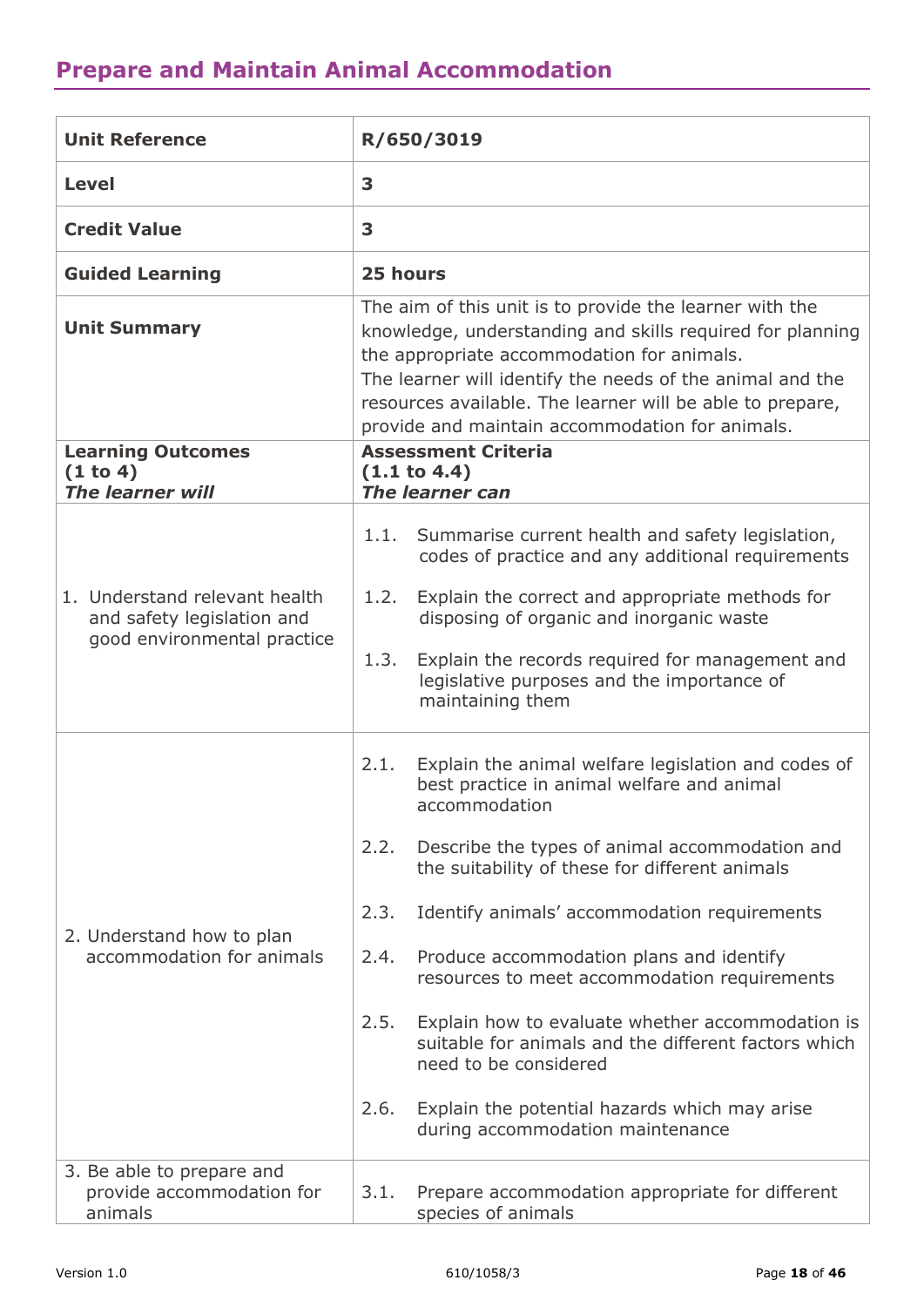|                                                     | 3.2. Provide appropriate accommodation for animals                                                                                            |
|-----------------------------------------------------|-----------------------------------------------------------------------------------------------------------------------------------------------|
| 4. Be able to maintain<br>accommodation for animals | 4.1. Use monitoring methods which are appropriate for<br>the accommodation, the animals and those working<br>with the animals                 |
|                                                     | 4.2. Evaluate and report findings on animal health and<br>welfare in relation to the accommodation                                            |
|                                                     | 4.3. Recommend and take appropriate action to improve<br>animal accommodation to meet animal welfare<br>legislation                           |
|                                                     | 4.4. Use working methods and systems which promote<br>health and safety and are consistent with relevant<br>legislation and codes of practice |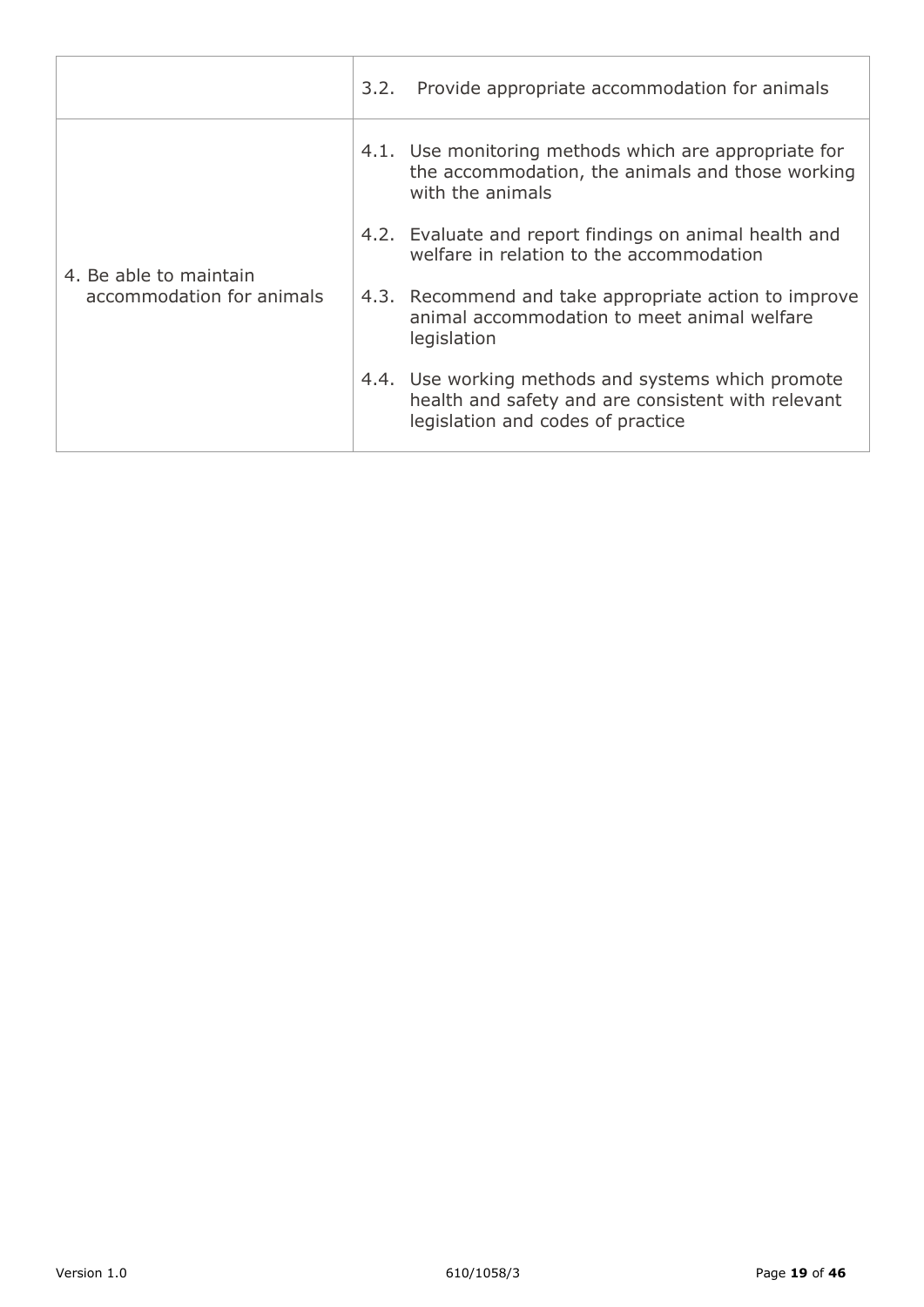# <span id="page-19-0"></span>**Maintain Health, Safety and Security in the Workplace**

| <b>Unit Reference</b>                                                  | A/650/3020                                                                                                                                                                                                                                                                                                                                                          |  |
|------------------------------------------------------------------------|---------------------------------------------------------------------------------------------------------------------------------------------------------------------------------------------------------------------------------------------------------------------------------------------------------------------------------------------------------------------|--|
| <b>Level</b>                                                           | 3                                                                                                                                                                                                                                                                                                                                                                   |  |
| <b>Credit Value</b>                                                    | 5                                                                                                                                                                                                                                                                                                                                                                   |  |
| <b>Guided Learning</b>                                                 | 35 hours                                                                                                                                                                                                                                                                                                                                                            |  |
| <b>Unit Summary</b>                                                    | The aim of this unit is to provide the learner with the<br>knowledge, understanding and skills required for<br>monitoring and maintaining the safety and security of the<br>workplace. It also covers carrying out risk assessments,<br>promoting good standards of health and safety and<br>understanding how to deal with any accidents or health<br>emergencies. |  |
| <b>Learning Outcomes</b><br>(1 to 7)                                   | <b>Assessment Criteria</b><br>(1.1 to 7.4)                                                                                                                                                                                                                                                                                                                          |  |
| <b>The learner will</b>                                                | <b>The learner can</b>                                                                                                                                                                                                                                                                                                                                              |  |
|                                                                        | 1.1. Explain the legal and organisational responsibilities<br>in relation to health, safety and security                                                                                                                                                                                                                                                            |  |
|                                                                        | Explain the importance of carrying out risk<br>1.2.<br>assessments for all work activities                                                                                                                                                                                                                                                                          |  |
|                                                                        | Explain the importance of assessing security issues<br>1.3.<br>associated with the work area                                                                                                                                                                                                                                                                        |  |
| 1. Understand how to monitor                                           | Describe how to carry out and evaluate a risk<br>1.4.<br>assessment                                                                                                                                                                                                                                                                                                 |  |
| and maintain the health,<br>safety and security of the                 | 1.5. Explain the hierarchy of measures to control risks                                                                                                                                                                                                                                                                                                             |  |
| work area                                                              | Outline safe systems of work when people are<br>1.6.<br>working alone or at risk of abuse                                                                                                                                                                                                                                                                           |  |
|                                                                        | Explain safe methods and systems of working with<br>1.7.<br>hazardous materials and equipment in line with<br>relevant legislation                                                                                                                                                                                                                                  |  |
|                                                                        | Explain how hazardous and non-hazardous waste<br>1.8.<br>should be managed and disposed of                                                                                                                                                                                                                                                                          |  |
|                                                                        | 1.9.<br>Describe the different safe methods of lifting and<br>handling                                                                                                                                                                                                                                                                                              |  |
| 2. Understand how to promote<br>good standards of health and<br>safety | Explain the methods of communicating health and<br>2.1.<br>safety precautions to others entering the work area                                                                                                                                                                                                                                                      |  |
|                                                                        | 2.2.<br>Explain how good standards of health and safety<br>contribute to the management and efficiency of                                                                                                                                                                                                                                                           |  |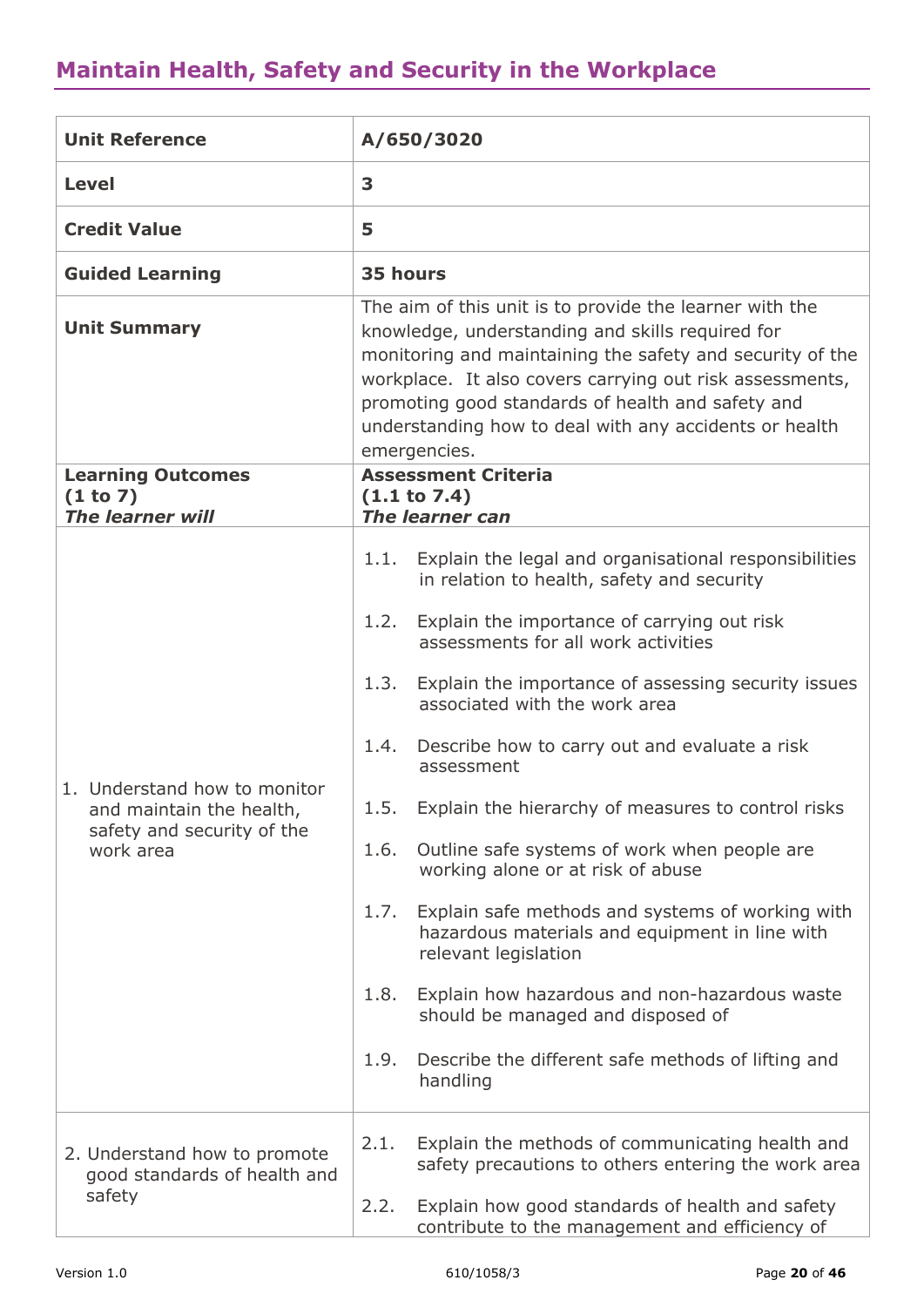|                                                                             |                              | businesses or organisations                                                                                                                                                                                                                                                                                                                                                                                                                                                                                                                                   |
|-----------------------------------------------------------------------------|------------------------------|---------------------------------------------------------------------------------------------------------------------------------------------------------------------------------------------------------------------------------------------------------------------------------------------------------------------------------------------------------------------------------------------------------------------------------------------------------------------------------------------------------------------------------------------------------------|
| 3. Understand how to deal with<br>health emergency situations               | 3.1.<br>3.2.<br>3.3.<br>3.4. | Describe the types of accidents or incidents which<br>may occur and the correct actions to take<br>Explain the importance of not carrying out actions<br>beyond own capabilities<br>Explain the potential risks to others from an<br>emergency situation<br>Explain the reasons for offering support to those<br>involved in an accident and how this should be<br>achieved                                                                                                                                                                                   |
| 4. Understand the records<br>required when maintaining<br>health and safety |                              | 4.1. Explain who is responsible for records and the types<br>of records required<br>4.2. Explain the importance of accurate record keeping<br>4.3. Explain the relevant legislative requirements for<br>completing records of accidents and incidents                                                                                                                                                                                                                                                                                                         |
| 5. Monitor and maintain health,<br>safety and security of the<br>work area  |                              | 5.1. Carry out risk assessments in accordance with legal<br>and organisational requirements<br>5.2. Evaluate the risks which have been identified and<br>implement appropriate control measures                                                                                                                                                                                                                                                                                                                                                               |
| 6. Promote good standards of<br>health and safety                           |                              | 6.1. Ensure appropriate personal protective equipment is<br>used<br>6.2. Communicate health and safety precautions that<br>are being applied to others entering the work area<br>6.3. Use approved safe methods of lifting and handling<br>when carrying out work<br>6.4. Ensure standard procedures for personal hygiene<br>are followed<br>6.5. Adopt safe systems of work which are consistent<br>with organisational procedures and the findings of<br>the risk assessment<br>6.6. Take appropriate action if there is a danger of<br>accidents or injury |
| 7. Respond to health<br>emergencies within the work<br>area                 |                              | 7.1. Implement procedures safely, correctly and without<br>delay in an emergency situation                                                                                                                                                                                                                                                                                                                                                                                                                                                                    |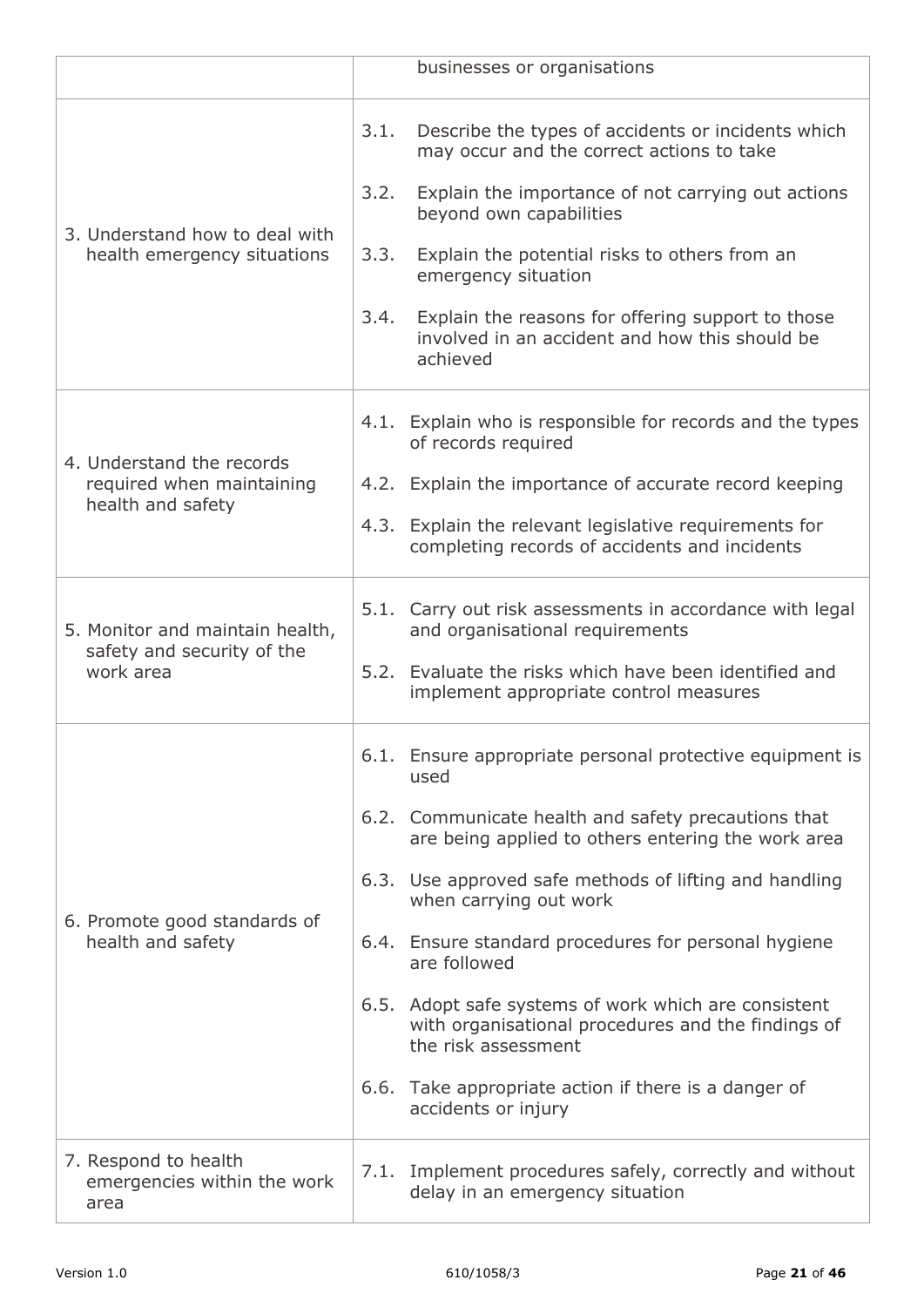|  | 7.2. Seek assistance immediately for any health<br>emergency and initiate appropriate action |
|--|----------------------------------------------------------------------------------------------|
|  | 7.3. Provide assistance as required within limits of<br>capability                           |
|  | 7.4. Make the immediate vicinity as safe as possible                                         |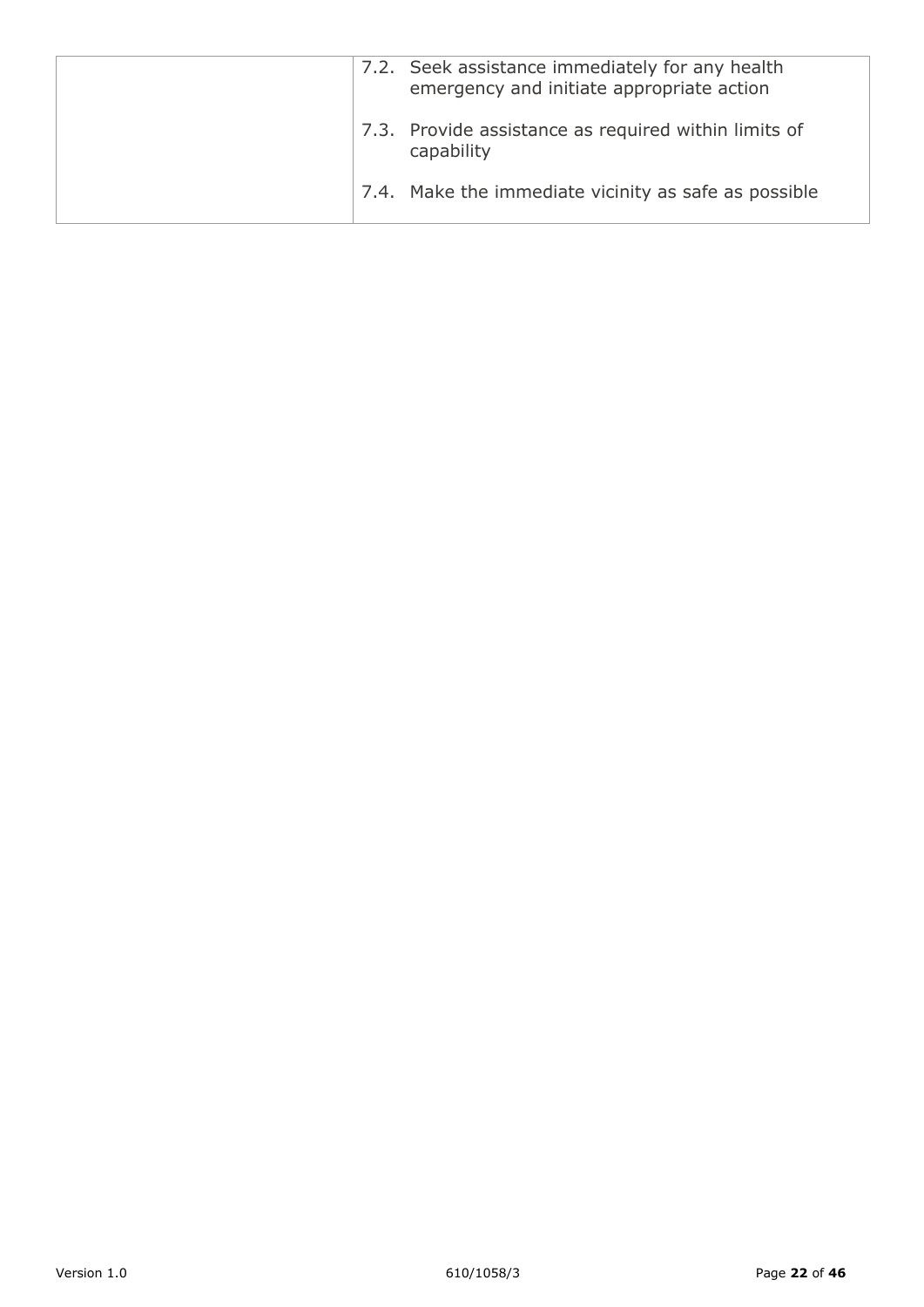#### <span id="page-22-0"></span>**Plan and Provide Feed and Nutrition to Animals**

| <b>Unit Reference</b>                                            | D/650/3021                                                                                                                                                                                                                                                                                                                                                                                                                                                                                                                                                                                                                                                                                                                                                                                                                                                                                                                          |  |  |
|------------------------------------------------------------------|-------------------------------------------------------------------------------------------------------------------------------------------------------------------------------------------------------------------------------------------------------------------------------------------------------------------------------------------------------------------------------------------------------------------------------------------------------------------------------------------------------------------------------------------------------------------------------------------------------------------------------------------------------------------------------------------------------------------------------------------------------------------------------------------------------------------------------------------------------------------------------------------------------------------------------------|--|--|
| <b>Level</b>                                                     | 3                                                                                                                                                                                                                                                                                                                                                                                                                                                                                                                                                                                                                                                                                                                                                                                                                                                                                                                                   |  |  |
| <b>Credit Value</b>                                              | $\overline{\mathbf{z}}$                                                                                                                                                                                                                                                                                                                                                                                                                                                                                                                                                                                                                                                                                                                                                                                                                                                                                                             |  |  |
| <b>Guided Learning</b>                                           | 50 hours                                                                                                                                                                                                                                                                                                                                                                                                                                                                                                                                                                                                                                                                                                                                                                                                                                                                                                                            |  |  |
| <b>Unit Summary</b>                                              | The aim and purpose of this unit is to provide the learner<br>with the knowledge, skill and understanding to plan and<br>provide appropriate diets and feeding regimes for<br>animals. The learner will identify nutritional requirements<br>and associated resources needed to meet requirements<br>and communicate these requirements to those<br>responsible for feeding animals.                                                                                                                                                                                                                                                                                                                                                                                                                                                                                                                                                |  |  |
| <b>Learning Outcomes</b><br>(1 to 4)<br>The learner will         | <b>Assessment Criteria</b><br>(1.1 to 4.7)<br><b>The learner can</b>                                                                                                                                                                                                                                                                                                                                                                                                                                                                                                                                                                                                                                                                                                                                                                                                                                                                |  |  |
| 1. Understand how to plan<br>animal diets and feeding<br>regimes | Identify sources of information to establish dietary<br>1.1.<br>requirements<br>1.2.<br>Identify essential nutrients and explain how these<br>impact upon the health and welfare of animals<br>Analyse the factors which influence the<br>1.3.<br>development of feeding plans<br>1.4.<br>Summarise the current legislation which relates to<br>the inclusion of additives or substitutes<br>1.5.<br>Explain the types and different purposes of dietary<br>additives and substitutes<br>1.6.<br>Explain the common side effects of inaccurately<br>calculating levels of feeding substitutes or<br>supplements<br>Explain the reasons for using different feeding<br>1.7.<br>systems<br>Describe common diseases and illnesses which<br>1.8.<br>require special diets<br>1.9.<br>Explain the actions to be taken if there are<br>insufficient resources<br>1.10. Explain how to effectively communicate the feed<br>plan to others |  |  |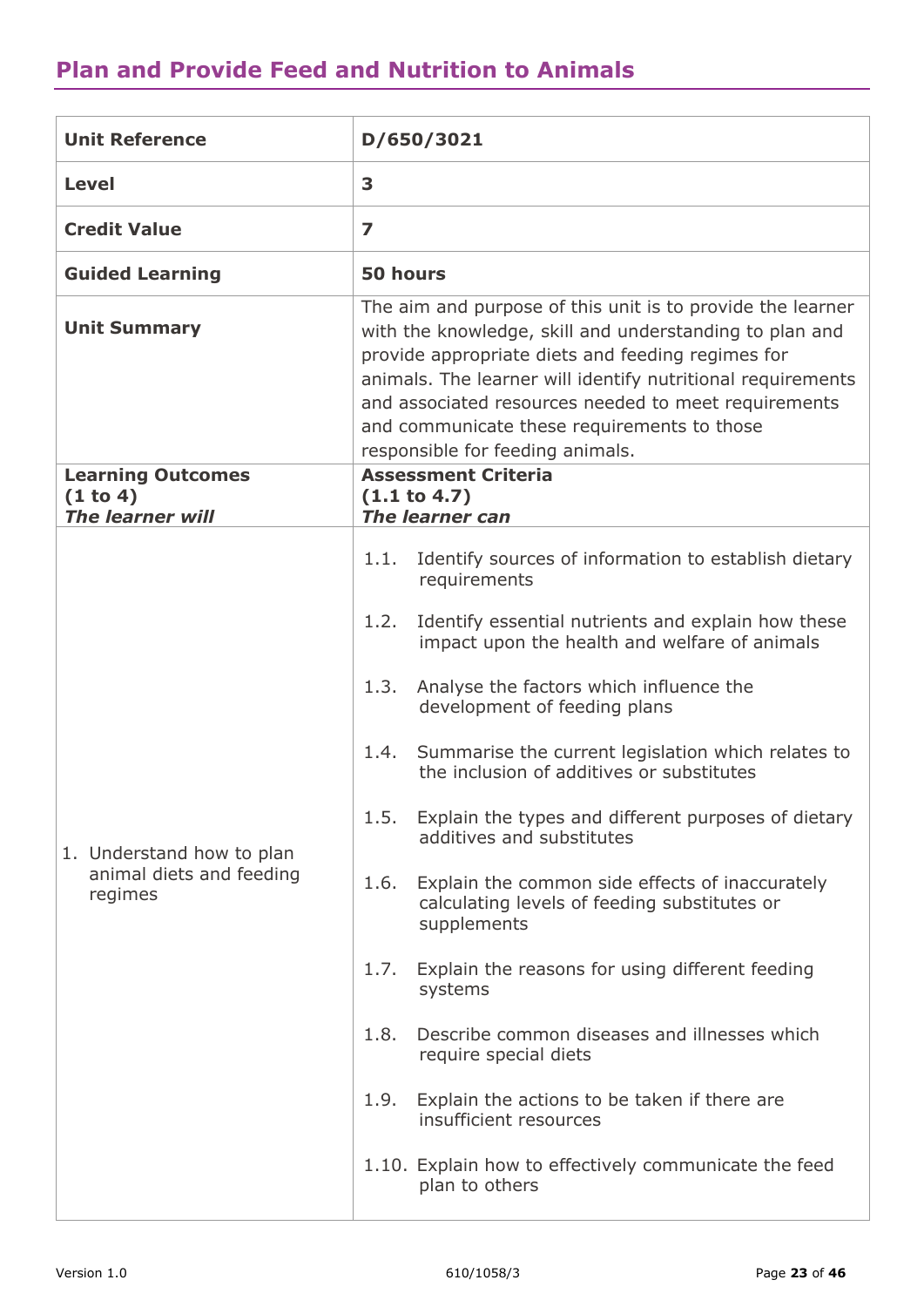|                                                                 |      | 1.11. Explain own responsibility under animal welfare<br>legislation                                           |
|-----------------------------------------------------------------|------|----------------------------------------------------------------------------------------------------------------|
|                                                                 | 2.1. | Identify the objectives of the feeding plan                                                                    |
|                                                                 | 2.2. | Identify the nutritional requirements of animals                                                               |
|                                                                 | 2.3. | Ensure that resources are available to meet the<br>requirements of the feed plan                               |
| 2. Be able to plan animal diets<br>and feeding regimes          | 2.4. | Develop feed plan with sufficient level of detail to<br>allow others to implement                              |
|                                                                 | 2.5. | Implement and organise resources to meet<br>requirements of the plan                                           |
|                                                                 | 2.6. | Communicate the feed plan clearly and effectively                                                              |
|                                                                 | 3.1. | Explain how to evaluate the effectiveness of the<br>feeding plan                                               |
|                                                                 | 3.2. | Explain how to monitor all aspects of the<br>implementation of the plan                                        |
| 3. Understand how to monitor                                    | 3.3. | Evaluate the conditions of the animal(s) in relation<br>to the objectives of the feeding plan                  |
| and evaluate the feeding of<br>animals                          | 3.4. | Compare the options and methods available for<br>changing the feeding plan                                     |
|                                                                 | 3.5. | Explain the dietary requirements of animals at<br>different stages of life and in relation to their<br>purpose |
|                                                                 | 3.6. | Explain how to identify problems with the feed plan<br>and how these can be resolved                           |
|                                                                 |      | 4.1. Provide food for animals using a feeding plan                                                             |
| 4. Be able to monitor and<br>evaluate the feeding of<br>animals |      | 4.2. Use appropriate monitoring methods to evaluate the<br>effectiveness of the feed plan                      |
|                                                                 |      | 4.3. Monitor the feeding process at the optimum times<br>to assess progress and to confirm adherence to plan   |
|                                                                 |      | 4.4. Evaluate animal health and development against<br>the objectives stated within the plan                   |
|                                                                 |      | 4.5. Respond appropriately to any issues identified as a<br>result of the monitoring process                   |
|                                                                 |      | 4.6. Record provision of food and results of monitoring                                                        |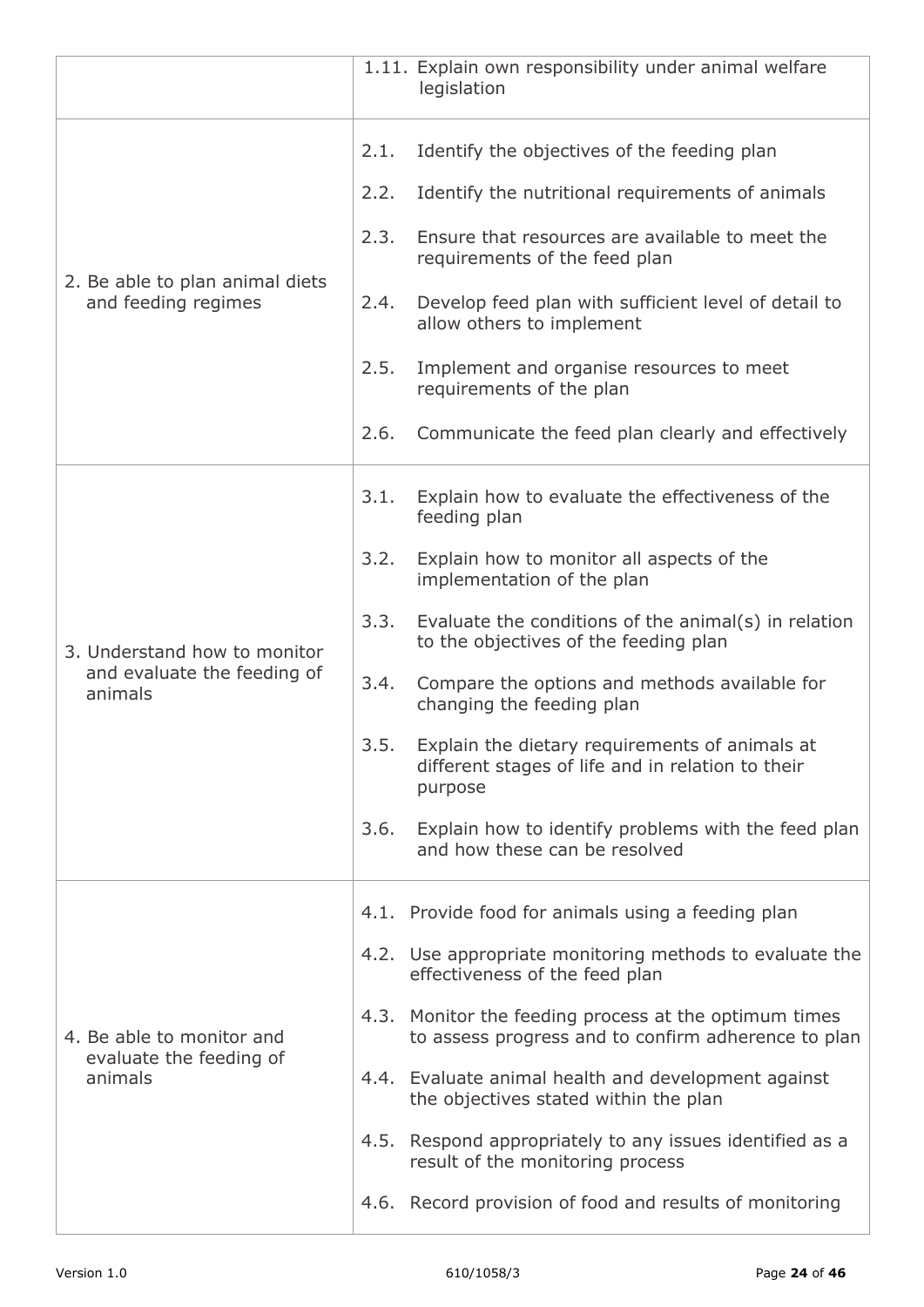|  | 4.7. Evaluate and make necessary modifications to the<br>feed plan as a result of the monitoring |
|--|--------------------------------------------------------------------------------------------------|
|--|--------------------------------------------------------------------------------------------------|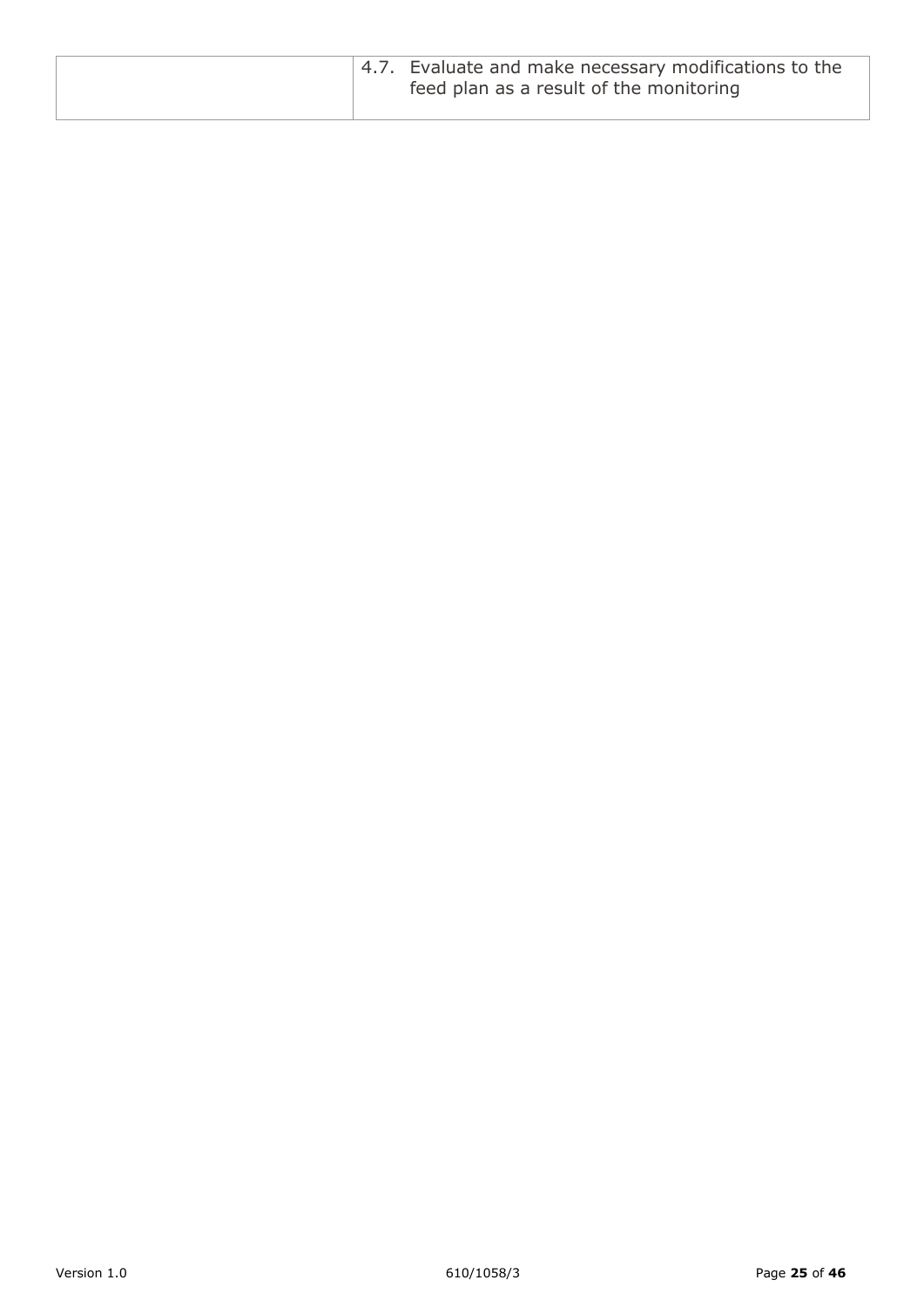# <span id="page-25-0"></span>**Transporting Animals**

| <b>Unit Reference</b>                                       | F/650/3022                                                                                                                                                                                                                                               |                                                                                                                        |  |
|-------------------------------------------------------------|----------------------------------------------------------------------------------------------------------------------------------------------------------------------------------------------------------------------------------------------------------|------------------------------------------------------------------------------------------------------------------------|--|
| <b>Level</b>                                                | 3                                                                                                                                                                                                                                                        |                                                                                                                        |  |
| <b>Credit Value</b>                                         | 6                                                                                                                                                                                                                                                        |                                                                                                                        |  |
| <b>Guided Learning</b>                                      | <b>40 hours</b>                                                                                                                                                                                                                                          |                                                                                                                        |  |
| <b>Unit Summary</b>                                         | The aim of this unit is to provide the learner with the<br>knowledge and skills required for transporting animals. It<br>covers planning the journey; the preparation of both the<br>transportation and the animals; loading and care of the<br>animals. |                                                                                                                        |  |
| <b>Learning Outcomes</b>                                    |                                                                                                                                                                                                                                                          | <b>Assessment Criteria</b>                                                                                             |  |
| (1 to 9)<br><b>The learner will</b>                         |                                                                                                                                                                                                                                                          | (1.1 to 9.2)<br><b>The learner can</b>                                                                                 |  |
| 1. Know how to prepare for the<br>transportation of animals | 1.1.                                                                                                                                                                                                                                                     | Describe differing animal requirements for<br>transport                                                                |  |
|                                                             | 1.2.                                                                                                                                                                                                                                                     | State the types of authorisation required to move<br>animals and when they are required                                |  |
|                                                             | 1.3.                                                                                                                                                                                                                                                     | Describe the requirements of planning a journey                                                                        |  |
|                                                             | 1.4.                                                                                                                                                                                                                                                     | Explain the different requirements of<br>documentation for transporting animals dependent<br>of length of travel       |  |
|                                                             | 1.5.                                                                                                                                                                                                                                                     | Describe the requirements for condition and<br>suitability of vehicles and containers used for<br>transport of animals |  |
|                                                             | 1.6.                                                                                                                                                                                                                                                     | Outline the appropriate nutritional and water<br>requirement levels for the animals concerned                          |  |
| 2. Know how to prepare animals<br>for transportation        | 2.1.                                                                                                                                                                                                                                                     | Describe indicators used to assess the animal<br>health and welfare                                                    |  |
|                                                             | 2.2.                                                                                                                                                                                                                                                     | State when unfit animals can be transported                                                                            |  |
|                                                             | 2.3.                                                                                                                                                                                                                                                     | Describe the correct methods for preparing and<br>handling animals for loading                                         |  |
|                                                             | 2.4.                                                                                                                                                                                                                                                     | State the animal requirements during loading                                                                           |  |
|                                                             | 2.5.                                                                                                                                                                                                                                                     | Describe the appropriate methods of loading and<br>containing the animals which minimises stress                       |  |
|                                                             | 2.6.                                                                                                                                                                                                                                                     | Describe possible protective measures required for                                                                     |  |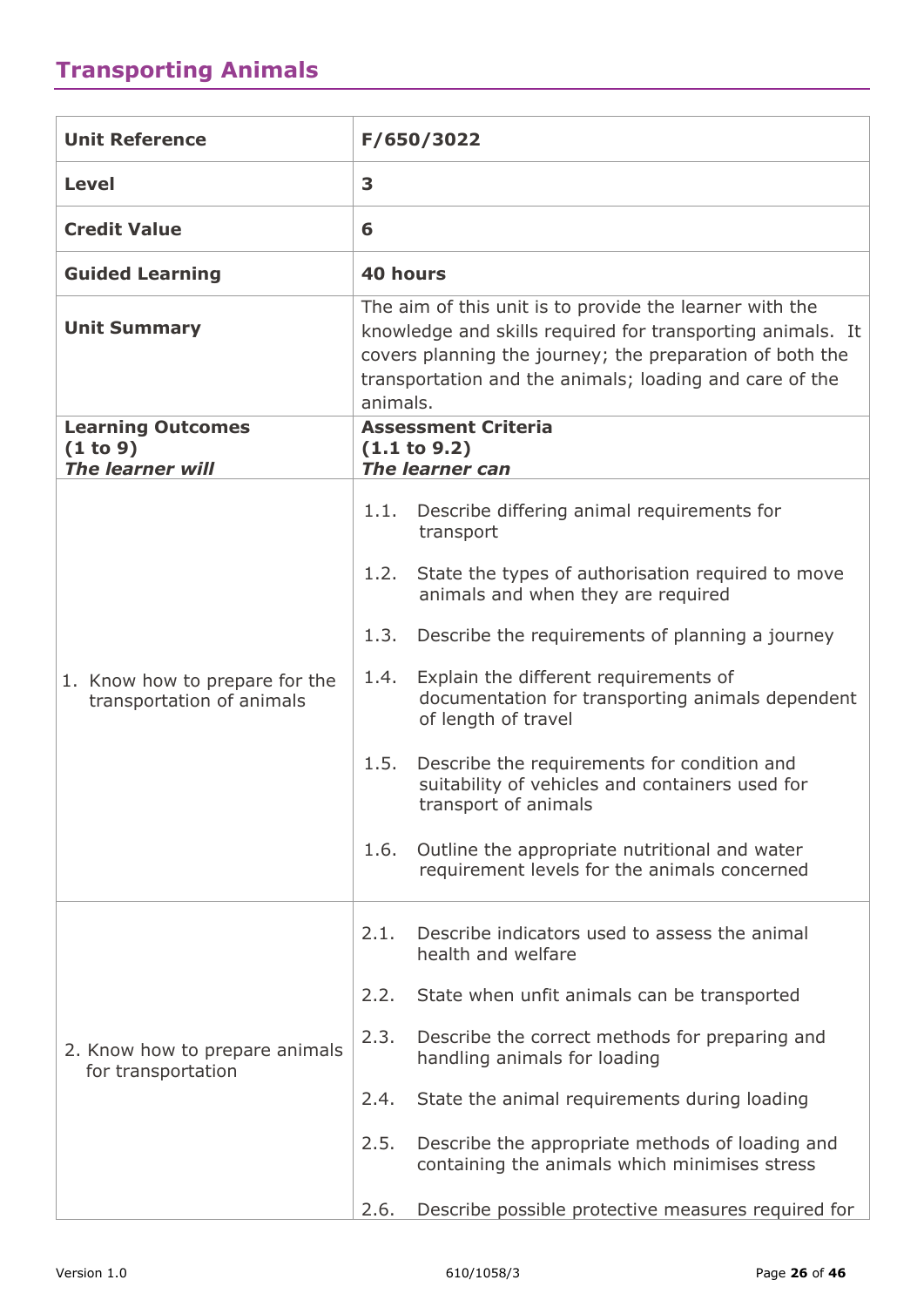|                                                         |      | animals during transportation                                                                                                            |
|---------------------------------------------------------|------|------------------------------------------------------------------------------------------------------------------------------------------|
|                                                         | 2.7. | Outline the possible unplanned occurrences and<br>how these may best be handled                                                          |
|                                                         | 2.8. | State when animals need to be segregated                                                                                                 |
|                                                         | 2.9. | Outline the legal requirements in relation to<br>density and number of animals in transport                                              |
|                                                         |      | 2.10. Describe the circumstances when stocking<br>densities may be adjusted to take into account<br>changing conditions                  |
|                                                         | 3.1. | Complete all relevant documentation and records<br>related to movement of animals                                                        |
| 3. Be able to plan the                                  | 3.2. | Plan a journey for the transport of animals in line<br>with instructions                                                                 |
| transportation of animals                               | 3.3. | Prepare and make safe the appropriate<br>transportation equipment                                                                        |
|                                                         | 3.4. | Provide a suitable environment to meet the<br>animals' needs during transportation                                                       |
|                                                         |      | 4.1. Prepare and handle animals in preparation for<br>loading                                                                            |
|                                                         |      | 4.2. Assess animals for fitness to travel and where<br>appropriate, take action if animals are unfit for<br>travel                       |
| 4. Be able to prepare and<br>transport animals          |      | 4.3. Load and contain animals within the transportation<br>equipment                                                                     |
|                                                         |      | 4.4. Segregate animals correctly, if required                                                                                            |
|                                                         |      | 4.5. Unload the animals from the transportation<br>equipment into secure suitable accommodation                                          |
| 5. Know how to monitor animals<br>during transportation |      | 5.1. Describe the monitoring requirements of animals<br>during transportation                                                            |
|                                                         |      | 5.2. Describe signs of animal health and welfare<br>deterioration                                                                        |
|                                                         |      | 5.3. Describe the causes, effects and prevention of<br>thermal stress in animals                                                         |
|                                                         |      | 5.4. Explain when to monitor health and welfare<br>according to the animals being transported,<br>relevant legislation and the method of |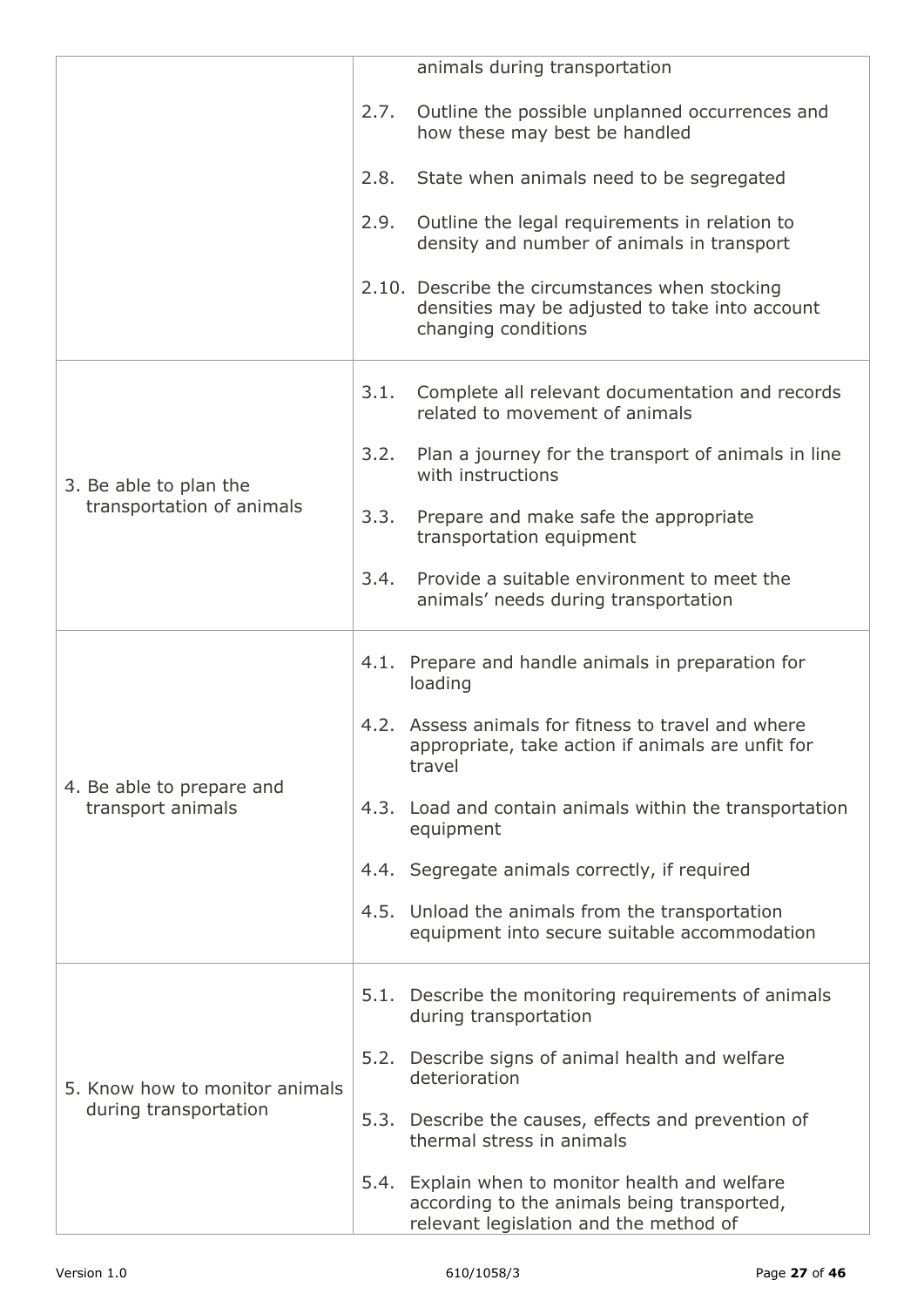|                                                               | transportation being used                                                                                                                   |
|---------------------------------------------------------------|---------------------------------------------------------------------------------------------------------------------------------------------|
|                                                               | 5.5. Describe how to assess ill health and determine the<br>actions to be taken and their urgency                                           |
|                                                               | 5.6. Identify if an animal requires veterinary treatment<br>and take appropriate action                                                     |
|                                                               | 5.7. Describe how to care for unfit or injured animals<br>during transportation                                                             |
|                                                               | 5.8. Describe how to maintain health and welfare of<br>animals                                                                              |
|                                                               | 5.9. Describe methods of handling animals during<br>transportation using handling aids if applicable                                        |
|                                                               | 5.10. State circumstances in which animals can be left<br>and how safety and security may be maintained                                     |
| 6. Be able to monitor animals<br>during transportation        | 6.1. Monitor animals' health and welfare at the required<br>times during transportation to identify any causes<br>for concern               |
|                                                               | 6.2. Recognise changes in animal health and welfare<br>which might signify stress, ill health or injury and<br>take the appropriate actions |
|                                                               | 6.3. Ensure that transport temperature and ventilation<br>conditions maintain animal health and welfare                                     |
|                                                               | 7.1. State the persons who hold responsibility for animal<br>welfare during transport                                                       |
|                                                               | 7.2. Summarise the responsibilities identified in 7.1                                                                                       |
| 7. Know who has responsibilities<br>when transporting animals | 7.3. State the authorities that have the right to inspect<br>animals, documentation and vehicles                                            |
|                                                               | 7.4. State the authorities to contact for inquiries about<br>transport conditions and matters of law                                        |
|                                                               | 7.5. Describe the communication required between all<br>parties involved with transportation of animals                                     |
| 8. Be able to carry out post<br>transportation activities     | 8.1. Clarify who is to receive the animals and<br>communicate any information which may be<br>required                                      |
|                                                               | 8.2. Unload the animals using appropriate methods and<br>in a manner which minimises stress and risk of<br>injury                           |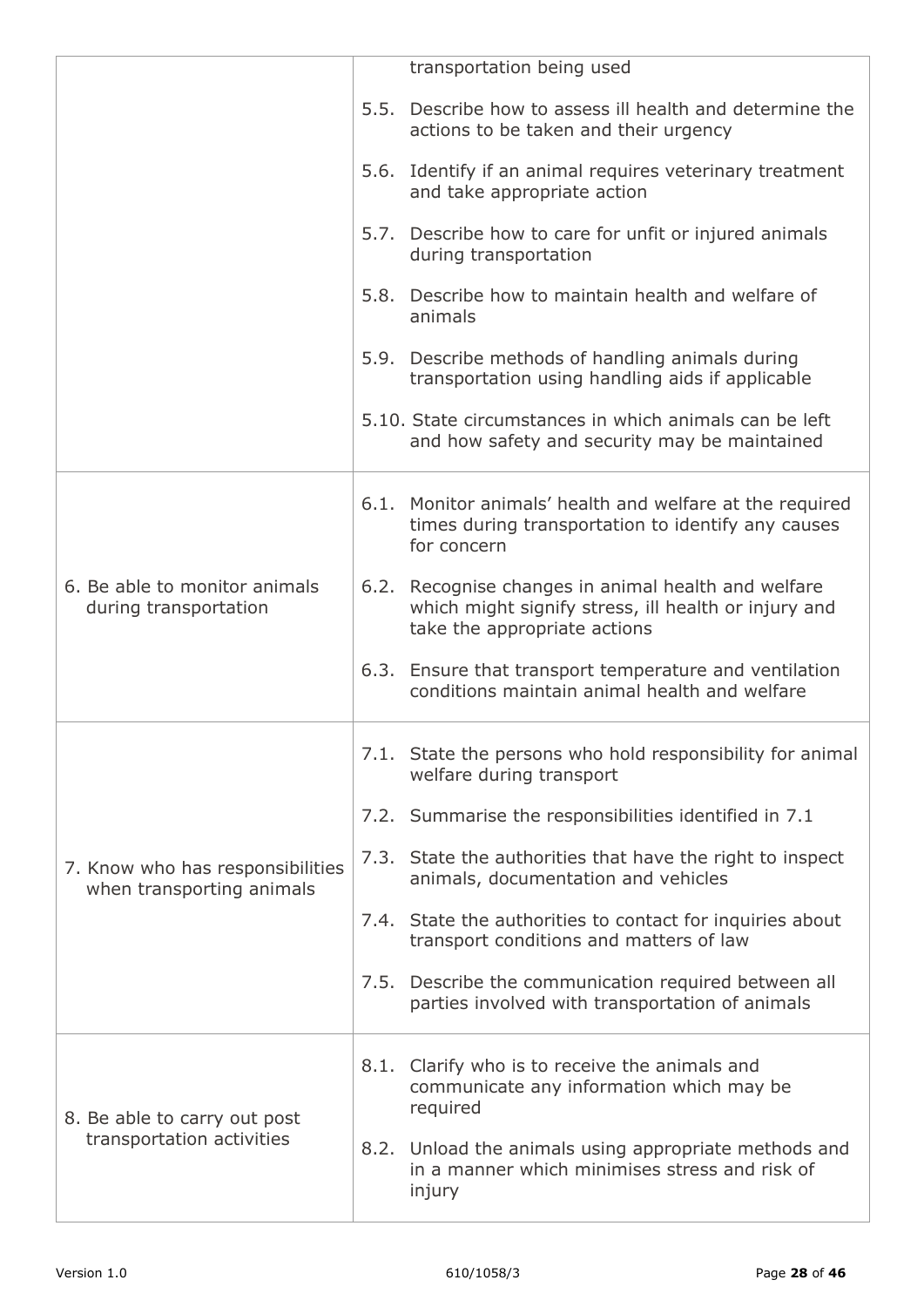|                                                                   | 8.3. Place the animals in suitable holding areas after<br>transport                                                                                                             |
|-------------------------------------------------------------------|---------------------------------------------------------------------------------------------------------------------------------------------------------------------------------|
|                                                                   | 8.4. Clean the transportation equipment in accordance<br>with instructions                                                                                                      |
|                                                                   | 8.5. Maintain accurate and complete records as required                                                                                                                         |
| 9. Be able to work safely and<br>minimise environmental<br>damage | 9.1. Work in a way which maintains health and safety<br>and animal welfare and is consistent with relevant<br>legislation, codes of practice and any additional<br>requirements |
|                                                                   | 9.2. Dispose of waste safely and correctly                                                                                                                                      |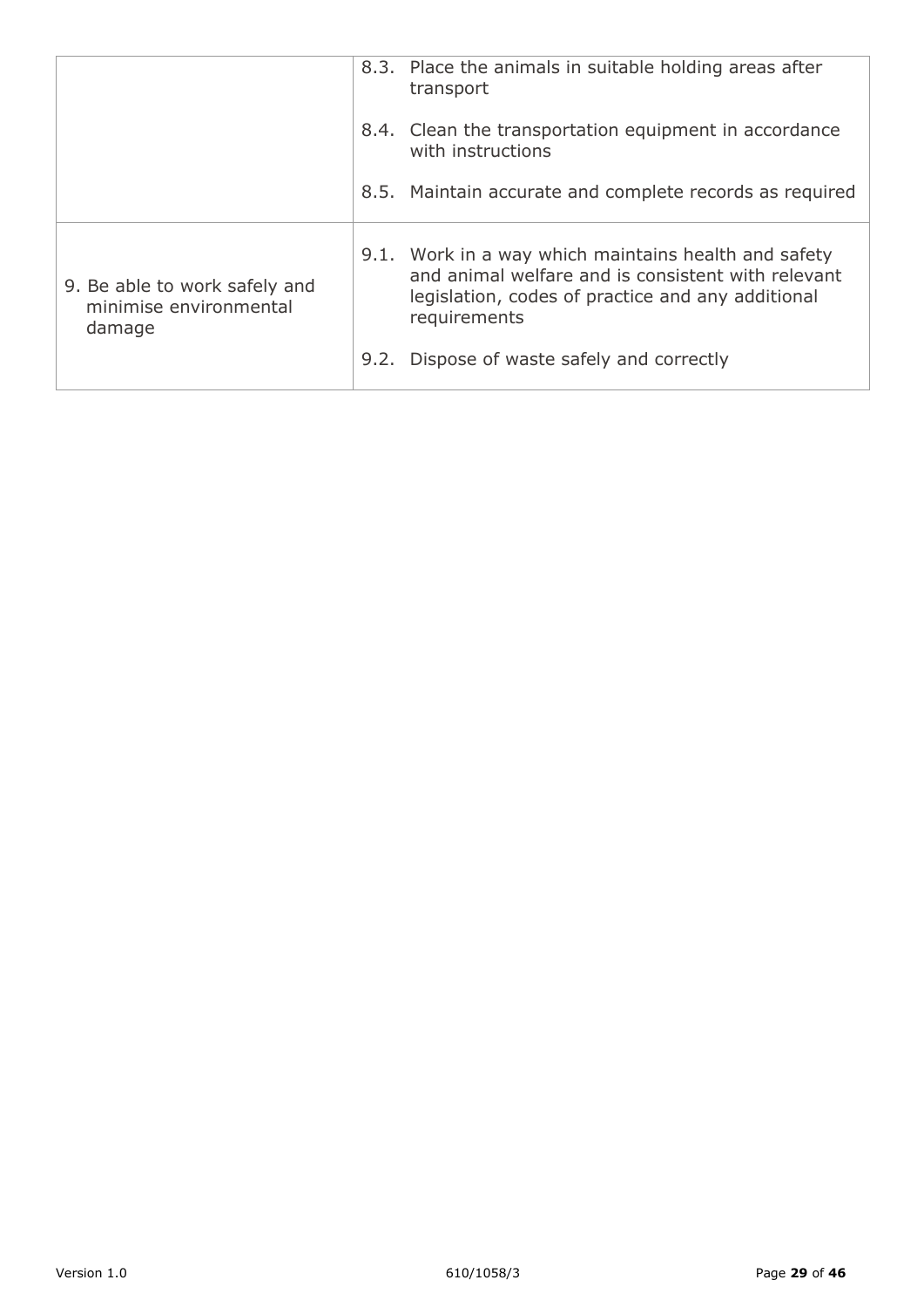# <span id="page-29-0"></span>**Welcome, Receive and Care for Visitors**

| <b>Unit Reference</b>                                                   |                                                                                                                                                                                                                                                                                                                                                                                                                        | J/650/3006                                                                                                                        |
|-------------------------------------------------------------------------|------------------------------------------------------------------------------------------------------------------------------------------------------------------------------------------------------------------------------------------------------------------------------------------------------------------------------------------------------------------------------------------------------------------------|-----------------------------------------------------------------------------------------------------------------------------------|
| <b>Level</b>                                                            | $\overline{\mathbf{2}}$                                                                                                                                                                                                                                                                                                                                                                                                |                                                                                                                                   |
| <b>Credit Value</b>                                                     | 4                                                                                                                                                                                                                                                                                                                                                                                                                      |                                                                                                                                   |
| <b>Guided Learning (GL)</b>                                             | 25 hours                                                                                                                                                                                                                                                                                                                                                                                                               |                                                                                                                                   |
| <b>Unit Summary</b>                                                     | The aim of this unit is to provide the learner with the<br>knowledge and skills required to deal with visitors to<br>sites. It covers caring for and monitoring the behaviour<br>of visitors in the workplace, and providing them with<br>current, relevant information. Workplaces may be open<br>to the public or may be organisations to which visitors<br>are invited or where officials have the right of access. |                                                                                                                                   |
| <b>Learning Outcomes</b><br>(1 to 6)<br><b>The learner will</b>         |                                                                                                                                                                                                                                                                                                                                                                                                                        | <b>Assessment Criteria</b><br>(1.1 to 6.3)<br>The learner can                                                                     |
|                                                                         |                                                                                                                                                                                                                                                                                                                                                                                                                        |                                                                                                                                   |
|                                                                         | 1.1.                                                                                                                                                                                                                                                                                                                                                                                                                   | State the preparations required for the arrival of<br>visitors                                                                    |
| 1. Understand how to welcome<br>and receive visitors                    | 1.2.                                                                                                                                                                                                                                                                                                                                                                                                                   | Outline the importance of creating a positive first<br>impression and how this is achieved                                        |
|                                                                         | 1.3.                                                                                                                                                                                                                                                                                                                                                                                                                   | Describe effective methods of communicating with<br>visitors                                                                      |
| 2. Understand how to care for<br>visitors                               | 2.1.                                                                                                                                                                                                                                                                                                                                                                                                                   | Identify how to monitor visitors' needs and when<br>to intercept to offer help                                                    |
|                                                                         |                                                                                                                                                                                                                                                                                                                                                                                                                        | 2.2. Describe how the purpose of the site can be<br>maintained whilst accommodating the needs,<br>safety and security of visitors |
|                                                                         | 3.1.                                                                                                                                                                                                                                                                                                                                                                                                                   | Describe how biosecurity and welfare can be<br>maintained on sites open to visitors                                               |
| 3. Know how to meet relevant<br>legislation and workplace<br>procedures | 3.2.                                                                                                                                                                                                                                                                                                                                                                                                                   | Outline the organisational policy on health and<br>safety and confidentiality and how this can be<br>maintained                   |
|                                                                         | 3.3.                                                                                                                                                                                                                                                                                                                                                                                                                   | Describe the organisations policies and procedures<br>for registering customers and making bookings                               |
|                                                                         | 3.4.                                                                                                                                                                                                                                                                                                                                                                                                                   | Make appropriate records in line with organisation<br>procedures                                                                  |
| 4. Be able to welcome and<br>receive visitors                           | 4.1.                                                                                                                                                                                                                                                                                                                                                                                                                   | Maintain the area to receive visitors safely                                                                                      |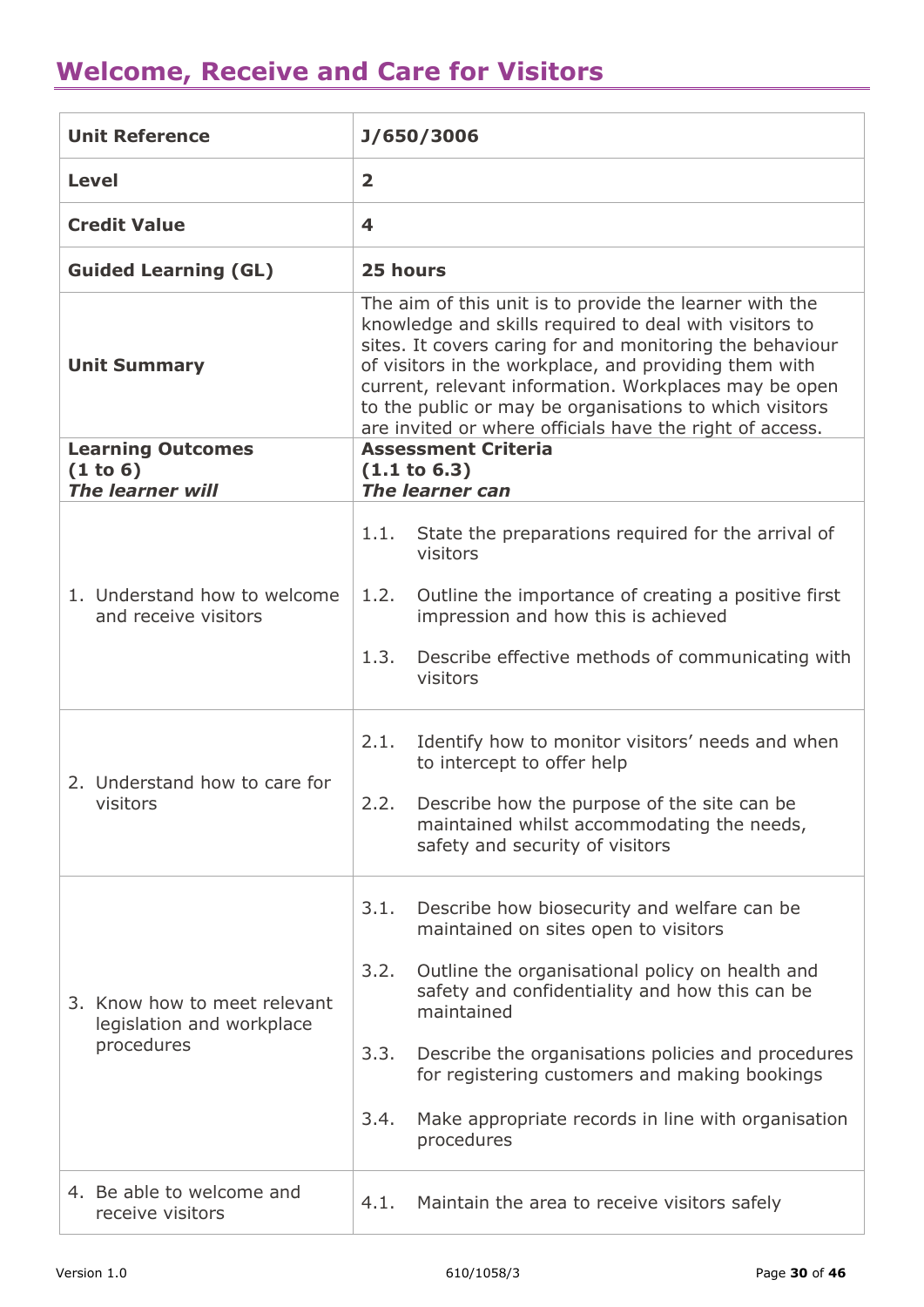|    |                                                                  | 4.2. | Greet and communicate with visitors                                                                                                   |
|----|------------------------------------------------------------------|------|---------------------------------------------------------------------------------------------------------------------------------------|
|    |                                                                  | 4.3. | Identify and report inappropriate visitors                                                                                            |
|    |                                                                  | 4.4. | Maintain animal welfare and health and safety<br>when welcoming visitors                                                              |
|    |                                                                  | 4.5. | Demonstrate adhering to current legislation and<br>codes of practice when welcoming visitors                                          |
|    | 5. Be able to provide services<br>for visitors                   | 5.1. | Care for visitors in accordance with their needs<br>and relevant policies in a manner which promotes<br>their own safety and security |
|    |                                                                  | 5.2. | Respond appropriately to a variety of situations                                                                                      |
|    |                                                                  | 5.3. | Support with customer enquiries                                                                                                       |
|    |                                                                  | 5.4. | Provide advice to clients within limitations of the<br>role                                                                           |
|    |                                                                  | 5.5. | Use appropriate methods of communication                                                                                              |
|    | Be able to meet care<br>requirements for the sale of<br>products | 6.1. | Prepare, receive and store deliveries of goods                                                                                        |
| 6. |                                                                  | 6.2. | Care for animal products appropriately                                                                                                |
|    |                                                                  | 6.3. | Carry out different methods of payment                                                                                                |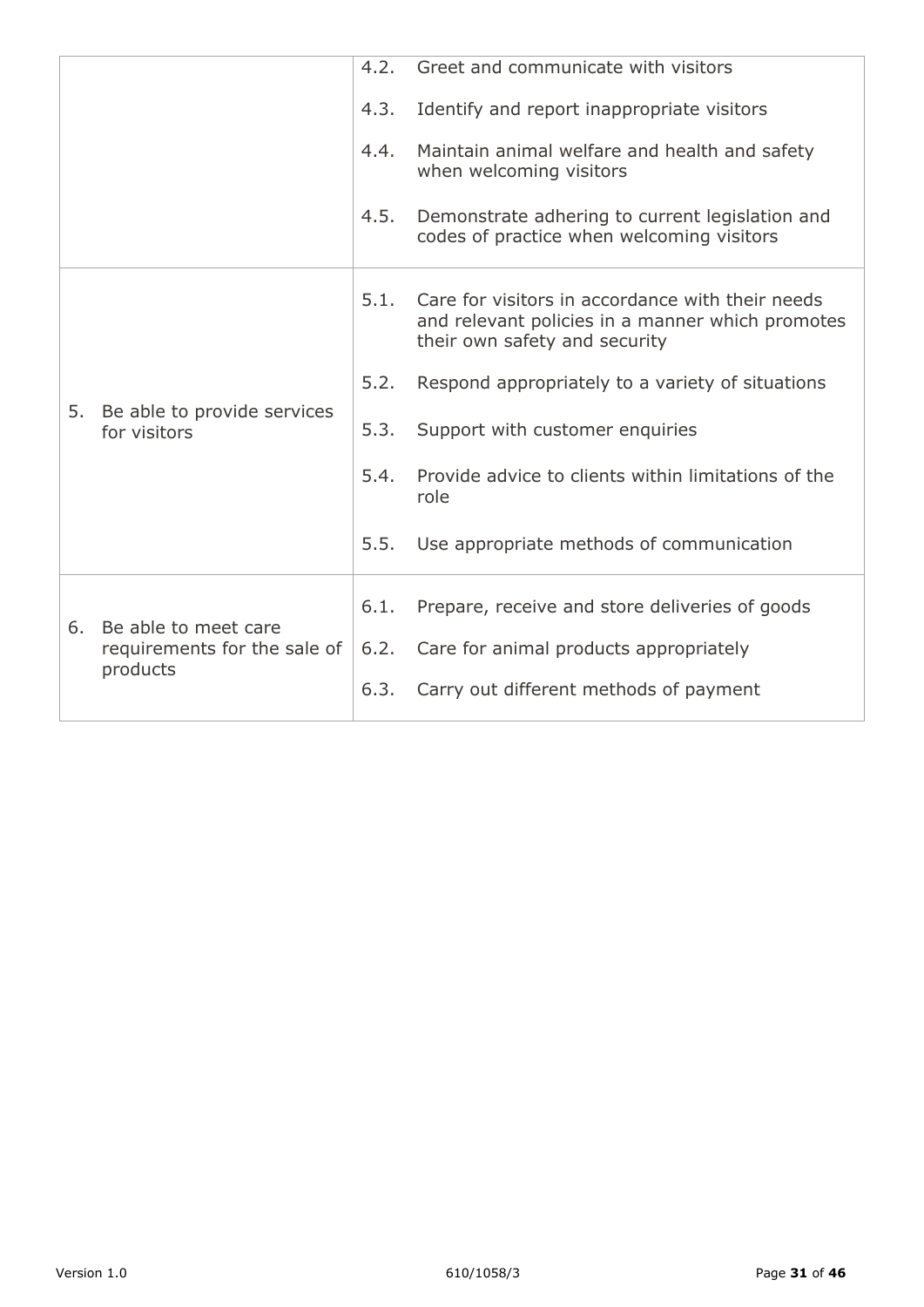# <span id="page-31-0"></span>**Advise Prospective Keepers on the Choice and Care of Animals**

| <b>Unit Reference</b>                                                                   | H/650/3023                                                                                                                                                                                                                                                                                                                                                                                                                                                                                                                                                                                                                                                                                                                                                                       |  |  |
|-----------------------------------------------------------------------------------------|----------------------------------------------------------------------------------------------------------------------------------------------------------------------------------------------------------------------------------------------------------------------------------------------------------------------------------------------------------------------------------------------------------------------------------------------------------------------------------------------------------------------------------------------------------------------------------------------------------------------------------------------------------------------------------------------------------------------------------------------------------------------------------|--|--|
| <b>Level</b>                                                                            | 3                                                                                                                                                                                                                                                                                                                                                                                                                                                                                                                                                                                                                                                                                                                                                                                |  |  |
| <b>Credit Value</b>                                                                     | 6                                                                                                                                                                                                                                                                                                                                                                                                                                                                                                                                                                                                                                                                                                                                                                                |  |  |
| <b>Guided Learning (GL)</b>                                                             | <b>45 hours</b>                                                                                                                                                                                                                                                                                                                                                                                                                                                                                                                                                                                                                                                                                                                                                                  |  |  |
| <b>Unit Summary</b>                                                                     | The aim of this unit is to provide the learner with the<br>knowledge, understanding and skills required to provide<br>advice and guidance to prospective keepers on the<br>choice and care of animals.<br>It covers the likely needs, temperament and behaviour<br>of animals for which they may wish to provide a home.<br>It reflects the need to assess and verify that prospective<br>owners recognise and understand their duties and<br>obligations as keepers of an animal, and that the<br>facilities that they are able to offer are suitable for the<br>animal. It includes advising on the suitability of an<br>animal, the care required by an animal and the likely<br>costs of keeping them. This information needs to be<br>clearly and effectively communicated. |  |  |
| <b>Learning Outcomes</b><br>(1 to 2)                                                    | <b>Assessment Criteria</b><br>$(1.1 \text{ to } 2.12)$                                                                                                                                                                                                                                                                                                                                                                                                                                                                                                                                                                                                                                                                                                                           |  |  |
| <b>The learner will</b>                                                                 | The learner can                                                                                                                                                                                                                                                                                                                                                                                                                                                                                                                                                                                                                                                                                                                                                                  |  |  |
| 1. Understand how to advise<br>prospective keepers on the<br>choice and care of animals | 1.1.<br>Describe the normal behaviour patterns,<br>temperament and growth of a selection of animals<br>1.2.<br>Explain the needs of animals for company,<br>exercise, food, and space<br>1.3.<br>Explain how to estimate maintenance costs for an<br>animal and the factors that should be considered<br>Explain the training options for different types of<br>1.4.<br>animals<br>1.5.<br>Describe how to adapt communication methods to<br>meet the needs of individuals<br>1.6.<br>State the sources of information and specialist<br>advice<br>Assess and explain the likely reactions of animals<br>1.7.<br>to new conditions<br>1.8.<br>Describe how current legislation impacts the care<br>of zoo animals                                                                |  |  |
|                                                                                         | 1.9.<br>Explain how any additional requirements or<br>conditions may be required from prospective<br>keepers to meet responsibilities within the                                                                                                                                                                                                                                                                                                                                                                                                                                                                                                                                                                                                                                 |  |  |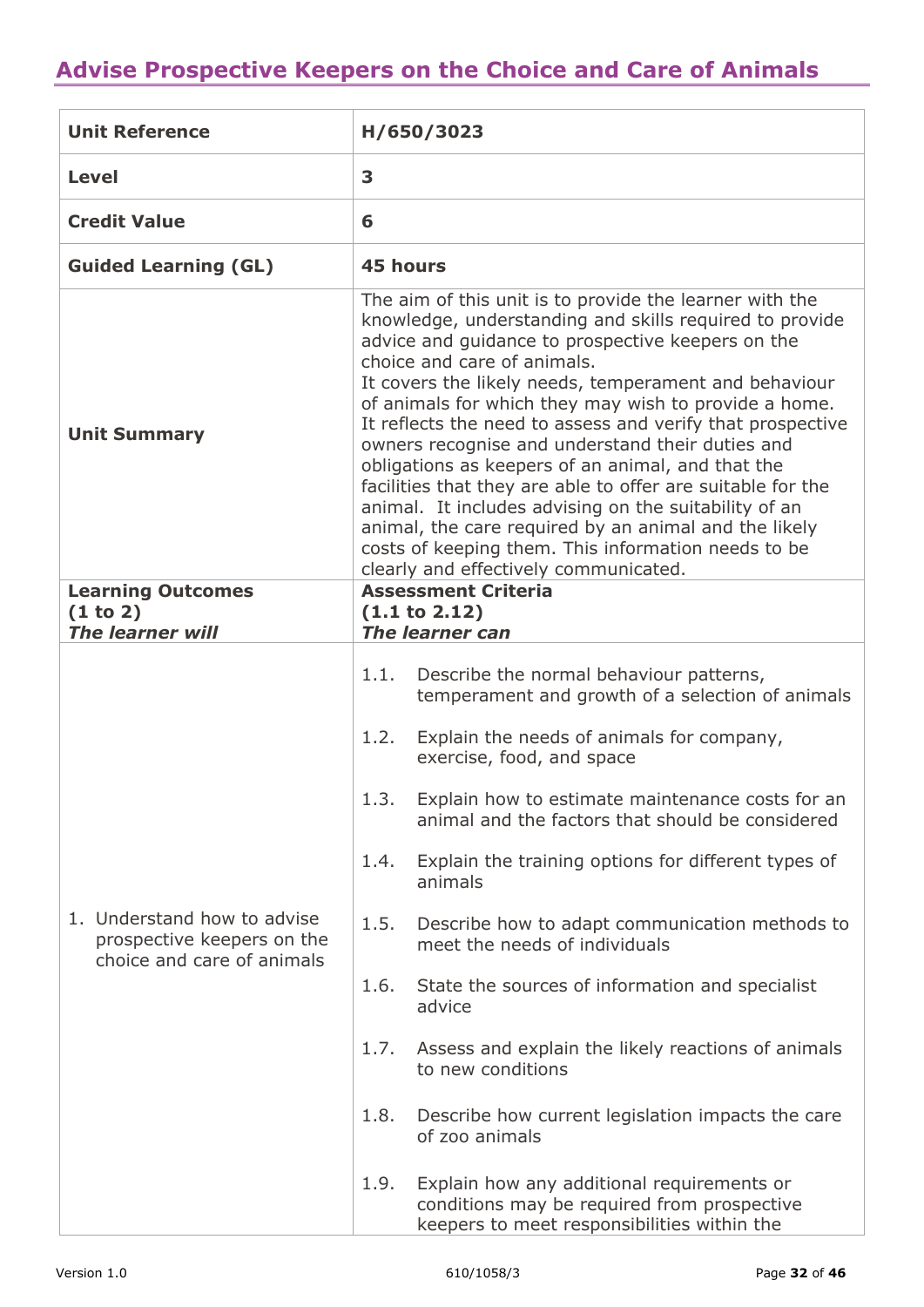|                                                                                  |      | legislation and codes of practice                                                                                                |
|----------------------------------------------------------------------------------|------|----------------------------------------------------------------------------------------------------------------------------------|
|                                                                                  | 2.1. | Explain in detail the likely growth and behaviour<br>patterns of a young animal                                                  |
|                                                                                  | 2.2. | Explain the animal's needs in relation to meeting<br>the Animal Welfare Act 2006                                                 |
|                                                                                  | 2.3. | Describe why animals are kept in captivity                                                                                       |
|                                                                                  | 2.4. | Communicate the likely maintenance costs over<br>an average lifetime                                                             |
|                                                                                  | 2.5. | Offer and explain written information to reinforce<br>advice and guidance                                                        |
|                                                                                  | 2.6. | Encourage potential keepers to ask questions,<br>seek clarification and make comments                                            |
| 2. Be able to advise<br>prospective keepers on the<br>choice and care of animals | 2.7. | Recommend the choice of animal and its care<br>which relate to the needs and facilities that the<br>potential keeper can provide |
|                                                                                  | 2.8. | Assess the animal's temperament and its likely<br>reaction to factors in the new environment                                     |
|                                                                                  | 2.9. | Communicate the assessment in 2.8 to the<br>potential keeper                                                                     |
|                                                                                  |      | 2.10. Explain any conditions, care and support services<br>offered by the organisation (if applicable)                           |
|                                                                                  |      | 2.11. Inform potential keepers of any behavioural or<br>medical conditions that the animal has that may<br>affect their decision |
|                                                                                  |      | 2.12. Confirm the potential keepers' understanding of<br>advice and their intention to proceed                                   |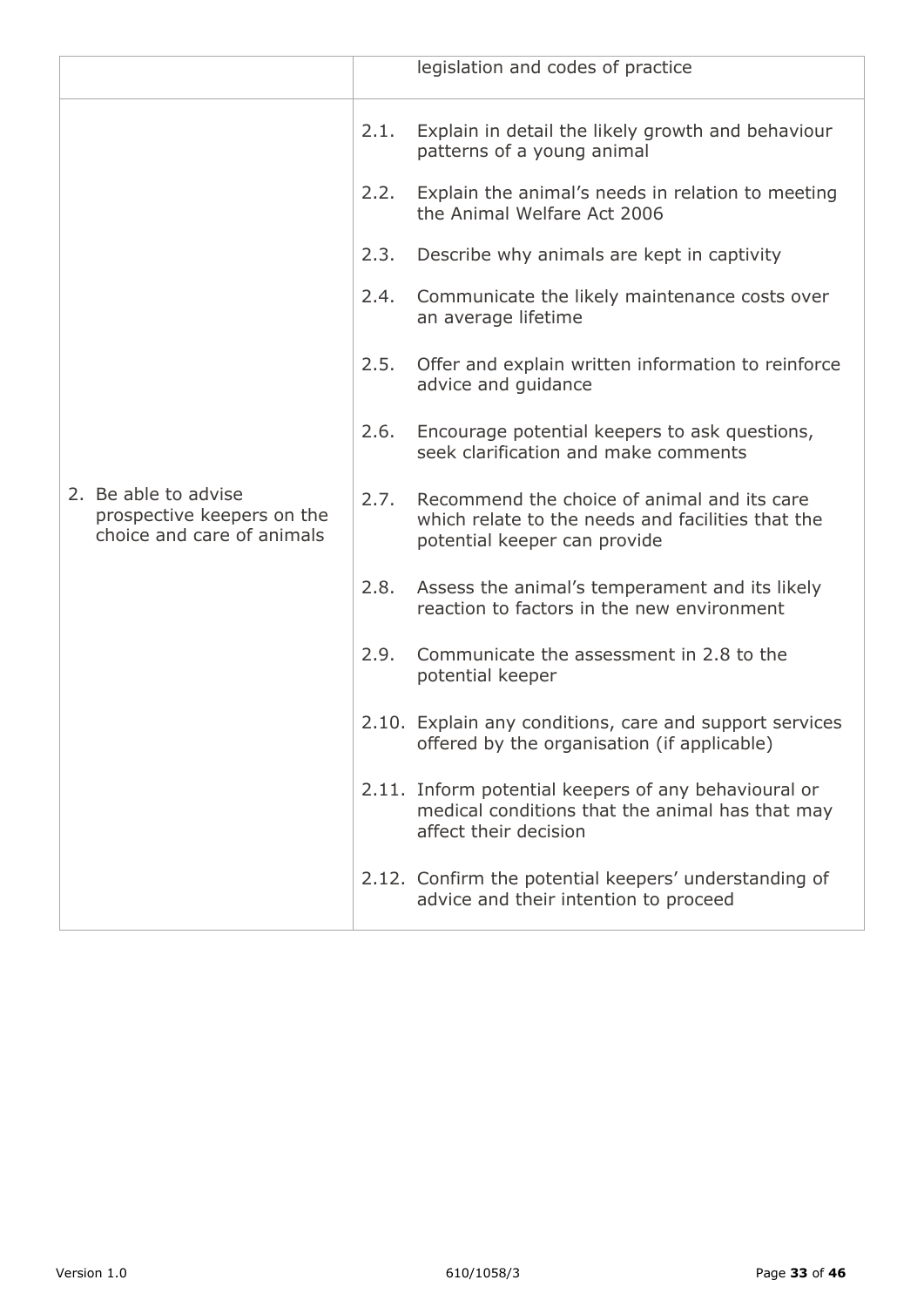#### <span id="page-33-0"></span>**Plan the Establishment and Management of Wild Animal Populations**

| <b>Unit Reference</b>                                                                            | J/650/3024                                                                                                                                                                                                                                                                                                                                                                                                     |  |  |
|--------------------------------------------------------------------------------------------------|----------------------------------------------------------------------------------------------------------------------------------------------------------------------------------------------------------------------------------------------------------------------------------------------------------------------------------------------------------------------------------------------------------------|--|--|
| <b>Level</b>                                                                                     | 3                                                                                                                                                                                                                                                                                                                                                                                                              |  |  |
| <b>Credit Value</b>                                                                              | 5                                                                                                                                                                                                                                                                                                                                                                                                              |  |  |
| <b>Guided Learning (GL)</b>                                                                      | 35 hours                                                                                                                                                                                                                                                                                                                                                                                                       |  |  |
| <b>Unit Summary</b>                                                                              | The aim of this unit is to provide the learner with the<br>knowledge, understanding and skills required to plan the<br>establishment of a population of wild animals or animals<br>for release into the wild.<br>The learner will produce plans that achieve a balance<br>between the intended purpose of the establishment /<br>management and the opportunities and constraints<br>relating to the activity. |  |  |
| <b>Learning Outcomes</b><br>(1 to 3)<br><b>The learner will</b>                                  | <b>Assessment Criteria</b><br>(1.1 to 3.5)<br>The learner can                                                                                                                                                                                                                                                                                                                                                  |  |  |
|                                                                                                  | Explain planning methods and the circumstances<br>1.1.<br>in which they apply when establishing or<br>managing wild animal populations                                                                                                                                                                                                                                                                         |  |  |
|                                                                                                  | 1.2.<br>Explain the methods for identifying the<br>opportunities and constraints to establishing and<br>managing animal populations                                                                                                                                                                                                                                                                            |  |  |
| 1. Understand how to plan the<br>establishment and<br>management of wild animal                  | 1.3.<br>Summarise the requirements and legislation<br>relating to the establishment and management of<br>populations                                                                                                                                                                                                                                                                                           |  |  |
| populations                                                                                      | Summarise the legislation relating to planning and<br>1.4.<br>use of sites for the care and breeding of animals                                                                                                                                                                                                                                                                                                |  |  |
|                                                                                                  | 1.5.<br>Describe the methods available for assessing<br>population growth targets                                                                                                                                                                                                                                                                                                                              |  |  |
|                                                                                                  | 1.6.<br>Describe the methods available for calculating the<br>size and types of facilities required for the<br>assessed population growth                                                                                                                                                                                                                                                                      |  |  |
| Understand relevant health<br>2.<br>and safety legislation and<br>environmental good<br>practice | 2.1.<br>Summarise current health and safety and animal<br>welfare legislation, codes of practice and any<br>additional requirements                                                                                                                                                                                                                                                                            |  |  |
| Be able to plan the<br>3.<br>establishment and<br>management of wild animal<br>populations       | Establish the intended purpose of animal<br>3.1.<br>population                                                                                                                                                                                                                                                                                                                                                 |  |  |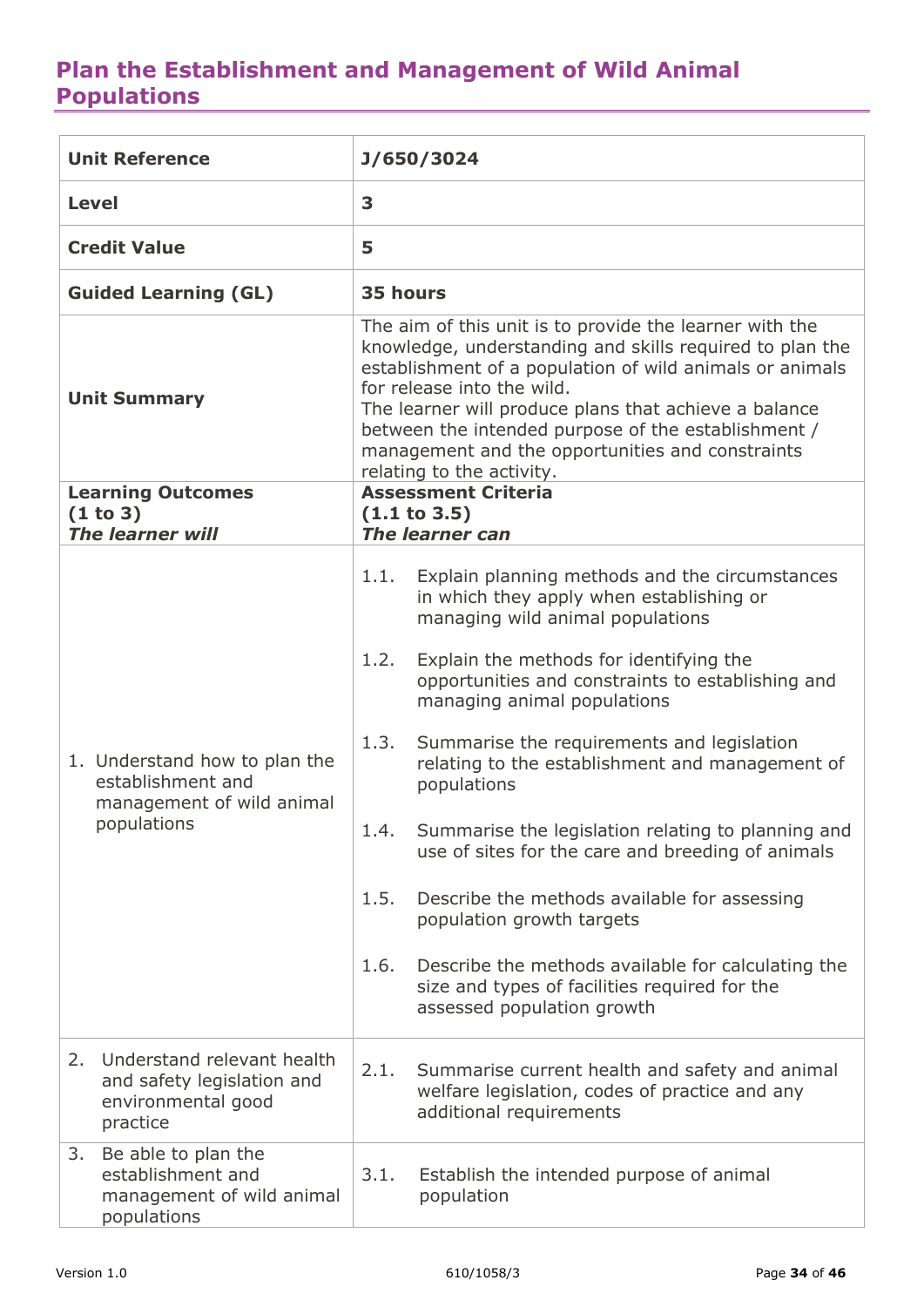| 3.2. | Identify the opportunities and constraints relevant<br>to establishing and managing the animal<br>population         |
|------|----------------------------------------------------------------------------------------------------------------------|
| 3.3. | Produce plans that achieve the best balance<br>between the intended purpose and the<br>opportunities and constraints |
| 3.4. | Identify resources required to achieve the plan<br>and establish the availability of the resources                   |
| 3.5. | Produce plans that contain information for the<br>effective implementation at a specific site                        |
| 3.6. | Present plans in a way which is suitable for those<br>who are to use them                                            |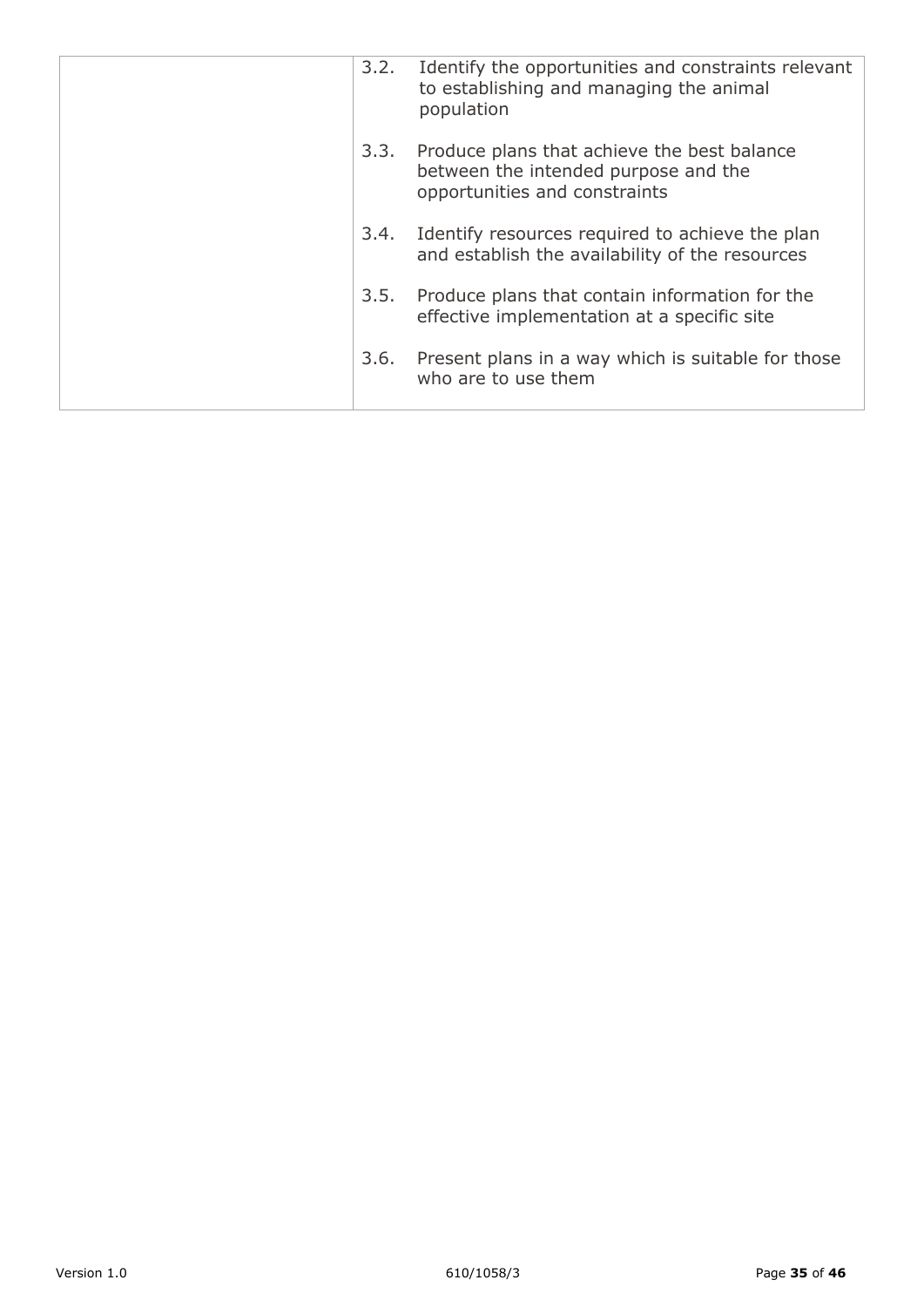#### <span id="page-35-0"></span>**Maintain Animal Behaviour**

| <b>Unit Reference</b>                                                                            | K/650/3025                                                                                                                                                                                                                                                                                                                                                                                                                                                                                                                                                                                                                                                                                                                                                                                                                                                                                                  |  |  |
|--------------------------------------------------------------------------------------------------|-------------------------------------------------------------------------------------------------------------------------------------------------------------------------------------------------------------------------------------------------------------------------------------------------------------------------------------------------------------------------------------------------------------------------------------------------------------------------------------------------------------------------------------------------------------------------------------------------------------------------------------------------------------------------------------------------------------------------------------------------------------------------------------------------------------------------------------------------------------------------------------------------------------|--|--|
| <b>Level</b>                                                                                     | 3                                                                                                                                                                                                                                                                                                                                                                                                                                                                                                                                                                                                                                                                                                                                                                                                                                                                                                           |  |  |
| <b>Credit Value</b>                                                                              | 6                                                                                                                                                                                                                                                                                                                                                                                                                                                                                                                                                                                                                                                                                                                                                                                                                                                                                                           |  |  |
| <b>Guided Learning (GL)</b>                                                                      | <b>40 hours</b>                                                                                                                                                                                                                                                                                                                                                                                                                                                                                                                                                                                                                                                                                                                                                                                                                                                                                             |  |  |
| <b>Unit Summary</b>                                                                              | The aim of this unit is to provide the learner with the<br>knowledge and skills required to provide information on<br>how to maintain the behaviour, health and welfare of<br>animals.<br>The learner will prepare and provide accurate and<br>complete information and present it in a manner that is<br>suitable for the audience.                                                                                                                                                                                                                                                                                                                                                                                                                                                                                                                                                                        |  |  |
| <b>Learning Outcomes</b><br>(1 to 5)<br><b>The learner will</b>                                  | <b>Assessment Criteria</b><br>(1.1 to 5.4)<br><b>The learner can</b>                                                                                                                                                                                                                                                                                                                                                                                                                                                                                                                                                                                                                                                                                                                                                                                                                                        |  |  |
| 1. Understand how to<br>recognise and interpret the<br>behaviour of animals                      | Explain the following animal behaviour:<br>1.1.<br>a. Normal behaviour for the species<br>b. Normal behaviour to a specific, given<br>animal<br>c. Abnormal behaviour for the species<br>d. Abnormal behaviour to a specific, given<br>animal<br>Describe effective ways of handling and managing<br>1.2.<br>animals which contributes to their health and<br>welfare<br>1.3.<br>Explain the effects of human behaviour on animals<br>and how animals can learn responses from<br>humans<br>1.4.<br>Explain how situations and influences may affect<br>the behaviour of the animal<br>1.5.<br>Describe how to assess what may be affecting<br>animal behaviour<br>Describe how to encourage others to consider own<br>1.6.<br>behaviour and the impact if may have on animals<br>and how they may alter it constructively<br>1.7.<br>Explain actions to take when there are changes in<br>animal behaviour |  |  |
| Understand relevant health<br>2.<br>and safety legislation and<br>environmental good<br>practice | 2.1.<br>Summarise current health and safety and animal<br>welfare legislation, codes of practice and any<br>additional requirements                                                                                                                                                                                                                                                                                                                                                                                                                                                                                                                                                                                                                                                                                                                                                                         |  |  |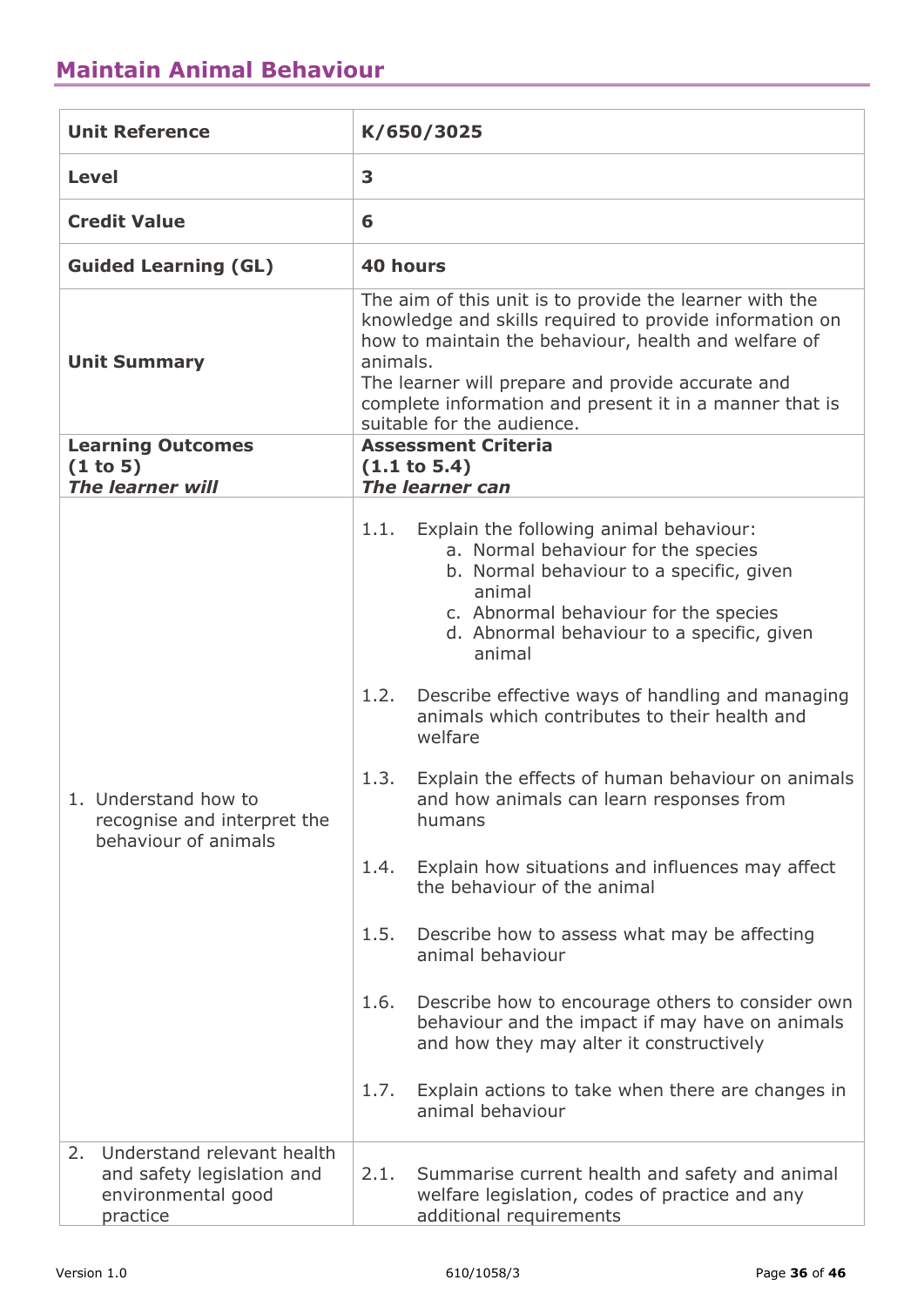|    | Be able to recognise and<br>interpret the behaviour of<br>animals                                          | 3.1. | Obtain relevant information on the individual<br>animal's behaviour to determine the nature of its<br>behaviour or whether the animal is behaving<br>abnormally |
|----|------------------------------------------------------------------------------------------------------------|------|-----------------------------------------------------------------------------------------------------------------------------------------------------------------|
|    |                                                                                                            | 3.2. | Evaluate a range of situations and influences<br>which may affect the animal                                                                                    |
| 3. |                                                                                                            | 3.3. | Analyse the impact of the owner's behaviour on<br>the animal                                                                                                    |
|    |                                                                                                            | 3.4. | Explore possible options to take and identify the<br>best for the individual animal and person                                                                  |
|    |                                                                                                            | 3.5. | Monitor the result of changing animal and<br>individual behaviour, providing follow-up advice<br>where necessary                                                |
|    | Know what information to<br>provide on how to maintain<br>the behaviour, health and<br>welfare of animals  | 4.1. | Explain the different ways in which animal health<br>and welfare can be promoted                                                                                |
|    |                                                                                                            | 4.2. | Explain the general requirements for maintaining<br>health and welfare                                                                                          |
|    |                                                                                                            | 4.3. | List the main sources of information on how to<br>maintain animal health, welfare and behaviour                                                                 |
| 4. |                                                                                                            | 4.4. | Assess the limitations of own knowledge and<br>competence indicating the amount of information<br>which can be provided in relation to animal<br>behaviour      |
|    |                                                                                                            | 4.5. | Describe the potential problems which may arise if<br>the wrong information is given regarding an<br>animal's behaviour                                         |
|    |                                                                                                            | 4.6. | State the importance of maintaining confidentiality                                                                                                             |
|    |                                                                                                            | 4.7. | Explain how good practice can be promoted to<br>others and how own behaviour can influence this                                                                 |
|    | Be able to provide<br>information on how to<br>maintain the behaviour,<br>health and welfare of<br>animals | 5.1. | Supply appropriate information on maintaining<br>health and welfare of animals                                                                                  |
| 5. |                                                                                                            | 5.2. | Supply appropriate information on the behaviour<br>which is typical of the animal                                                                               |
|    |                                                                                                            | 5.3. | Provide guidance on alternative sources of<br>information where individuals might benefit from                                                                  |
|    |                                                                                                            | 5.4. | Provide health promotion and risk reduction advice<br>in a manner which is appropriate to the                                                                   |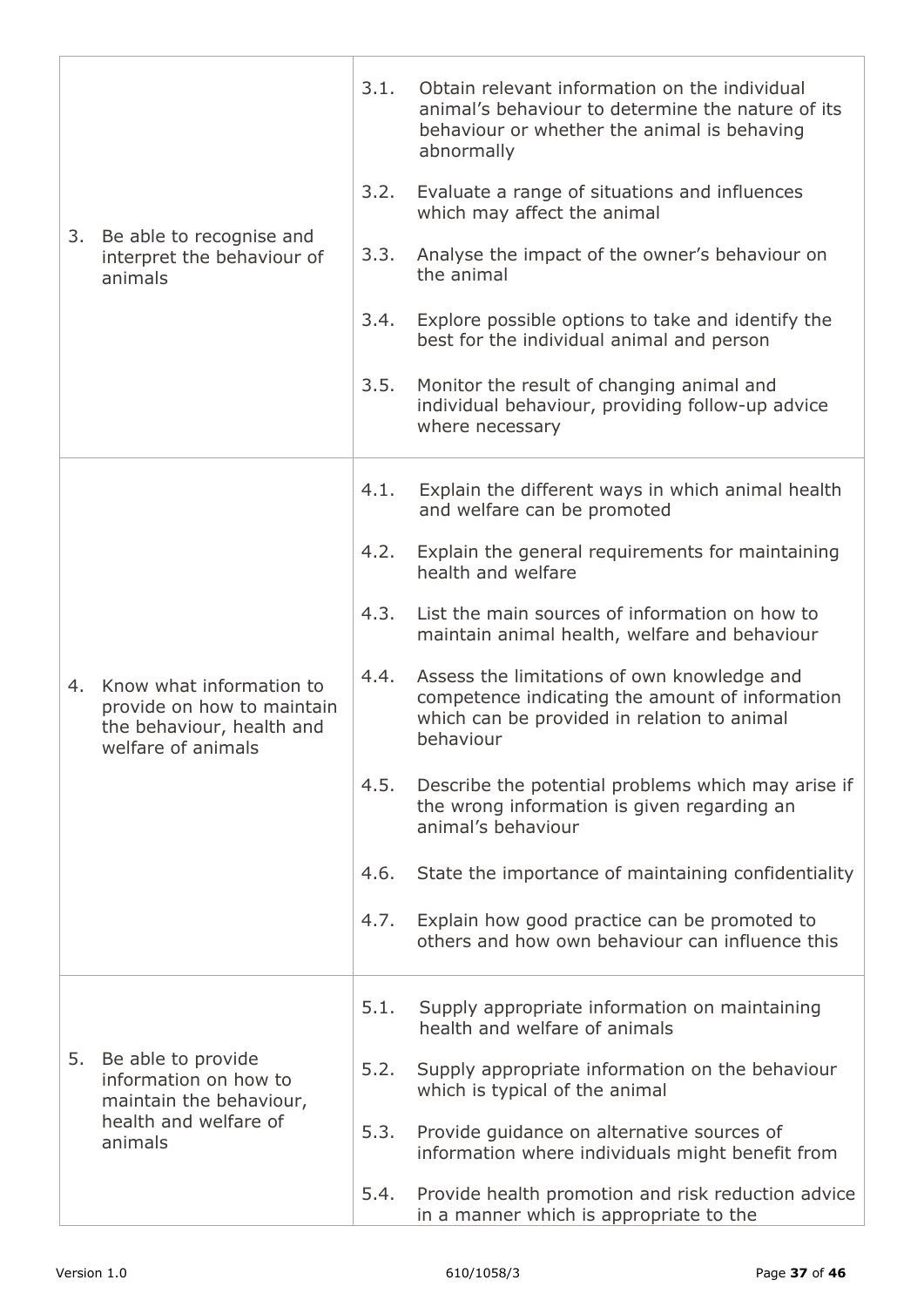|  | individual(s) you are advising                                              |
|--|-----------------------------------------------------------------------------|
|  | 5.5. Offer individuals the opportunity to discuss and<br>seek clarification |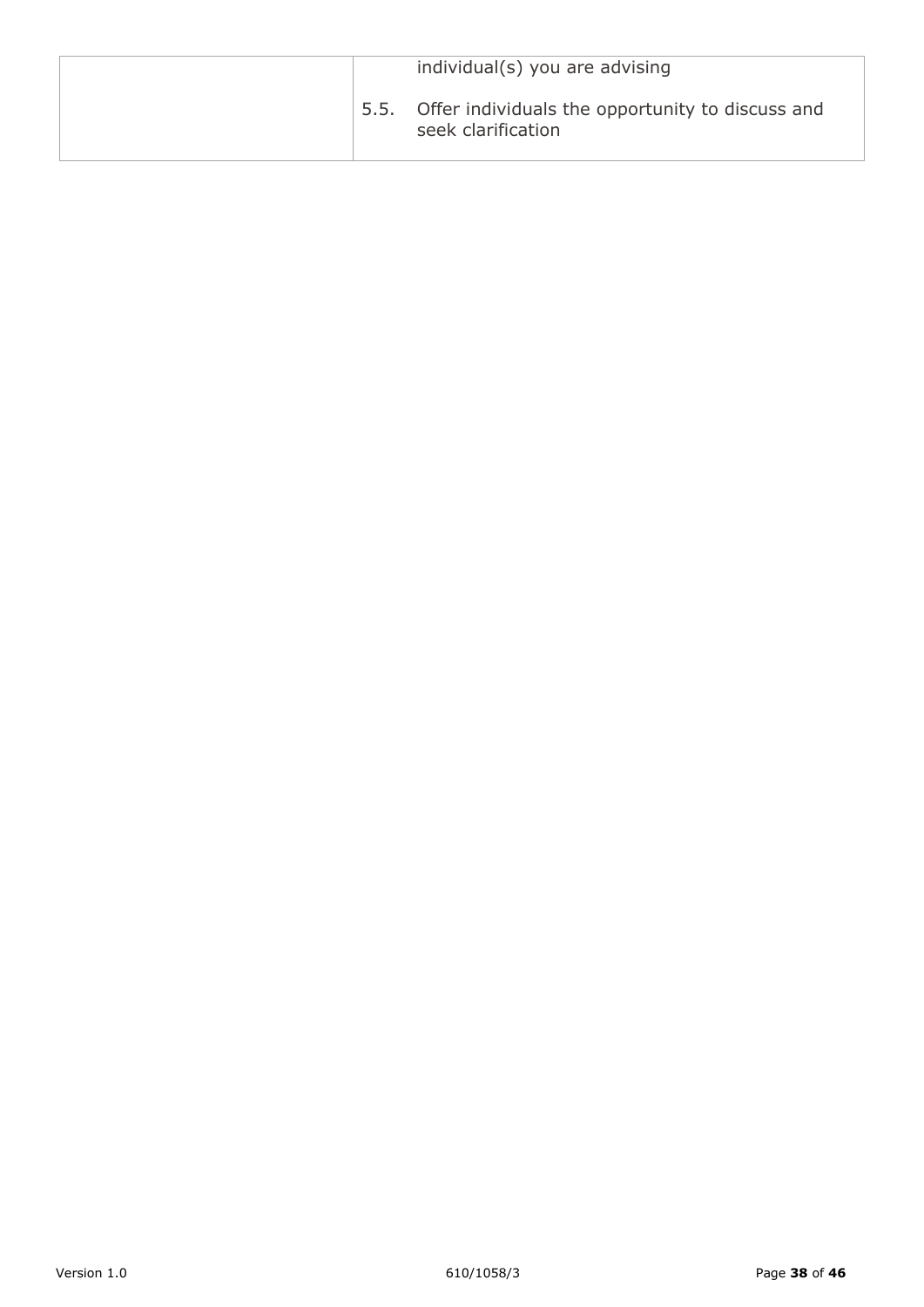### <span id="page-38-0"></span>**Animal Training Programmes**

| <b>Unit Reference</b>                                                           | L/650/3026                                                                                                                                                                                                                                                                        |  |  |
|---------------------------------------------------------------------------------|-----------------------------------------------------------------------------------------------------------------------------------------------------------------------------------------------------------------------------------------------------------------------------------|--|--|
| <b>Level</b>                                                                    | 3                                                                                                                                                                                                                                                                                 |  |  |
| <b>Credit Value</b>                                                             | 5                                                                                                                                                                                                                                                                                 |  |  |
| <b>Guided Learning (GL)</b>                                                     | 35 hours                                                                                                                                                                                                                                                                          |  |  |
| <b>Unit Summary</b>                                                             | The aim of this unit is to provide the learner with the<br>knowledge, understanding and skills required to select<br>animals for training, for demonstration, show, or work.<br>Learners will be able to design, implement and evaluate<br>individual animal training programmes. |  |  |
| <b>Learning Outcomes</b><br>(1 to 9)                                            | <b>Assessment Criteria</b><br>(1.1 to 9.1)                                                                                                                                                                                                                                        |  |  |
| <b>The learner will</b>                                                         | <b>The learner can</b>                                                                                                                                                                                                                                                            |  |  |
| 1. Understand legislation<br>relevant to animal training                        | Summarise current health and safety and animal<br>1.1.<br>welfare legislation, codes of practice and any<br>additional requirements                                                                                                                                               |  |  |
|                                                                                 | 2.1.<br>Describe how different characteristics can affect<br>training on animals                                                                                                                                                                                                  |  |  |
|                                                                                 | Explain how and why certain breeds and types are<br>2.1.<br>suited to particular activities                                                                                                                                                                                       |  |  |
| Understand influences on<br>2.<br>training animals                              | Explain the importance of identifying the individual<br>2.2.<br>characteristics of animals that affect their<br>suitability for training                                                                                                                                          |  |  |
|                                                                                 | 2.3.<br>Explain the psychological and physiological effects<br>which training activities may have on the animal                                                                                                                                                                   |  |  |
|                                                                                 | Outline the importance of consultation with<br>2.4.<br>relevant parties                                                                                                                                                                                                           |  |  |
|                                                                                 | Explain how to set targets towards achieving<br>3.1.<br>training objectives                                                                                                                                                                                                       |  |  |
|                                                                                 | 3.2.<br>Explain the advantages and disadvantages of<br>different training methods and activities                                                                                                                                                                                  |  |  |
| Understand how to design<br>3.<br>individual training<br>programmes for animals | 3.3.<br>Explain how to identify additional requirements<br>which the animal may have to enable it to achieve<br>the training objectives                                                                                                                                           |  |  |
|                                                                                 | Explain factors which may limit the animal<br>3.4.<br>achieving the required standard                                                                                                                                                                                             |  |  |
|                                                                                 | Explain methods of evaluating the animals'<br>3.5.                                                                                                                                                                                                                                |  |  |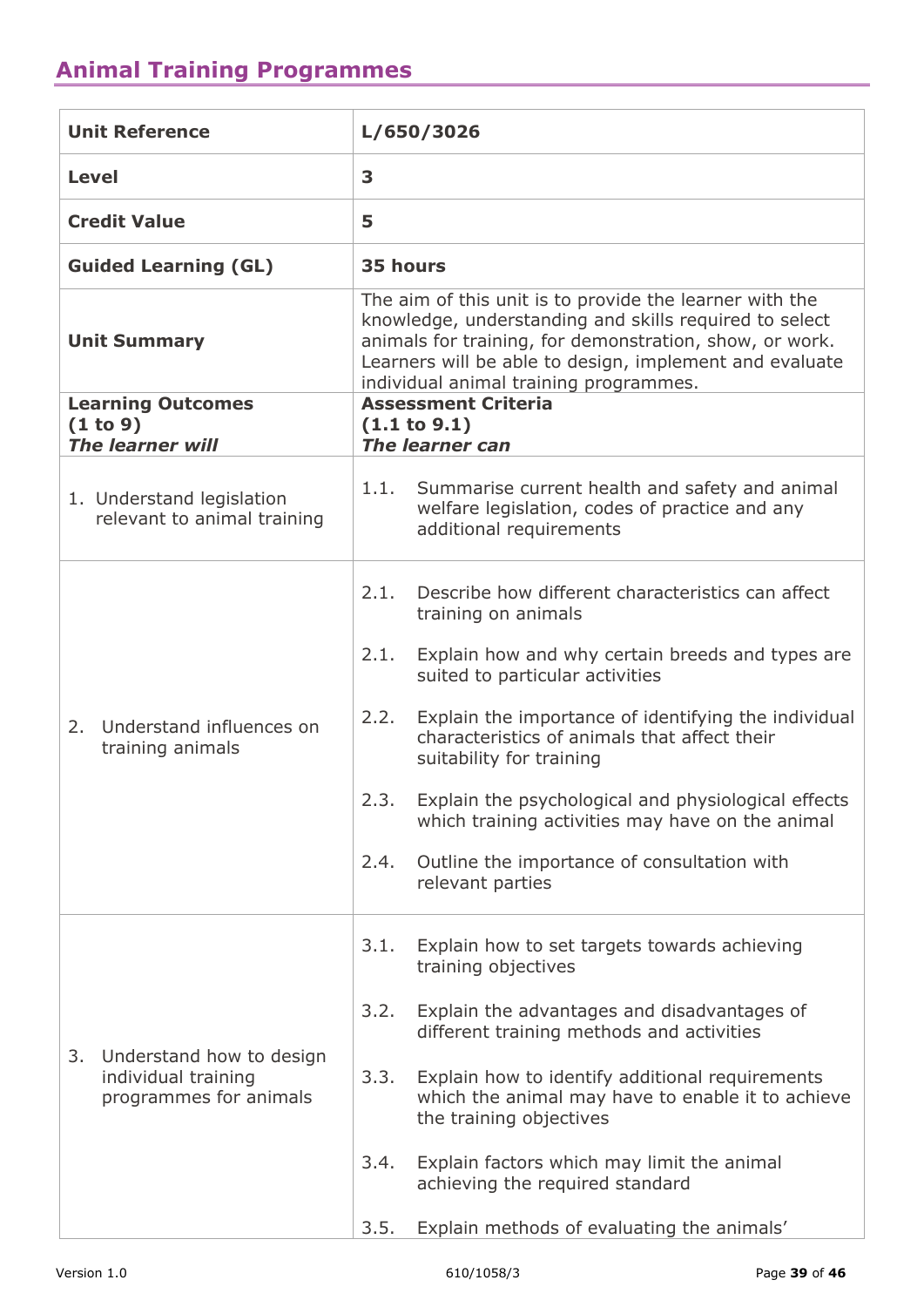|    |                                                                    |      | progress towards objectives and targets                                                                                                                    |
|----|--------------------------------------------------------------------|------|------------------------------------------------------------------------------------------------------------------------------------------------------------|
| 4. | Be able to design individual<br>training programmes for<br>animals | 4.1. | Assess the training needs of the animal and<br>establish training objectives                                                                               |
|    |                                                                    | 4.2. | Set realistic targets to meet training objectives                                                                                                          |
|    |                                                                    | 4.3. | Select appropriate training methods and activities<br>to meet training objectives                                                                          |
|    |                                                                    | 4.4. | Identify any additional requirements and include<br>them in the training programme                                                                         |
|    |                                                                    | 4.5. | Identify necessary resources for training activities<br>and include them in the training programme                                                         |
|    |                                                                    | 4.6. | Design suitable methods for evaluating progress in<br>the training programme                                                                               |
|    |                                                                    | 4.7. | Communicate with others on the design of the<br>training programme and its objectives                                                                      |
|    | Understand how to<br>implement training<br>programmes for animals  | 5.1. | Explain the difference between basic discipline<br>training and training for specific activities and how<br>this may affect the overall training programme |
|    |                                                                    | 5.2. | Describe the animals' preparation requirements<br>for training                                                                                             |
|    |                                                                    | 5.3. | Describe the signs which indicate the mental<br>condition and physical behaviour of the animals                                                            |
|    |                                                                    | 5.4. | Describe the importance of accurately assessing<br>animal behaviour and condition and taking<br>appropriate action                                         |
| 5. |                                                                    | 5.5. | Explain the importance of assessing animals'<br>confidence levels and how these are related to<br>performance                                              |
|    |                                                                    | 5.6. | Describe the correct ways of handling the animal<br>concerned, for the safety of the animal, self and<br>others, to enable objectives to be met            |
|    |                                                                    | 5.7. | Identify how to adapt techniques to reach the<br>required standard                                                                                         |
|    |                                                                    | 5.8. | Explain how and when to modify training methods<br>and activities                                                                                          |
|    |                                                                    | 5.9. | Explain how to recognise the limits to which<br>effective training can be applied to achieve<br><b>SUCCESS</b>                                             |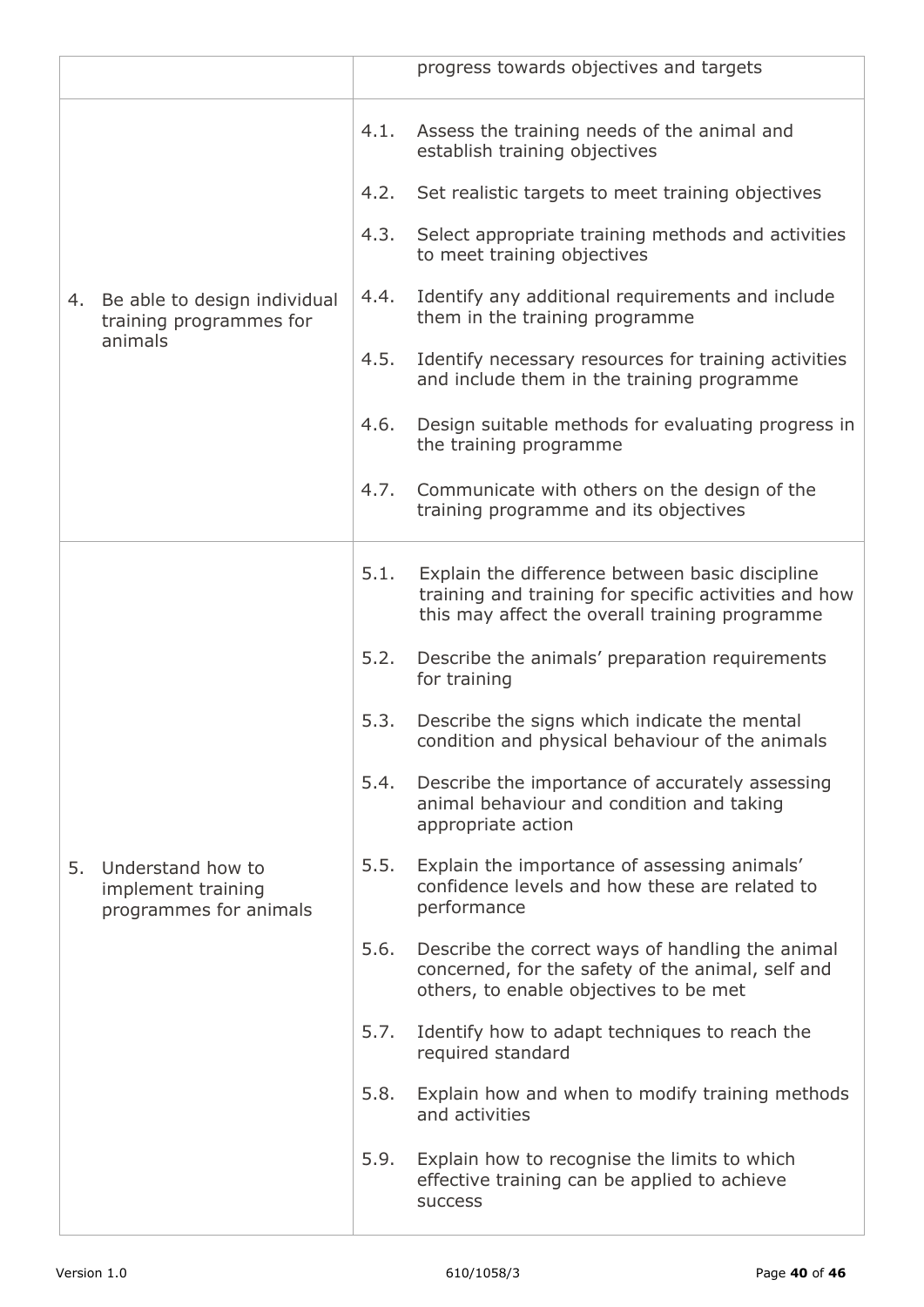|    |                                                                               |      | 5.10. Identify effective ways of assessing progress<br>towards and objectives and why they should be<br>reported                                                                            |
|----|-------------------------------------------------------------------------------|------|---------------------------------------------------------------------------------------------------------------------------------------------------------------------------------------------|
|    | 6. Be able to implement<br>training programmes for<br>animals                 | 6.1. | Ensure the animal's needs are met prior and<br>during the commencement of the training<br>programme                                                                                         |
|    |                                                                               | 6.2. | Ensure the appropriate resources are available for<br>the training programme                                                                                                                |
|    |                                                                               | 6.3. | Use training methods and activities in accordance<br>with the training programme                                                                                                            |
|    |                                                                               | 6.4. | Monitor the mental condition and physical<br>behaviour of the animal throughout and use<br>results to modify the training programme                                                         |
|    |                                                                               | 6.5. | Modify training methods and activities when<br>objectives are not being met                                                                                                                 |
|    |                                                                               | 6.6. | Report progress towards achieving training<br>objectives to the relevant people                                                                                                             |
|    | Know how to evaluate and<br>improve training<br>programmes for animals        | 7.1. | Describe methods of effective evaluation                                                                                                                                                    |
|    |                                                                               | 7.2. | Describe how to modify training targets                                                                                                                                                     |
| 7. |                                                                               | 7.3. | Explain when training outcomes may indicate that<br>the animal is not suited for the activity for which it<br>is being trained                                                              |
|    |                                                                               |      | 7.4. Explain why it is important to agree future<br>alterations with all relevant personnel                                                                                                 |
|    |                                                                               | 8.1. | Evaluate the results of training activities against<br>planned training objectives                                                                                                          |
| 8. | Be able to evaluate and<br>improve training<br>programmes for animals         | 8.2. | Take action to resolve situations where training<br>activities, methods and resources are found to be<br>inappropriate                                                                      |
|    |                                                                               | 8.3. | Recognise and modify training targets which:<br>a. are too difficult a level for the animal to<br>achieve<br>b. are set too low<br>c. show the animal has more potential in another<br>area |
| 9. | Be able to promote health<br>and safety and<br>environmental good<br>practice | 9.1. | Work in a way which promotes health and safety,<br>is consistent with relevant legislation, codes of<br>practice and any additional requirements                                            |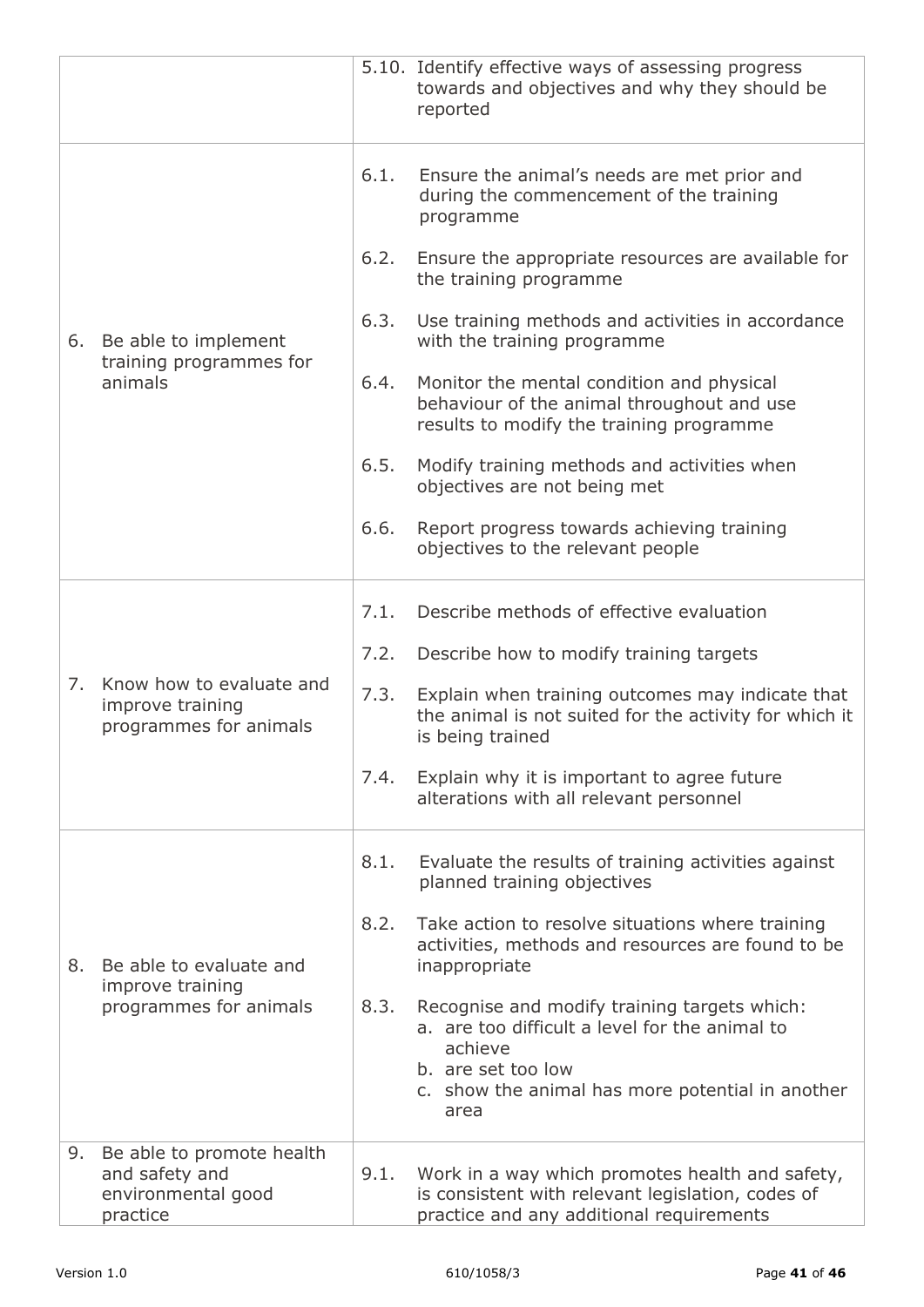#### <span id="page-41-0"></span>**Prepare Interpretive Entertainment and Educational Animal Activities**

| <b>Unit Reference</b>                                                                            | M/650/3027                                                                                                                                                                                                                                                                                                                                |  |  |
|--------------------------------------------------------------------------------------------------|-------------------------------------------------------------------------------------------------------------------------------------------------------------------------------------------------------------------------------------------------------------------------------------------------------------------------------------------|--|--|
| <b>Level</b>                                                                                     | 3                                                                                                                                                                                                                                                                                                                                         |  |  |
| <b>Credit Value</b>                                                                              | 3                                                                                                                                                                                                                                                                                                                                         |  |  |
| <b>Guided Learning (GL)</b>                                                                      | 25 hours                                                                                                                                                                                                                                                                                                                                  |  |  |
| <b>Unit Summary</b>                                                                              | The aim of this unit is to provide the knowledge,<br>understanding and skills required to prepare animal<br>interpretative activities for a range of audiences using a<br>range of techniques. The techniques could include the<br>use of audio visual / electronic equipment, use of props<br>or audience involvement and participation. |  |  |
| <b>Learning Outcomes</b><br>(1 to 4)                                                             | <b>Assessment Criteria</b><br>(1.1 to 4.1)                                                                                                                                                                                                                                                                                                |  |  |
| <b>The learner will</b>                                                                          | The learner can                                                                                                                                                                                                                                                                                                                           |  |  |
|                                                                                                  | Explain how to select and agree relevant subject<br>1.1.<br>matter to match the site, audience and the activity<br>to ensure wider participation                                                                                                                                                                                          |  |  |
| 1. Understand how to prepare<br>interpretive entertainment                                       | Explain how to link activities to the curriculum<br>1.2.                                                                                                                                                                                                                                                                                  |  |  |
| and educational animal<br>activities                                                             | 1.3.<br>Explain the range of potential audiences                                                                                                                                                                                                                                                                                          |  |  |
|                                                                                                  | Explain techniques for interpretation that make<br>1.4.<br>use of audience senses                                                                                                                                                                                                                                                         |  |  |
| Understand relevant health<br>2.<br>and safety legislation and<br>environmental good<br>practice | 2.1.<br>Summarise current health and safety and animal<br>welfare legislation, codes of practice and any<br>additional requirements                                                                                                                                                                                                       |  |  |
|                                                                                                  | 3.1.<br>Select and match subject matter to the site, the<br>target audience and type of activity to ensure<br>wider participation                                                                                                                                                                                                         |  |  |
| Be able to prepare<br>3.<br>interpretive entertainment                                           | Work closely with those who are responsible for<br>3.2.<br>the audience to maximise the value of planned<br>activities                                                                                                                                                                                                                    |  |  |
| and educational animal<br>activities                                                             | 3.3.<br>Plan opportunities for audience interaction                                                                                                                                                                                                                                                                                       |  |  |
|                                                                                                  | 3.4.<br>Plan appropriate styles and structures of activities<br>which are appropriate to a range of audience<br>profiles                                                                                                                                                                                                                  |  |  |
|                                                                                                  | 3.5.<br>Develop and put in place relevant contingency<br>plans                                                                                                                                                                                                                                                                            |  |  |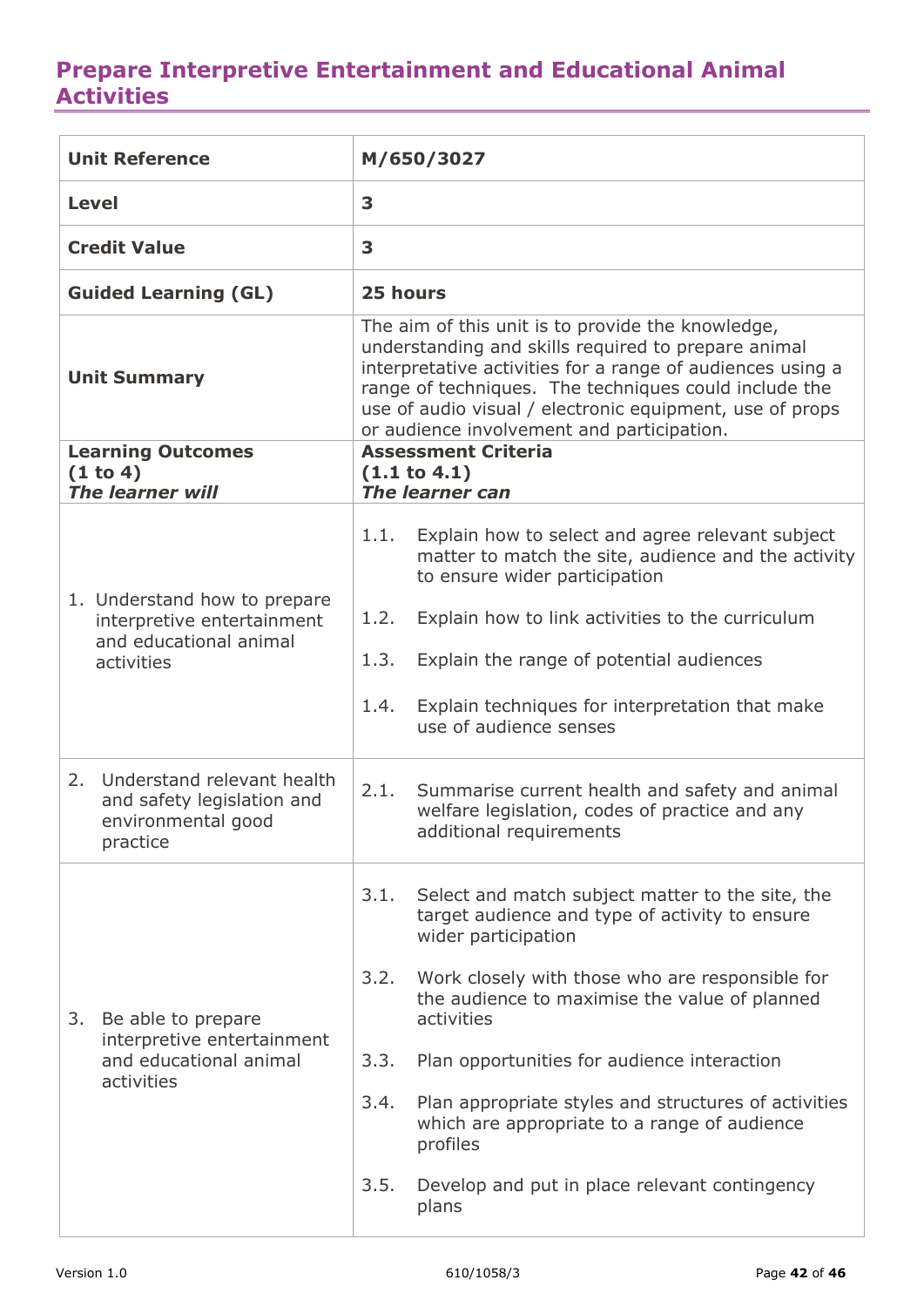|    |                                                                               | 3.6. | Ensure that the selected techniques are sufficient<br>and consistent with the objectives within the<br>constraints of the site, event and budget |
|----|-------------------------------------------------------------------------------|------|--------------------------------------------------------------------------------------------------------------------------------------------------|
| 4. | Be able to promote health<br>and safety and<br>environmental good<br>practice | 4.1. | Work in a way which promotes health and safety,<br>is consistent with relevant legislation, codes of<br>practice and any additional requirements |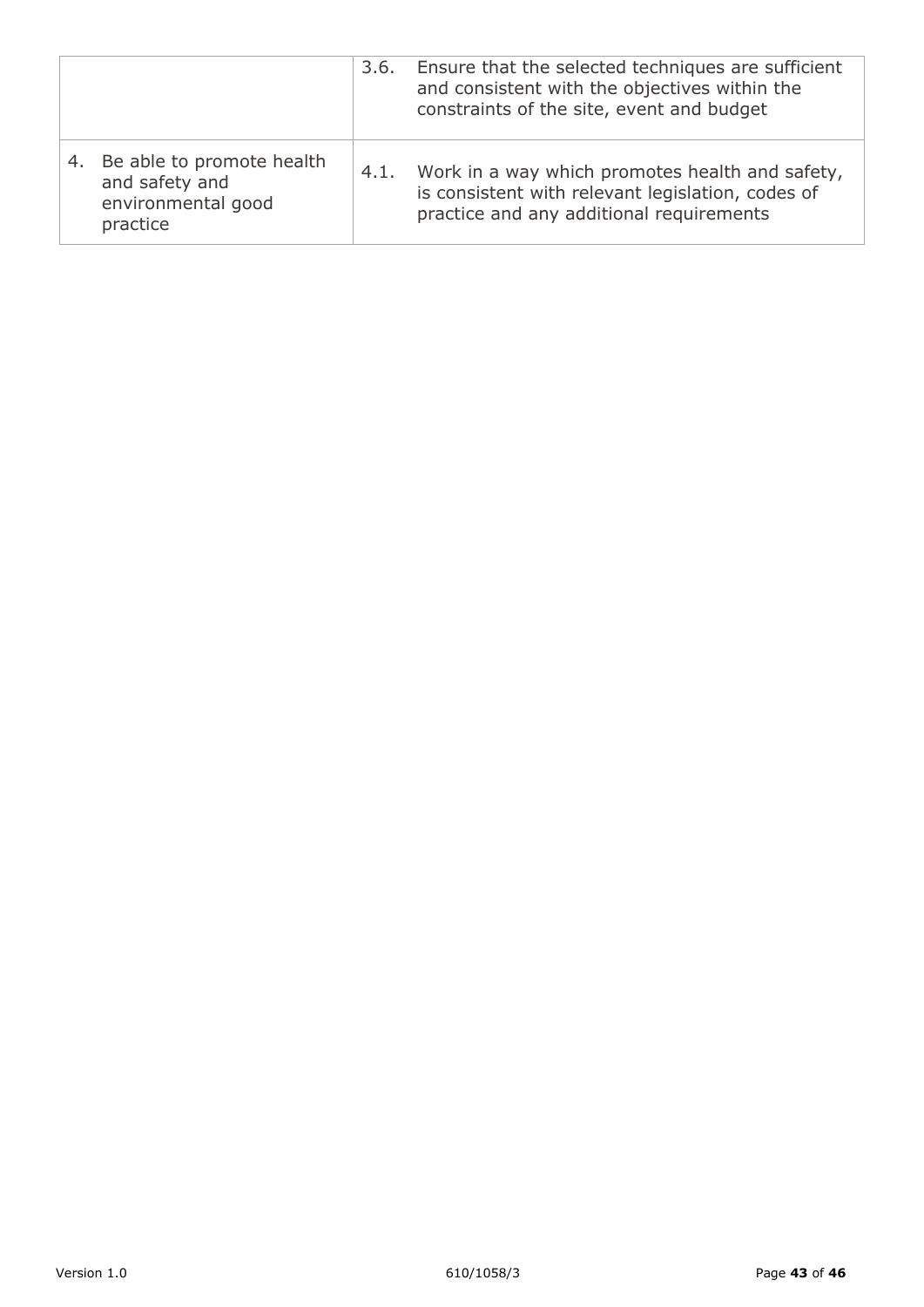# <span id="page-43-0"></span>**Recognition of Prior Learning (RPL), Exemptions, Credit Transfers and Equivalencies**

Skills and Education Group Awards policy enables learners to avoid duplication of learning and assessment in a number of ways:

- Recognition of Prior Learning (RPL) a method of assessment that considers whether a learner can demonstrate that they can meet the assessment requirements for a unit through knowledge, understanding or skills they already possess and do not need to develop through a course of learning.
- Exemption Exemption applies to any certificated achievement which is deemed to be of equivalent value to a unit within Skills and Education Group Awards qualification but which does not necessarily share the exact learning outcomes and assessment criteria. It is the assessor's responsibility, in conjunction with the Internal Moderator, to map this previous achievement against the assessment requirements of the Skills and Education Group Awards qualification to be achieved in order to determine its equivalence.
- Any queries about the relevance of any certificated evidence, should be referred in the first instance to your centre's internal moderator and then to Skills and Education Group Awards.
- It is important to note that there may be restrictions upon a learner's ability to claim exemption or credit transfer which will be dependent upon the currency of the unit/qualification and a learner's existing levels of skill or knowledge.
- Where past certification only provides evidence that could be considered for exemption of part of a unit, learners must be able to offer additional evidence of previous or recent learning to supplement their evidence of achievement.
- Credit Transfer Skills and Education Group Awards may attach credit to a qualification, a unit or a component. Credit transfer is the process of using certificated credits achieved in one qualification and transferring that achievement as a valid contribution to the award of another qualification. Units/Components transferred must share the same learning outcomes and assessment criteria along with the same unit number. Assessors must ensure that they review and verify the evidence through sight of:
	- o Original certificates OR
	- o Copies of certificates that have been signed and dated by the internal moderator confirming the photocopy is a real copy and make these available for scrutiny by the External Moderator.
- Equivalencies opportunities to count credits from the unit(s) from other qualifications or from unit(s) submitted by other recognised organisations towards the place of mandatory or optional unit(s) specified in the rule of combination. The unit must have the same credit value or greater than the unit(s) in question and be at the same level or higher.

Skills and Education Group Awards encourages its centres to recognise the previous achievements of learners through Recognition of Prior Learning (RPL), Exemption, Credit Transfer and Equivalencies. Prior achievements may have resulted from past or present employment, previous study or voluntary activities. Centres should provide advice and guidance to the learner on what is appropriate evidence and present that evidence to the external moderator in the usual way.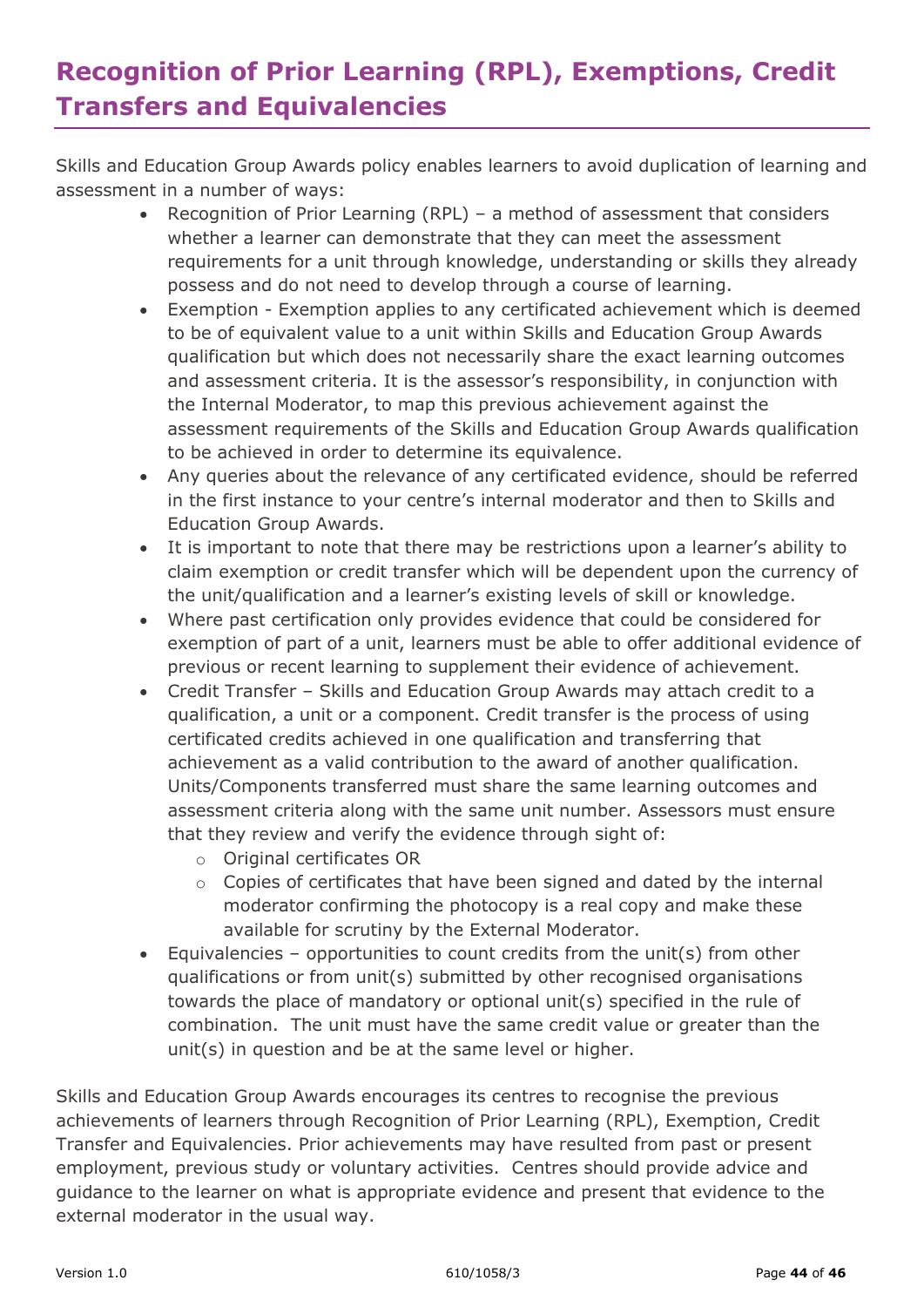Further guidance can be found in 'Delivering and Assessing Qualifications**'** which can be downloaded from the Skills and Education Group Awards website.

### <span id="page-44-0"></span>**Certification**

Learners will be certificated for all units and qualifications that are achieved and claimed.

Skills and Education Group Award's policies and procedures are available on the web site.

# <span id="page-44-1"></span>**Exemptions**

There are no identified exemptions for these qualifications.